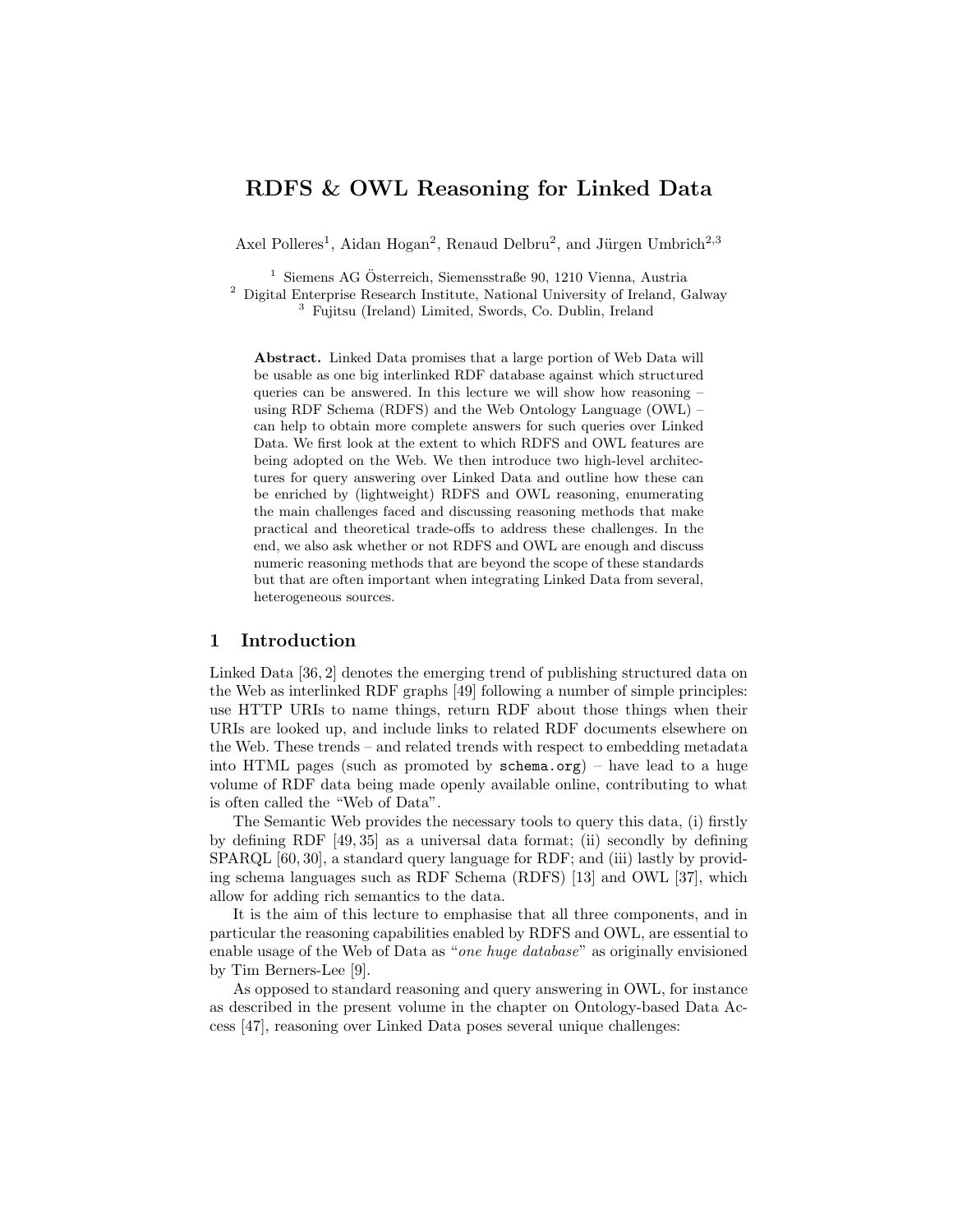- C1 Linked Data is huge, that is, it needs highly scalable or modular reasoning techniques;
- C2 Linked Data is not "pure" OWL, that is, a lot of RDF Data published as Linked Data violates the strict syntactic corset of OWL (2) DL, and thus is not directly interpretable under OWL Direct Semantics;
- C3 Linked Data is inconsistent, that is, if you take the Web of Data in its entirety, it is quite normal to encounter inconsistencies – not only from accidental or malicious datasets – but also because publishers may express contradicting views;
- C4 Linked Data is evolving, that is, RDF Graphs on the Web evolve, they change, information is added and removed;
- C5 Linked Data needs more than RDFS and OWL, that is, there is more implicit data hidden in Linked Data than can be captured with the semantics of RDFS and OWL alone.

In this lecture, we will introduce and discuss robust and scalable reasoning techniques that are specifically tailored to deal with these challenges in diverse and large-scale Linked Data settings. We first recapitulate the basic concepts of RDF, Linked Data, RDFS, OWL and SPARQL, and, with reference to a practical real-world scenario, we exemplify the use of query-rewriting techniques and rulebased approaches for reasoning over Linked Data (Section 2). We then will reflect in more detail on challenges C1–C5 above and discuss basic architectures, namely data-warehousing and on-the-fly-traversal based approaches, to reason about and query over Linked Data (Section 3).

While the W3C has defined two standard OWL fragments tailored for both rule-based (OWL 2 RL) and query-rewriting (OWL 2 QL) techniques, as we will see, standard reasoning within these fragments may not be a perfect fit for the Linked Data use-case; we will thus discuss which OWL features are actually predominantly used in current Linked Data and how these features relate to various standard and non-standard OWL fragments (Section 4).

The remaining chapters will then introduce specific approaches to Linked Data reasoning, each of which addresses some of the above-named challenges:

- Section 5 introduces two rule-based approaches for Linked Data warehouses, both of which apply a cautious form of materialisation that considers where the axioms in question were found on the Web:
	- Context-Dependent Reasoning [17], which is deployed within the Sindice semantic web engine [54].
	- $-$  Authoritative Reasoning [41, 12], which is deployed within the Scalable Authoritative OWL Reasoner (SAOR) as part of the Semantic Web Search Engine (SWSE) [40].
- Section 6 presents an alternative approach to enrich on-the-fly-traversal based approaches for Linked Data query processing with lightweight OWL Reasoning [67].
- Section 7 presents a technique for reasoning with "attribute equations" [10] that models interdependencies between numerical properties expressible in terms of simple mathematical equations, which we argue is complementary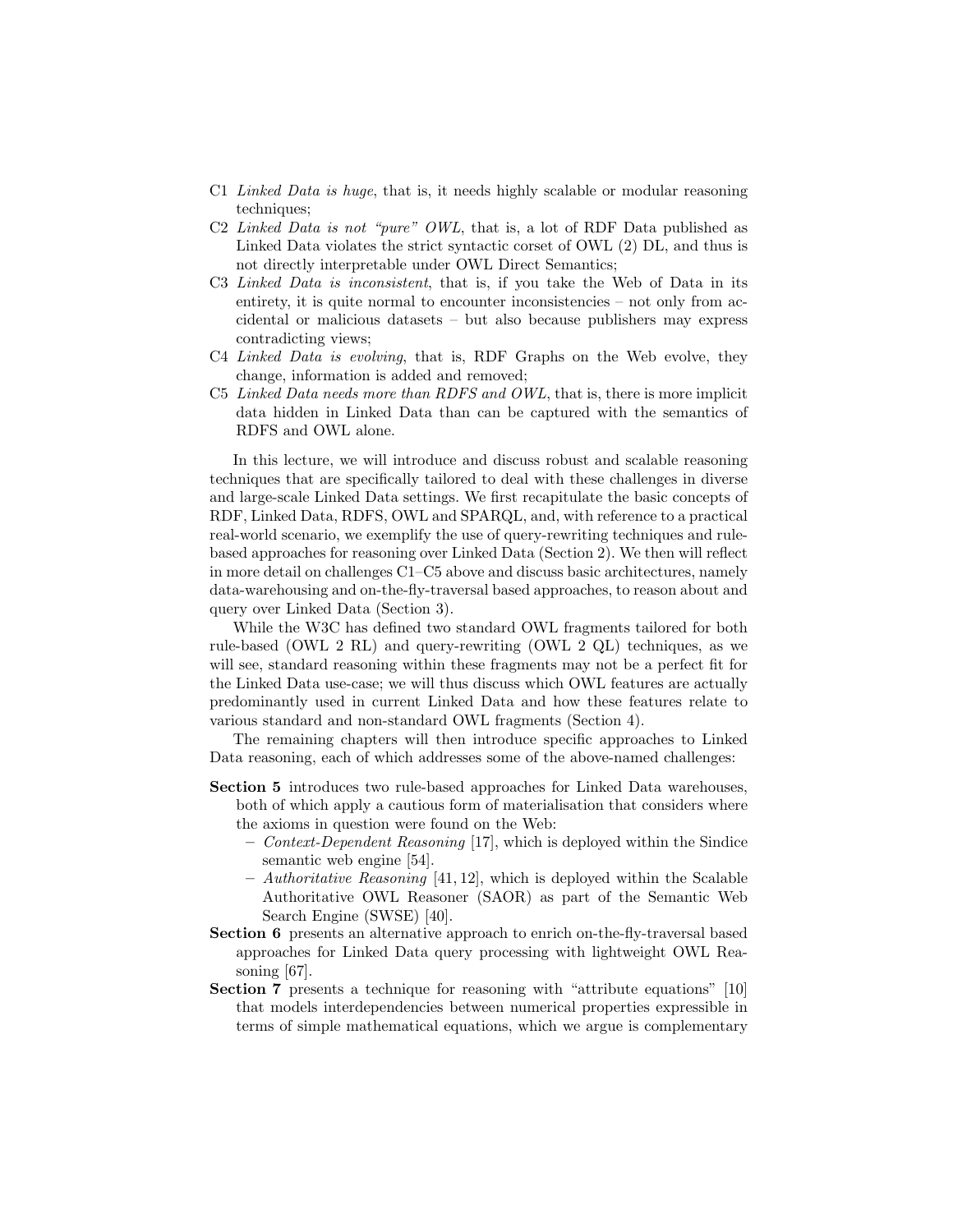to RDFS/OWL techniques in that it allows for integrating numerical information embedded in Linked Data in a manner that RDFS and OWL do not.

We then briefly recap and conclude the lecture material in Section 8.

# 2 Preliminaries

As mentioned in the introduction, more and more Web sources provide readily accessible and interlinked RDF data. In the context of this paper, when speaking about structured data on the Web, we focus on data represented and published in the Resource Description Framework (RDF) according to the Linked Data principles. Hundreds of such datasets have been published in this manner, and have been collectively illustrated by Cyganiak and Jentzsch in the so-called "Linked Data Cloud".<sup>4</sup> Among these DBpedia<sup>5</sup> plays a central role as an RDF extract of structured data from Wikipedia. As a further example, the New York Times<sup>6</sup> provide RDF metadata about entities occurring in their articles as well as API access to the latest articles about these entities.

In terms of reasoning, our main considerations revolve around deductive inferences that enrich this RDF data with implicit information by means of exploiting (parts of) the formal semantics of RDFS and OWL. In particular, we aim at motivating how such additional inferences can contribute to query answering using SPARQL queries over the whole body of Web-accessible Linked Data (per Berners-Lee's "one big database" vision [9]).

We begin by introducing the basic concepts of the relevant Web standards along with a running example from real-world Linked Data. As a sort of disclaimer upfront, we emphasise that these preliminaries are not intended to replace a fully-fledged introduction to RDF, SPARQL, OWL or Description Logics; we refer the interested reader to excellent introductory chapters published within the earlier editions of the Reasoning Web summer school or to the official current W3C standard specifications in the references for further details.

## 2.1 The Resource Description Framework – RDF

Informally, all RDF data can be understood as a set of subject–predicate–object triples, where all subjects and predicates are URIs, and in the object position both URIs and literal values (such as numbers, strings, etc.) are allowed. Furthermore, blank nodes can be used in the subject or object resource to denote an unnamed resource with local scope. Some sample RDF data in the popular Turtle syntax [5, 6] are shown in Fig. 1.

 $^4$  http://lod-cloud.net

 $^5$  http://dbpedia.org

 $^6$  http://data.nytimes.org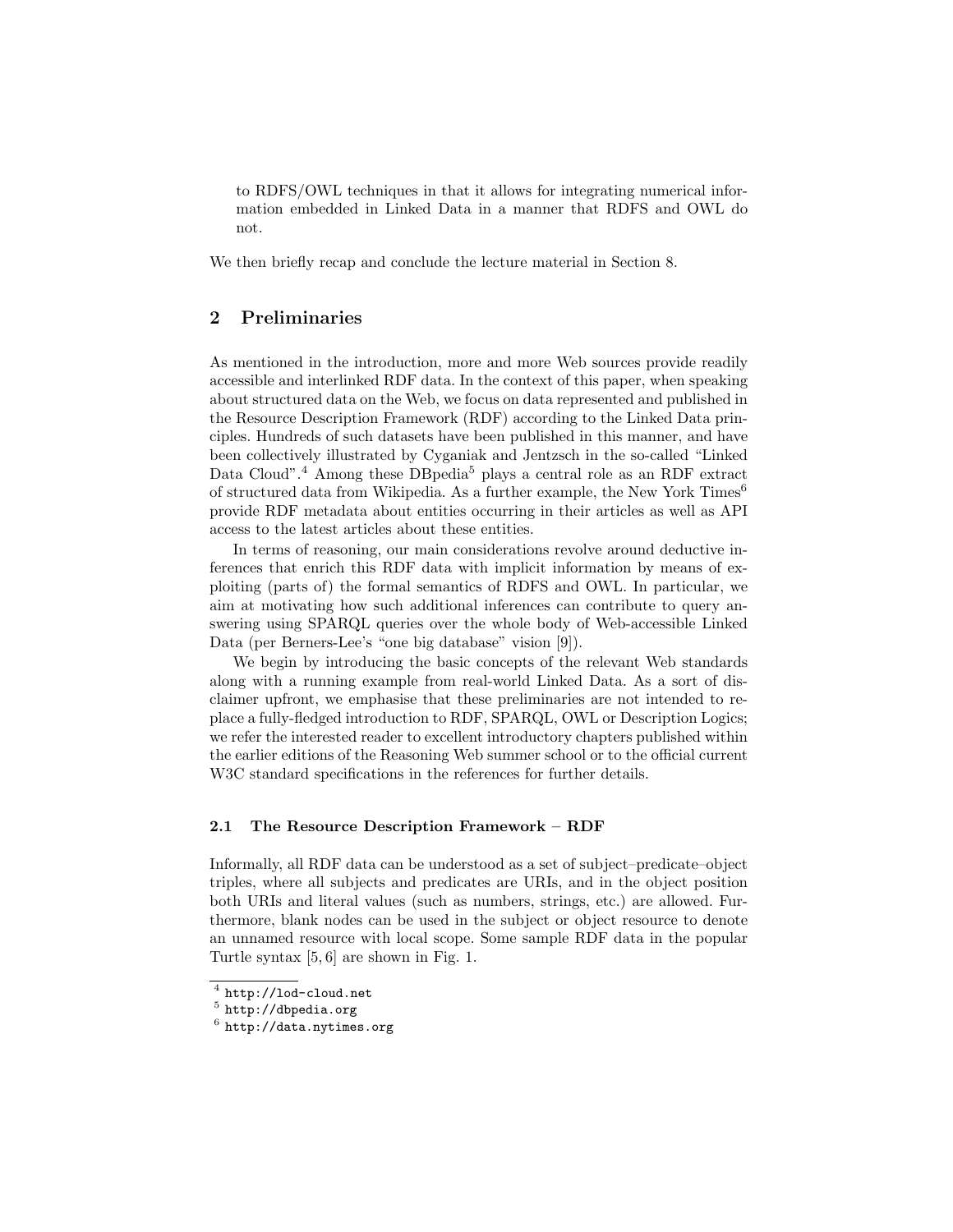More formally, given the set of URI references U, the set of blank nodes B, and the set of literals L, the set of  $RDF$  constants is denoted by  $C := UBL^7$ . A triple  $t := (s, p, o) \in \text{UB} \times \text{U} \times \text{C}$  is called an *RDF triple*, where s is called subject, p predicate, and o object. A triple  $t := (s, p, o) \in \text{Tr}, \text{Tr} := \text{C} \times \text{C} \times \text{C}$  is called a generalised triple [25], which allows any RDF constant in any triple position: henceforth, we assume generalised triples unless explicitly stated otherwise. We call a finite set of triples  $G \subset \mathsf{Tr}$  a graph.<sup>8</sup>

In the Turtle syntax, which we use for examples (see Fig. 1), URIs are often denoted either in full form using strings delimited by angle brackets (e.g. <http://dbpedia.org/resource/Werner\_von\_Siemens>) or as shorthand prefixed names (e.g. dbr:Werner\_von\_Siemens), where prefixes are as defined in Fig. 1. Literals are delimited by double quotes (e.g. "SAP AG") with an optional trailing language tag (e.g. @en, @de) or a datatype which itself is again identified by a URI (e.g.  $\hat{\ }$ xsd:dateTime). Blank nodes are (typically) scoped to a local document [35, 48] and are denoted in Turtle either by the "prefix" \_: or alternatively using square brackets []. Furthermore, Turtle allows use of 'a' as a shortcut for rdf:type (denoting class membership) [5]. Finally, as shown in Fig. 1, RDF triples in Turtle notation are delimited by a trailing  $\cdot$ ., where predicate-object-pairs that share the same subject can be grouped using ';' and several objects for the same subject–predicate pair can be grouped using  $\langle \cdot, \cdot \rangle$ .

The data provided in Fig. 1 reflects real-world Linked Data available on the Web at the time of writing. However, we cheat slightly: in reality, revenue is not given in DBpedia using a dedicated property that includes the currency name (like dbo:revenueUSD or dbo:revenueEUR), but instead, e.g., the revenue data for IBM mentioned in Fig. 1(b) rather appears as follows:

```
dbr:IBM dbp:revenue "US$ 106.916 billion";
         dbo:revenue "1.06916E11"^^dbdt:usDollar.
```
The use of different units (currencies in this case) and the fact that these units are often ill-defined for current Linked Data is a separate problem that we discuss later in Section 7.

#### 2.2 Linked Data Principles and Provenance

In order to cope with the unique challenges of handling diverse and unverified RDF data spread over RDF graphs published at different URIs across the Web, many algorithms require inclusion of a notion of provenance, i.e., the consideration of the source of RDF data found on the Web. To this end, we provide some

<sup>7</sup> Herein, we sometimes use the convention of concatenating set names to represent unions; e.g. UBL = U∪B∪L. Also, though blank nodes are not constants by standard, we consider them as such for convenience. For more details on blank nodes and Skolemisation, we refer the interested reader to [48]

 $^8$  Note that we use  $\subset$  instead of  $\subseteq$  here since we consider RDF graphs as  $\mathit{finite}$  subsets of the infinite set of triples Tr. We will also often use sans-serif (e.g., U) to denote an infinite set and use normal math font  $(e.g., U)$  to denote a finite proper subset.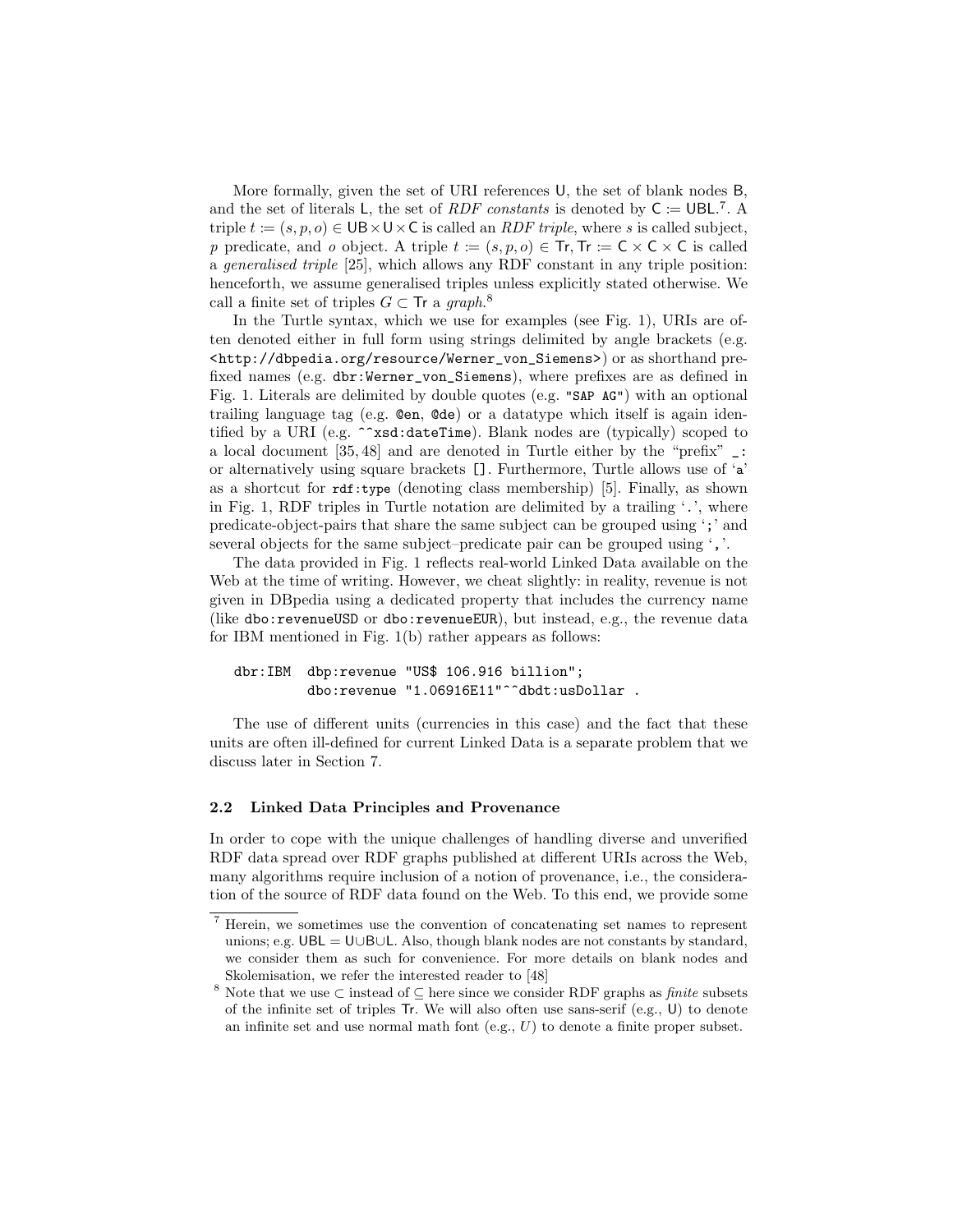| . <td>@prefix dbr: <http: dbpedia.org="" resource=""></http:> .</td>       | @prefix dbr: <http: dbpedia.org="" resource=""></http:> .   |
|----------------------------------------------------------------------------|-------------------------------------------------------------|
| @prefix nyt: <http: data.nytimes.com=""></http:> .                         | @prefix dbp: <http: dbpedia.org="" property=""></http:> .   |
| @prefix dbr: <http: dbpedia.org="" resource=""></http:> .                  | @prefix dbo: <http: dbpedia.org="" ontology=""></http:> .   |
| @prefix skos: <http: 02="" 2004="" core#="" skos="" www.w3.org=""></http:> | @prefix foaf: <http: 0.1="" foaf="" xmlns.com=""></http:> . |
| @prefix xsd: <http: 2001="" www.w3.org="" xmlschema#=""> .</http:>         |                                                             |
|                                                                            | dbr:SAP_AG dbo:revenueEUR 1.622E10                          |
|                                                                            | rdfs:label "SAP AG"@en,                                     |
| nyt:75293219995342479362                                                   | "SAP"@de :                                                  |
| owl:sameAs dbr:SAP_AG ;                                                    | foaf:name "SAP AG"@en :                                     |
| nytimes:associated_article_count 10;                                       | dbo:foundedBy dbr:Claus_Wellenreuther,                      |
| "2007-03-23"^^xsd:dateTime ;<br>nytimes:first_use                          | dbr:Hasso_Plattner,                                         |
| nytimes:latest_use "2010-05-13"^^xsd:dateTime ;                            | dbr:Dietmar_Hopp,                                           |
| skos: prefLabel "SAP AP"@en ;                                              | dbr:Klaus_Tschira,                                          |
| skos:inScheme nytimes:nytd_org;                                            | dbr:Hans-Werner_Hector,                                     |
| rdf:type skos:Concept.                                                     | dbr:Rajkumar_Asokan;                                        |
|                                                                            | rdf:type dbo:Company, dbo:Organisation,                     |
| nyt:N82918236209763785922                                                  | dbo:Agent, owl:Thing.                                       |
| owl:sameAs<br>dbr:Siemens :                                                |                                                             |
| nytimes:associated_article_count 4;                                        | dbr:Siemens dbo:revenueEUR 7.829E10 ;                       |
| nytimes:first_use "2008-12-21"^^xsd:dateTime ;                             | rdfs:label "Siemens AG"@en,                                 |
| nytimes:latest_use "2009-11-06"^^xsd:dateTime ;                            | "Siemens"@de :                                              |
| skos:inScheme nytimes:nytd_org;                                            | foaf:name "Siemens AG"@en :                                 |
| skos: prefLabel "Siemens A.G"@en ;                                         | dbo:foundedBy dbr:Werner_von_Siemens ;                      |
| rdf:type skos:Concept.                                                     | rdf:type dbo:Company, dbo:Organisation,                     |
|                                                                            | dbo:Agent, owl:Thing.                                       |
| nyt:49586210195898795812                                                   |                                                             |
| owl:sameAs dbr:IBM :                                                       | dbr: IBM dbo: revenueUSD 1.06916E11 ;                       |
| nytimes:associated_article_count 196;                                      | rdfs:label "IBM"@en,                                        |
| nytimes:first_use "2004-09-01"^^xsd:dateTime ;                             | rdfs:label "IBM"@de ;                                       |
| nytimes:latest_use "2010-04-27"^^xsd:dateTime ;                            | foaf:name "International Business Machines                  |
| skos:inScheme nytimes:nytd_org ;                                           | Corporation"@en ;                                           |
| skos: prefLabel "International Business Machines                           | rdf:type dbo:Company, dbo:Organisation,                     |
| Corporation"@en                                                            | dbo:Agent, owl:Thing;                                       |
| skos: Concept.<br>$\texttt{rdf:type}$                                      | dbo:foundedBy dbr:Thomas_J._Watson ;                        |
| 'a)                                                                        | (b)                                                         |
|                                                                            |                                                             |

Fig. 1. Sample Data from DBpedia and NYT in Turtle Syntax (retrieved 10 March 2013)

formal preliminaries for the Linked Data principles, and HTTP mechanisms for retrieving RDF data from dereferenceable URIs (i.e., URIs that return content when looked up over HTTP).

Linked Data Principles Herein, we will refer to the four best practices of Linked Data publishing as follows [7]:

- LDP1: use URIs as names for things;
- LDP2: use HTTP URIs so those names can be dereferenced;
- LDP3: return useful herein we assume RDF information upon dereferencing of those URIs; and
- LDP4: include links using externally dereferenceable URIs.<sup>9</sup>

Data Source We define the http-download function get :  $U \rightarrow 2^{Tr}$  as the mapping from a URI to an RDF graph it provides by means of a given HTTP lookup [19] which directly returns status code 200 OK and data in a suitable RDF format, or

<sup>&</sup>lt;sup>9</sup> That is, within your published RDF graph, use HTTP URIs pointing to other dereferenceable documents, that possibly contain further RDF graphs.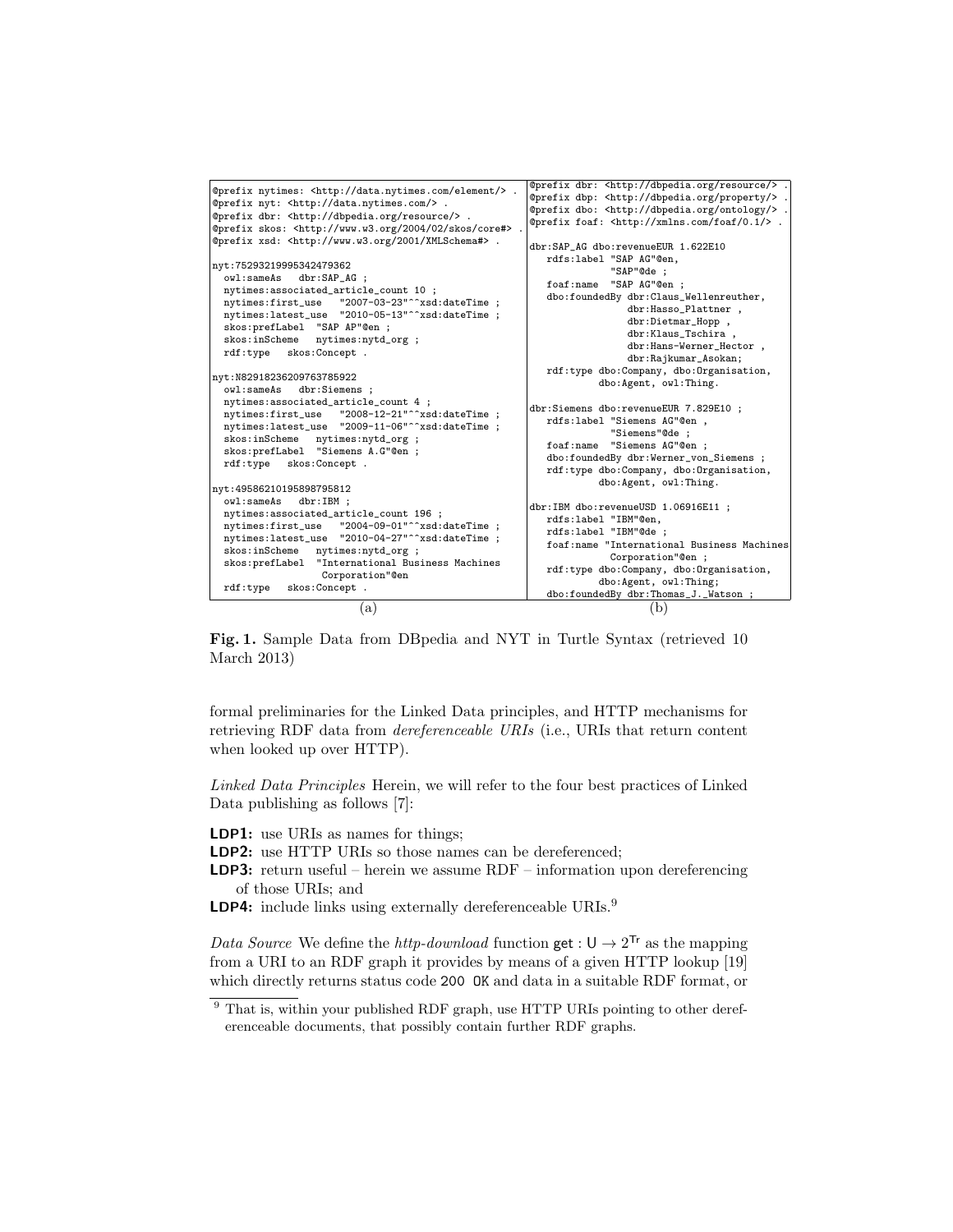to the empty set in the case of failure; this function also performs a rewriting of blank-node labels (based on the input URI) to ensure uniqueness when merging RDF graphs [35]. We define the set of data sources  $S \subset U$  as the set of URIs  $\mathsf{S} := \{ s \in \mathsf{U} \mid \mathsf{get}(s) \neq \emptyset \}$ .<sup>10</sup>

RDF Triple in Context/RDF Quadruple An ordered pair  $(t, c)$  with a triple  $t := (s, p, o)$ , and with a context  $c \in S$  and  $t \in get(c)$  is called a triple in context c. We may also refer to  $(s, p, o, c)$  as an RDF quadruple or quad q with context c. In Fig. 2 we illustrate the RDF data from Fig. 1 as dereferenceable RDF graphs. Note that Fig. 2 contains more data than Fig. 1, where we include triples obtained from dereferencing the founders of organisations mentioned in Fig. 1, as well as data obtained from dereferencing class and property URIs.

HTTP Dereferencing/Redirects We now give some notation relating to a "Linked Dataset", which is inspired by the notion of named graphs in SPARQL, but where the dataset reflects the  $get(\cdot)$  function that maps graph names to RDF graphs obtained from dereferencing URIs.

#### Definition 1 (Data Source and Linked Dataset).

We define a Linked Dataset as  $\Gamma \subset \text{get}$ ; i.e., a finite set of pairs  $(s, \text{get}(s))$  such that  $s \in S$ .<sup>11</sup> The "global" RDF graph presented by a Linked Dataset is denoted as

$$
\mathrm{merge}(\varGamma):=\biguplus_{(u,G)\in\varGamma}G
$$

where the operator  $\mathcal{H}'$  denotes the RDF merge of RDF graphs: a set union where blank nodes are rewritten to ensure that no two input graphs contain the same blank node label [35]. (From the perspective of a SPARQL dataset, one may consider merge(Γ) as the "default graph" and all such  $(s, get(s))$  as named graph pairs.)

A URI may provide a HTTP redirect to another URI using a 30x response code [19]; we denote this function as redir :  $U \rightarrow U$  which first removes any fragment identifier from the URI (a hash string suffix) and then follows a single redirect, mapping a URI to itself in the case of failure (e.g., where no redirect exists). We denote the fixpoint of redir as redirs, denoting traversal of a number of redirects (a limit may be set on this traversal to avoid cycles and artificially long redirect paths). We define *dereferencing* as the function deref  $:=$  get  $\circ$  redirs which maps a URI to an RDF graph retrieved with status code 200 OK after following redirects, or which maps a URI to the empty set in the case of failure.

We denote the set of *dereferenceable URIs* as  $D := \{d \in U : \text{derf}(d) \neq \emptyset\};$ note that  $S \subset D$  and we place no expectations on what deref(d) returns, other

<sup>&</sup>lt;sup>10</sup> Note again that we use  $\subset$  instead of  $\subseteq$  to emphasise that obviously not all URIs point to non-empty RDF graphs.

<sup>&</sup>lt;sup>11</sup>  $\Gamma$  is finite thus – again – we use  $\subset$  instead of  $\subset$ .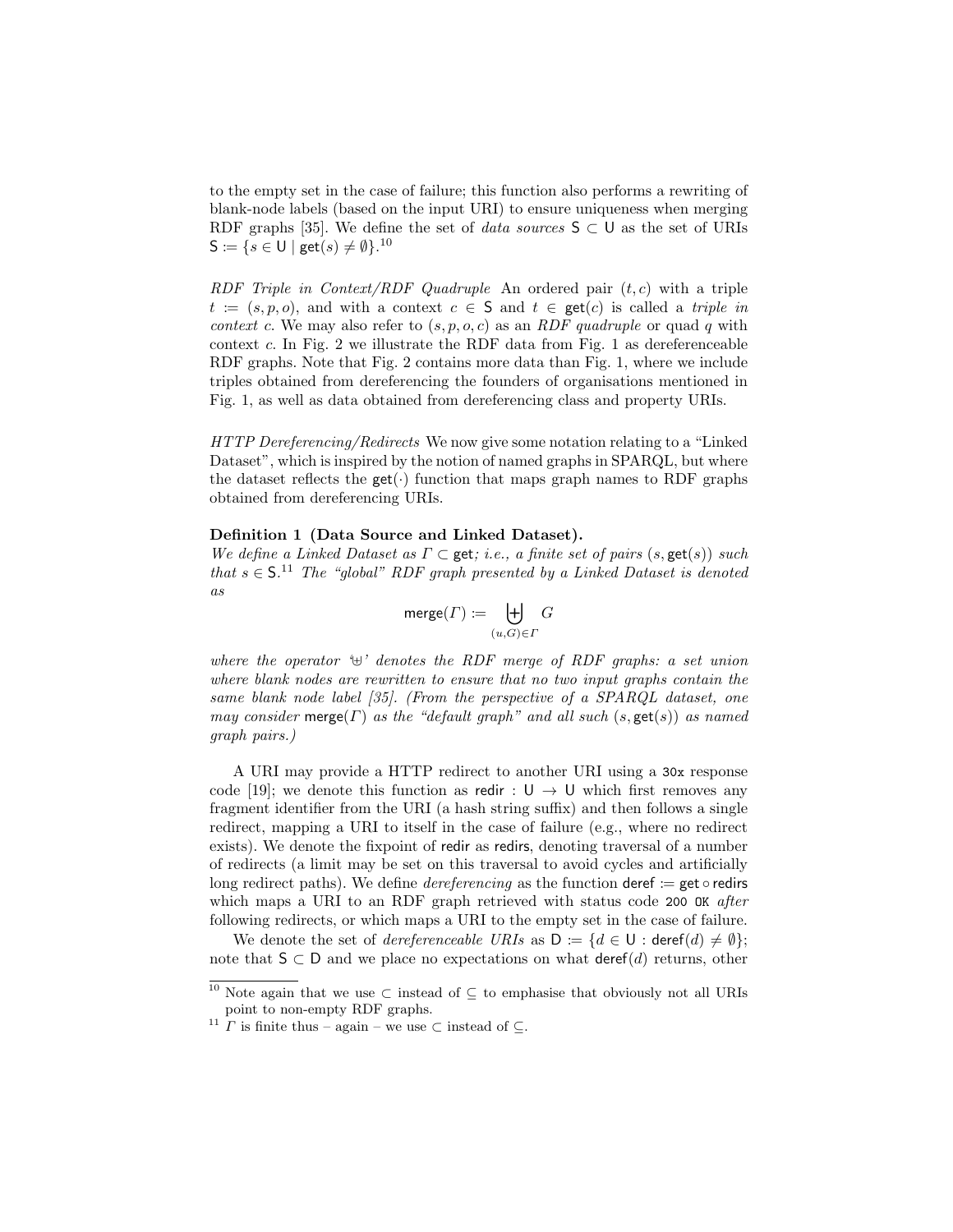

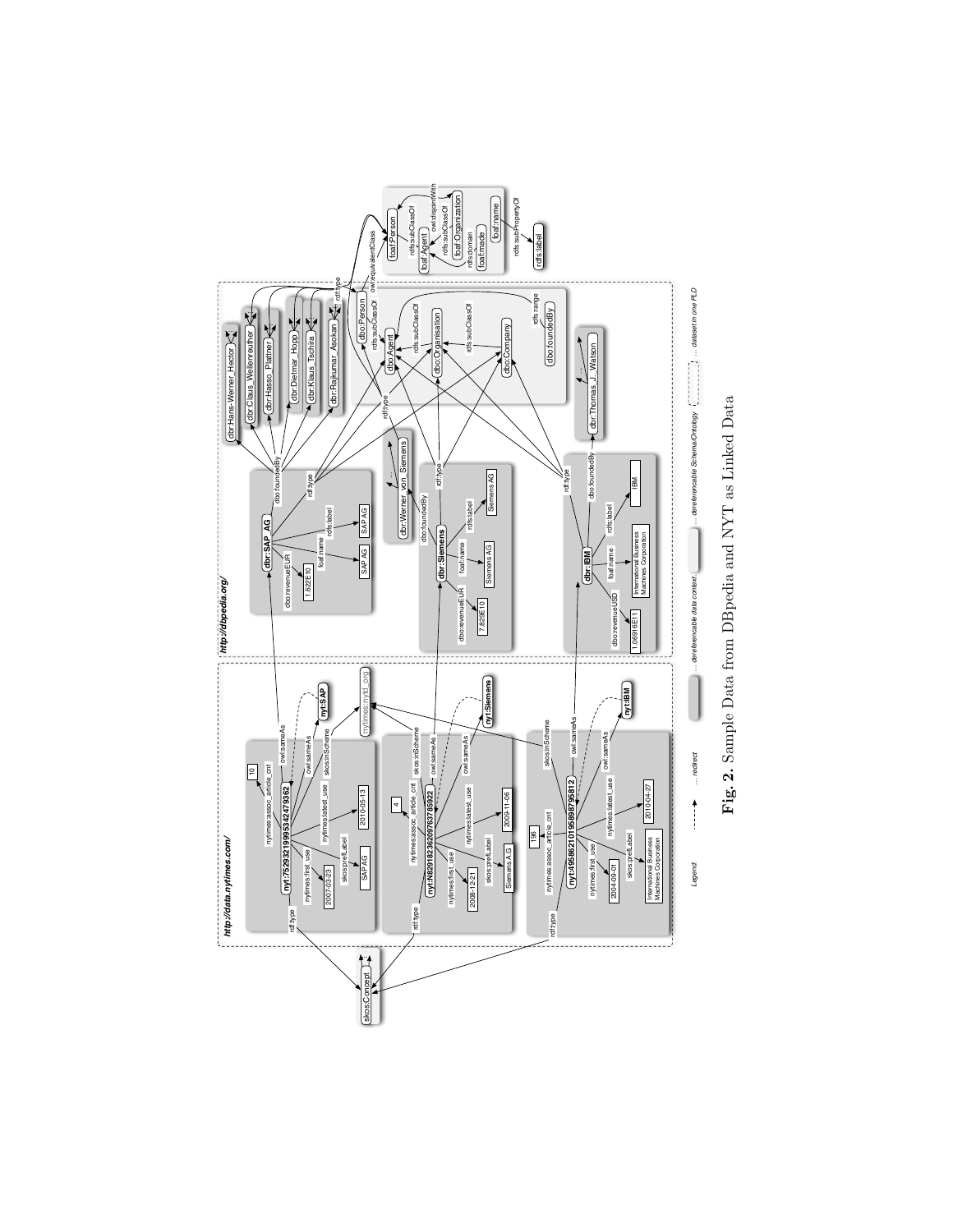than returning *some* valid RDF.<sup>12</sup> As a shortcut, we denote by derefs :  $2^U \rightarrow$  $2^{U\times 2^{Tr}}$ ;  $U \mapsto \{(\text{redirs}(u), \text{deref}(u)) \mid u \in U \cap D)\}$  the mapping from a set of URIs to the Linked Dataset it represents by dereferencing all URIs (only including those in D which return some RDF).

# Example 1

Taking Fig. 2, dashed arrows indicate redirects: NYT provides some "readable" URIs that redirect to its internal identifiers for entities, including  $redirs(nyt:Siemens) = nyt:N82918236209763785922. Dereferencing the URI$ nyt:Siemens yields the RDF graph for the source nyt:N82918236209763785922 (symbolised by the gray box in Fig. 2); in other words  $\text{deref}(\text{nyt:Siemens}) =$ get redirs(nyt:Siemens) = get(nyt:N82918236209763785922). Conversely, we see deref(nytimes:nytd\_org) =  $\emptyset$ ; the URI is not dereferenceable. Thus we say that nyt:N82918236209763785922  $\in$  D (and  $\in$  S) and nyt:Siemens  $\in$  D, whereas nytimes:nytd\_org  $\notin$  D.  $\diamondsuit$ 

## 2.3 SPARQL, Conjunctive Queries and Rules

We now introduce some concepts relating to the query language SPARQL, where details can be found in [60, 57, 30]. We herein focus on evaluating simple, conjunctive, basic graph patterns (BGPs), we do not formally consider more complex patterns (e.g., UNION, FILTER, etc.) of the SPARQL language, which can be layered on top [57]. In addition, we consider URIs and not IRIs for convenience and to stay consistent with the RDF preliminaries.

#### Definition 2 (Variables, Triple Patterns & BGPs).

Let  $V$  be the set of variables ranging over UBL; we denote RDF variables as alphanumeric strings with a '?' prefix (e.g. ?X). A triple pattern  $tp := (s, p, o)$  is an element of the set  $Q := \text{VUL} \times \text{VU} \times \text{VUL}.^{13}$  For simplicity, we do not consider blank-nodes in triple patterns (they could be roughly emulated by an injective mapping from B to V). A finite (herein, non-empty) set of triple patterns  $Q \subset \mathbb{Q}$ is called a Basic Graph Pattern (BGP), or herein, simply a conjunctive query. We use vars $(Q) \subset V$  to denote the finite set of variables in Q and terms $(Q)$  to denote the set of all terms VUL in Q.

The solutions of a BGP for a dataset  $\Gamma$  are defined accordingly as follows.

### Definition 3 (SPARQL solutions).

Call the partial function  $\mu : dom(\mu) \cup UL \rightarrow UBL$  a solution mapping with a

 $12$  The URIs within D that are not in S are those that return (non-empty) RDF graphs by means of (an) intermediate redirect(s) and/or after having a fragment identifier stripped.

<sup>&</sup>lt;sup>13</sup> Though academic, SPARQL does allow for literals in the subject position.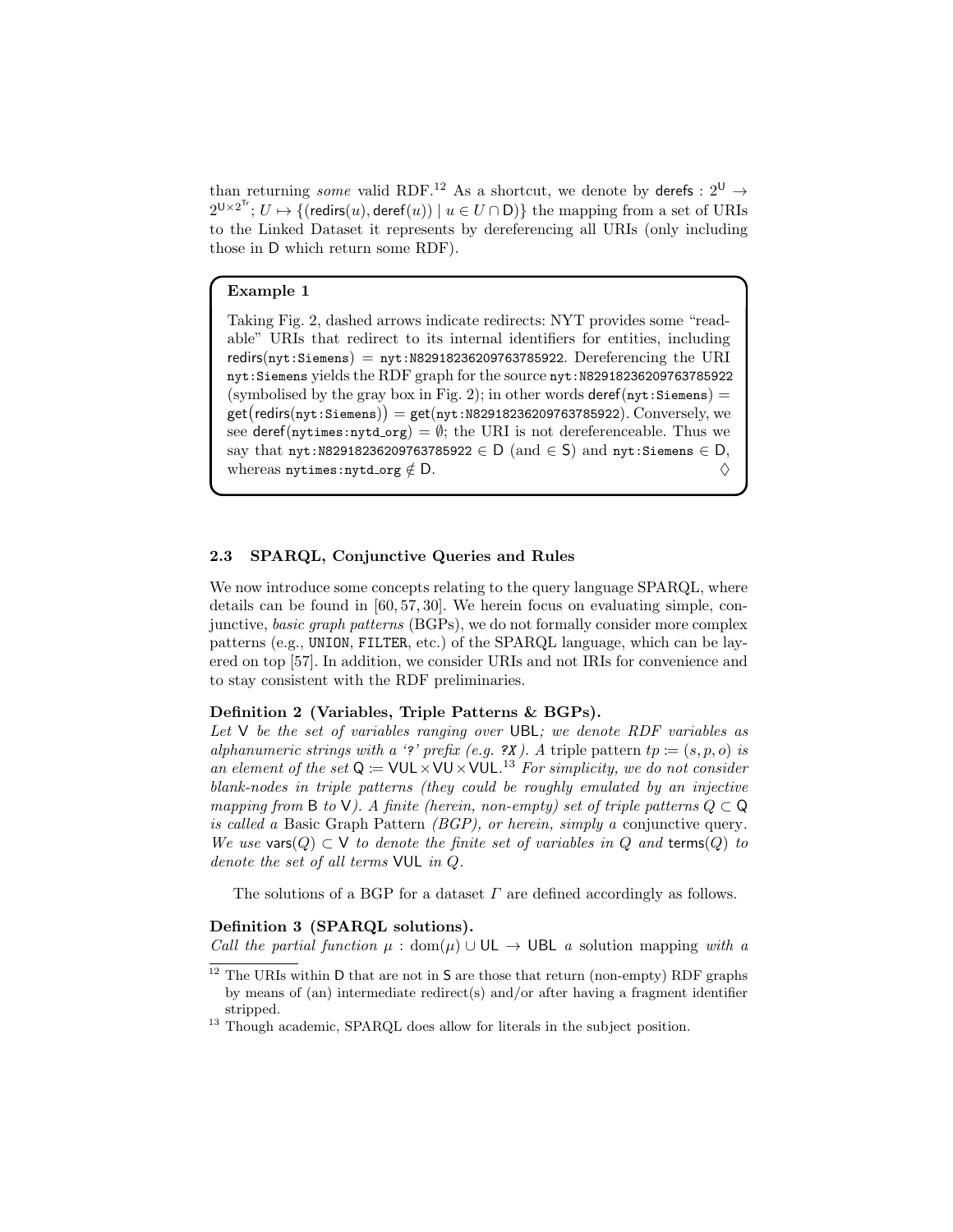domain dom( $\mu$ )  $\subseteq$  V. A solution mapping binds variables in dom( $\mu$ ) to UBL and is the identify function for UL. Overloading notation, let  $\mu: \mathsf{Q} \to \mathsf{Tr}$  and  $\mu: 2^{\mathsf{Q}} \to$  $2^{Tr}$  also resp. denote a solution mapping from triple patterns to RDF triples, and basic graph patterns to RDF graphs such that  $\mu(tp) := (\mu(s), \mu(p), \mu(o))$  and  $\mu(Q) := {\mu(tp) \mid tp \in Q}.$  We now define the set of SPARQL solutions for a query Q over a (Linked) Dataset  $\Gamma$  as

$$
\llbracket Q \rrbracket_{\varGamma} \coloneqq \{ \mu \mid \mu(Q) \subseteq \mathsf{merge}(\varGamma) \land \mathsf{dom}(\mu) = \mathsf{vars}(Q) \} \, .
$$

For brevity, and unlike SPARQL as according to the official W3C specification, solutions are herein given as sets (not multi-sets), implying a default DISTINCT semantics for queries, and we assume that answers are given over the default graph consisting of the merge of RDF graphs in the dataset.

Note that in the database literature, conjunctive queries are often rather modelled as conjunctions of (first-order) atoms, inspired by languages such as Datalog; let us introduce some basic concepts from Datalog to relate the notions of BGPs, conjunctive queries, and rules:

#### Definition 4 (Atom).

An atomic formula or atom is a formula of the form  $p(e_1, \ldots, e_n)$ , where all such  $e_1, \ldots, e_n$  are terms (i.e. in our case constants from C or variables from V) and where p is a predicate of arity  $n - we$  denote the set of all such atoms by Atoms. Atoms that to not contain variables are called ground. As such, this notation can be thought of as generalising that of RDF triples (or quadruples, resp.), where we use a standard RDF ternary predicate  $T$  to represent RDF triples in the form  $T(s, p, o)$  – for example,  $T$  (Siemens, foundedby, Werner-von-Siemens) – where we will typically leave T implicit; analogously, we use the predicate  $Q(s, p, o, c)$ synonymously for an RDF quadruple, again optionally leaving Q implicit.

In Logic Programming, atoms not containing variables are called *ground atoms*. The set of all possible ground atoms – denoted as the set  $\text{Facts}$  – can be viewed in our context as a generalisation of Tr. A finite set of ground atoms I  $\subseteq$  Facts (often simply called "facts") – which in our context again can be viewed as a generalisation of a graph  $G$  – in Logic Programming is typically synonymous to a (Herbrand) *interpretation*.

Letting A and B be two atoms, we say that A subsumes B—denoted  $A \triangleright B$  if there exists a substitution  $\theta \in \Theta$  of variables such that  $A\theta = B$  (applying  $\theta$  to the variables of A yields B); we may also say that B is an *instance* of A; if B is ground, we say that it is a ground instance. Similarly, if we have a substitution  $\theta \in \Theta$  such that  $A\theta = B\theta$ , we say that  $\theta$  is a *unifier* of A and B; we denote by  $mgu(A, B)$  the most general unifier of A and B which provides the "minimal" variable substitution (up to variable renaming) required to unify A and B.

**Definition 5 (Rule, Program).** A rule  $R$  is given as follows:

$$
H \leftarrow B_1, \ldots, B_n (n \geq 0),
$$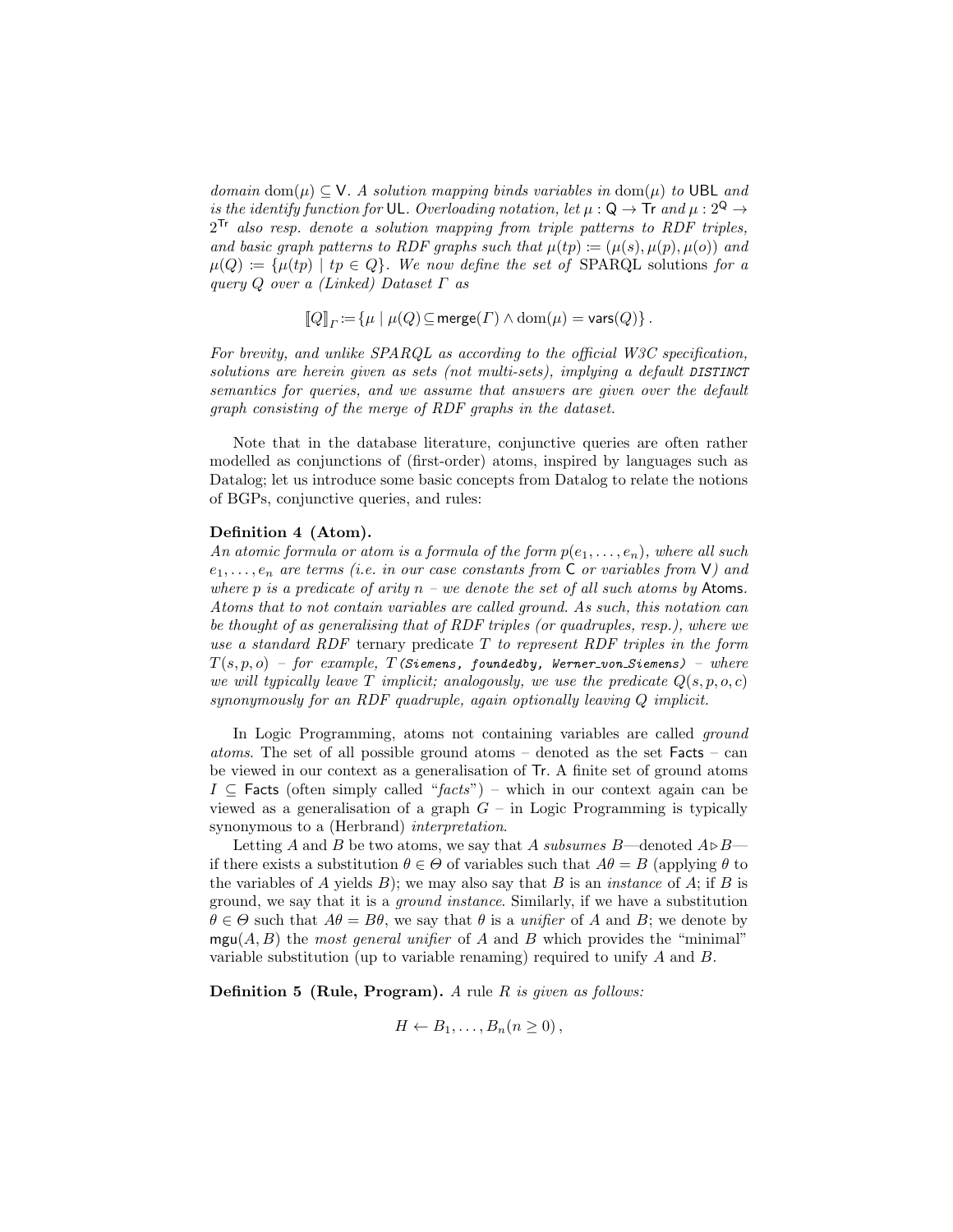where  $H, B_1, \ldots, B_n$  are atoms, H is called the head (conclusion/consequent) and  $B_1, \ldots, B_n$  the body (premise/antecedent). We use Head(R) to denote the head H of R and  $\textsf{Body}(R)$  to denote the body  $B_1, \ldots, B_n$  of  $R^{14}$  The variables of our rules are range restricted, also known as safe [66]: like Datalog, the variables appearing in the head of each rule must also appear in the body whereby a substitution that grounds the body must also ground the head. We denote the set of all such rules by Rules. A rule with an empty body can be considered a fact; a rule with a non-empty body is called a proper-rule. We call a finite set of such rules a program P.

Like before, a ground rule is one without variables. We denote with  $\mathsf{Ground}(R)$ the set of ground instantiations of a rule R and with  $Group(P)$  the ground instantiations of all rules occurring in a program  $P$ . Again, an RDF rule is a specialisation of the above rule, where atoms strictly have the ternary predicate T and contain RDF terms; an RDF program is one containing RDF rules, etc.

Definition 6 (Immediate Consequence Operator). We give the immediate consequence operator  $\mathfrak{T}_P$  of a program P under interpretation I as:<sup>15</sup>

$$
\mathfrak{T}_P: \begin{array}{l} 2^{{\rm Facts}} \to 2^{{\rm Facts}} \\ I \mapsto \Big\{{\rm Head}(R) \theta \mid R \in P \wedge \exists I' \subseteq I \text{ s.t. } \theta = {\rm mgu}\big( {\rm Body}(R), I'\big)\Big\} \end{array}
$$

The immediate consequence operator maps from a set of facts  $I$  to the set of facts it directly entails with respect to the program  $P$  – note that  $\mathfrak{T}_P(I)$  will retain the facts in  $P$  since facts are rules with empty bodies and thus unify with any interpretation, and note that  $\mathfrak{T}_P$  is monotonic – the addition of facts and rules to a program can only lead to the same or additional consequences. We may refer to the application of a single rule  $\mathfrak{T}_{\{R\}}$  as a *rule application*.

Since our rules are a syntactic subset of Datalog,  $\mathfrak{T}_P$  has a least fixpoint, denoted  $\mathsf{Ifp}(\mathfrak{T}_P)$ , which can be calculated in a bottom-up fashion, starting from the empty interpretation  $\Delta$  and applying iteratively  $\mathfrak{T}_P$  [73] (here, convention assumes that P contains the set of input facts as well as proper rules). Define the iterations of  $\mathfrak{T}_P$  as follows:  $\mathfrak{T}_P \uparrow 0 = \Delta$ ; for all ordinals  $\alpha$ ,  $\mathfrak{T}_P \uparrow (\alpha + 1) =$  $\mathfrak{T}_P(\mathfrak{T}_P \uparrow \alpha)$ ; since our rules are Datalog, there exists an  $\alpha$  such that lfp( $\mathfrak{T}_P$ ) =  $\mathfrak{T}_P \uparrow \alpha$  for  $\alpha < \omega$ , where  $\omega$  denotes the least infinite ordinal. In other words, the immediate consequence operator will reach a fixpoint in countable steps [66]. Thus,  $\mathfrak{T}_P$  is also *continuous*.

**Definition 7** (least model, closure). We call  $\mathsf{lfp}(\mathfrak{T}_P)$  the least model, or the closure of P, which is given the more succinct notation  $\text{Im}(P)$ .

 $14$  Such a rule can be represented as a definite Horn clause.

 $15$  Recall again that in Herbrand semantics, an interpretation  $I$  can be thought of as simply a set of facts.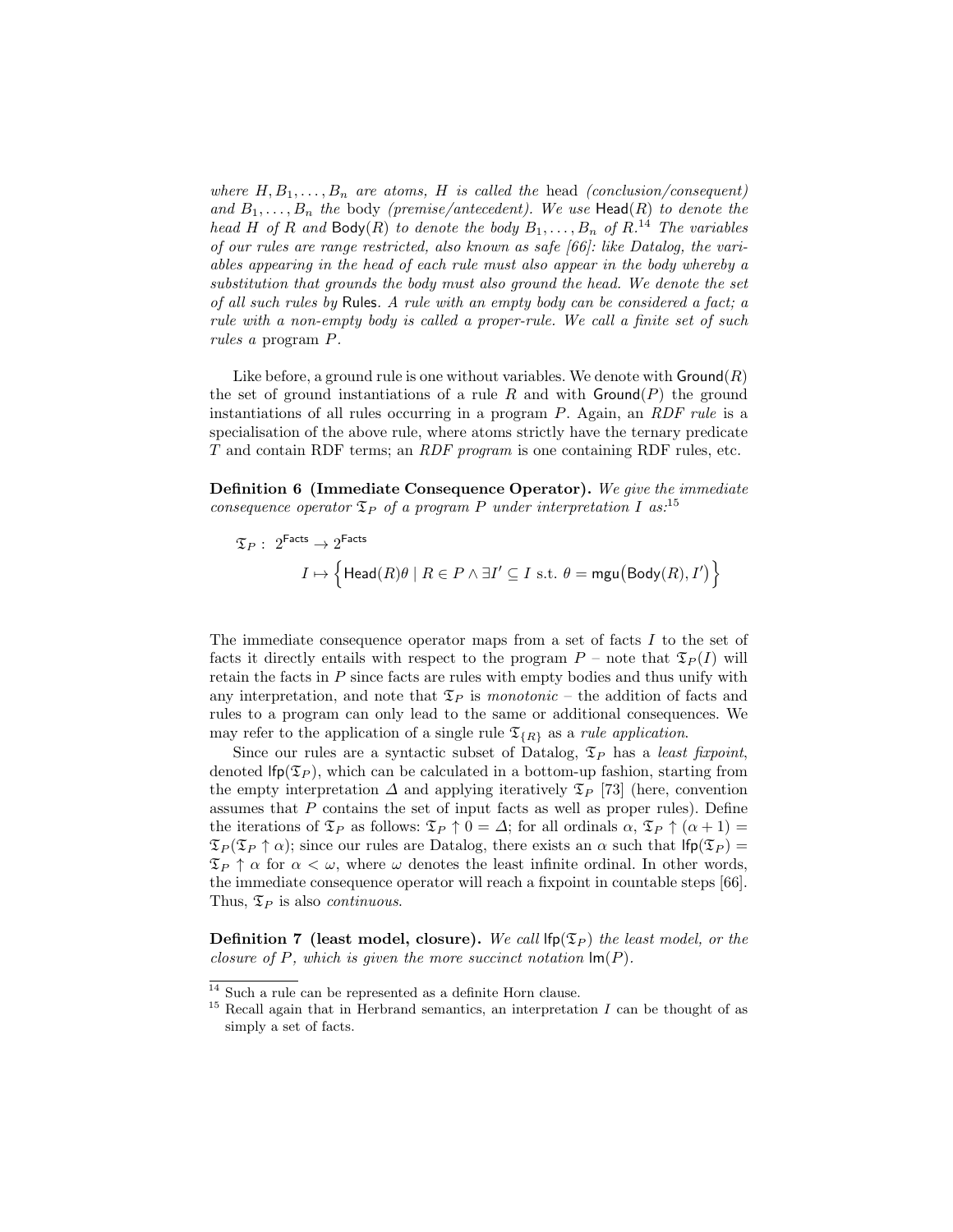Obviously, using the notation of rules, any BGP can be straightforwardly seen as a conjunctive query (CQ) in the classical sense, and the more general concept of a union of conjunctive queries (UCQs) can be defined as follows.

Definition 8 (Union of Conjunctive Queries (classical notion)). A conjunctive query  $(CQ)$  is a special rule of the form

$$
q(\vec{x}) \leftarrow Body(\vec{x}, \vec{y})
$$

where  $\vec{x}$  is a sequence of variables called distinguished variables,  $\vec{y}$  is a sequence of variables called non-distinguished variables, and  $Body(\vec{x}, \vec{y})$  is a conjunction of body atoms over these variables. A program  $P_q$  (where we just write q when P is implicit form the context) that consists of only rules with the same head  $q(\vec{x})$  (such that q does not appear in any body) is a union of conjunctive queries  $(UCQ).$ 

Given a (Linked) Dataset  $\Gamma$  and a SPARQL BGP query  $Q$ , the definition of solutions from Definition 3 thus corresponds to the notion of entailed answers for the corresponding classical conjunctive query q, written  $\textsf{Ans}(q, \textsf{merge}(\Gamma))$  (and used in the literature, cf. for instance  $[14]$ .<sup>16</sup> That is, in our context we can equate  $\mathsf{Ans}(q,\mathsf{merge}(\varGamma))$  with the set of tuples  $\vec{a}$  such that  $q(\vec{a}) \in \mathfrak{T}_{P_q}(\mathsf{merge}(\varGamma)).$ Note that as for SPARQL, all variables are considered to be distinguished, since there is no "real" projection in the sense of classical conjunctive queries: any BGP occurring inside a SPARQL query is evaluated as a conjunctive query without non-distinguished variables, whereupon the SPARQL algebra evaluates more complex patterns, such as **SELECT** clauses and so forth [30, 21].

## Example 2

The following SPARQL query asks for the labels and revenues (in EUR) of organisations:

Query 1 SELECT ?X ?L ?R WHERE { ?X a dbo: Organisation ; rdfs: label ?L ; dbo: revenueEUR ?R .}

This query asks to evaluating the basic graph pattern:

 $\{(?X, \mathsf{a}, \mathsf{dbo}:\mathsf{Organisation}), (?X, \mathsf{rdfs}:\mathsf{label}, ?L), (?X, \mathsf{dbo}:\mathsf{revenueEUR}, ?R)\}$ 

which, respectively, in the classical notation corresponds to the following conjunctive query:

 $q(?X, ?L, ?R) \leftarrow (?X, a, dbo:Organisation), (?X, rdfs:label, ?L), (?X, dbo:revenue EUR, ?R).$ 

<sup>&</sup>lt;sup>16</sup> We use merge( $\Gamma$ ) here synonymously with the knowledge base consisting of the facts corresponding to the triples in merge $(\Gamma)$ .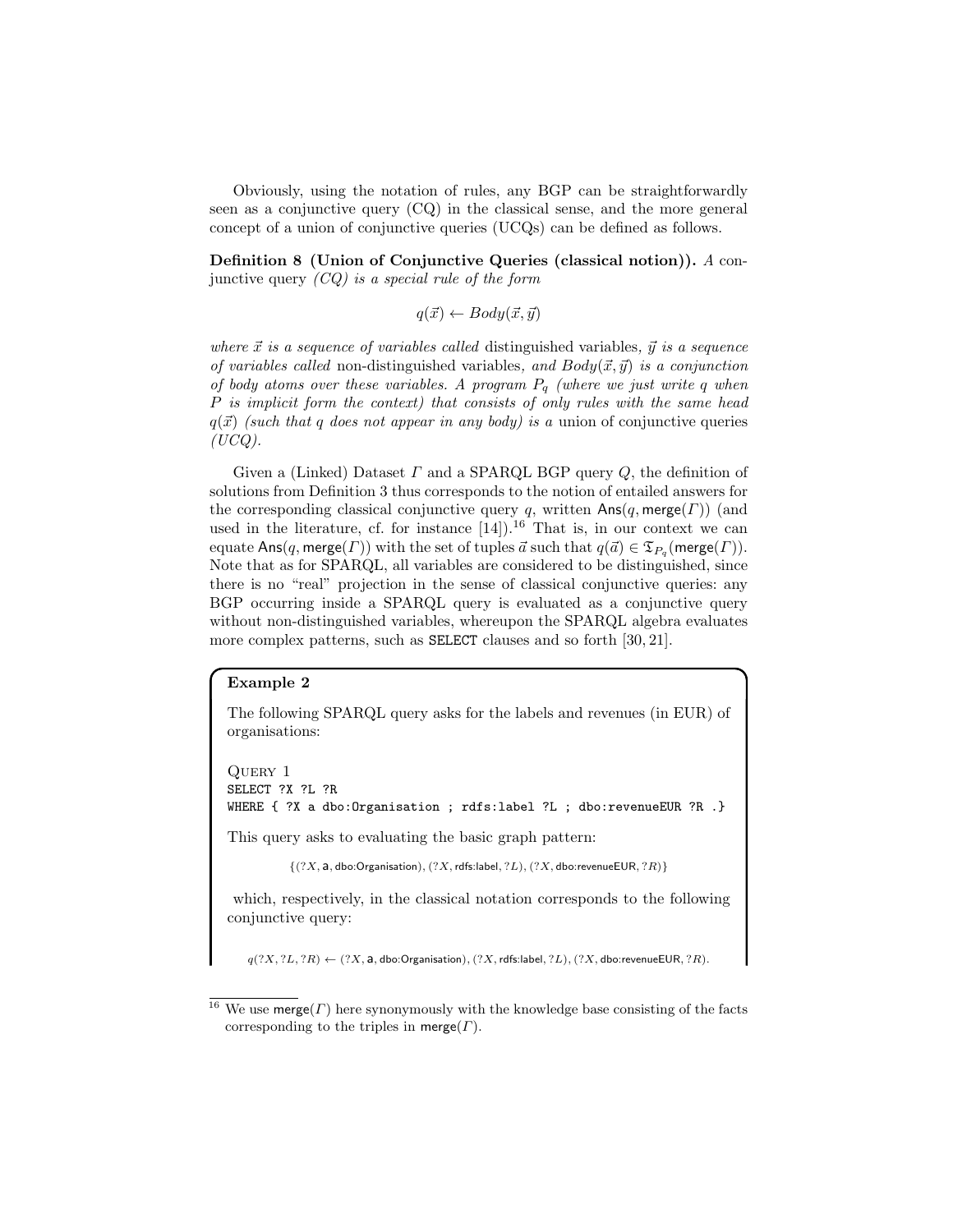Given the data in Fig. 2, this pattern (and thus the query) would obtain the following solutions (writing solution mappings  $\mu$  in tabular form):

| ?L                                     | ?R |
|----------------------------------------|----|
| $dbr: SAP_AG$   "SAP AG"@en   1.622E10 |    |
| dbr:Siemens   "Siemens "@de 7.829E10   |    |

Notably, the revenue for IBM is not returned (although it could be calculated from the EUR–USD exchange rate).

The next query, on the contrary, asks for the date of the latest article published about each element in the SKOS scheme nytimes:nytd\_org (i.e., a different way of asking for "organisations", but using the NYT RDF vocabulary):

Query 2 SELECT ?X ?D WHERE { ?X skos: inScheme nytimes: nytd\_org. ?X nytimes: latest\_use ?D .}

with the following solutions:

| ?X                                   | ?D |
|--------------------------------------|----|
| nyt:75293219995342479362 2010-05-13  |    |
| nyt:N82918236209763785922 2009-11-06 |    |
| nyt:49586210195898795812 2010-04-27  |    |

Query 1 and Query 2 could each be answered by staying within a single site (that is, Query 1 only would obtain answers from data at dbpedia. org, whereas Query 2 would only produce answers with the data at data. nytimes.org, respectively) and – at least for our sample – answers for either query can be obtained from the individual dataset. However, the real power of Linked Data lies in combining data from multiple datasets to obtain answers over their combined content. For example Query 3 combines knowledge from both sites and asks for the latest NYT article dates of IBM (using its NYT identifier) and its revenue in USD:

```
Query 3
SELECT ?X ?D ?R
WHERE { nyt:49586210195898795812 nytimes:latest_use ?D .
        nyt:49586210195898795812 owl:sameAs ?X .
        ?X dbo:revenueUSD ?R .}
```
Again assuming the entire graph of Fig. 2 as input, this query would obtain the single result

| $\left( \cdot \right)$ |  |                                    |
|------------------------|--|------------------------------------|
|                        |  | $ dbr: IBM 2010-04-27 1.06916E11 $ |

As a further example, let Query 4 ask for all foaf:Agents.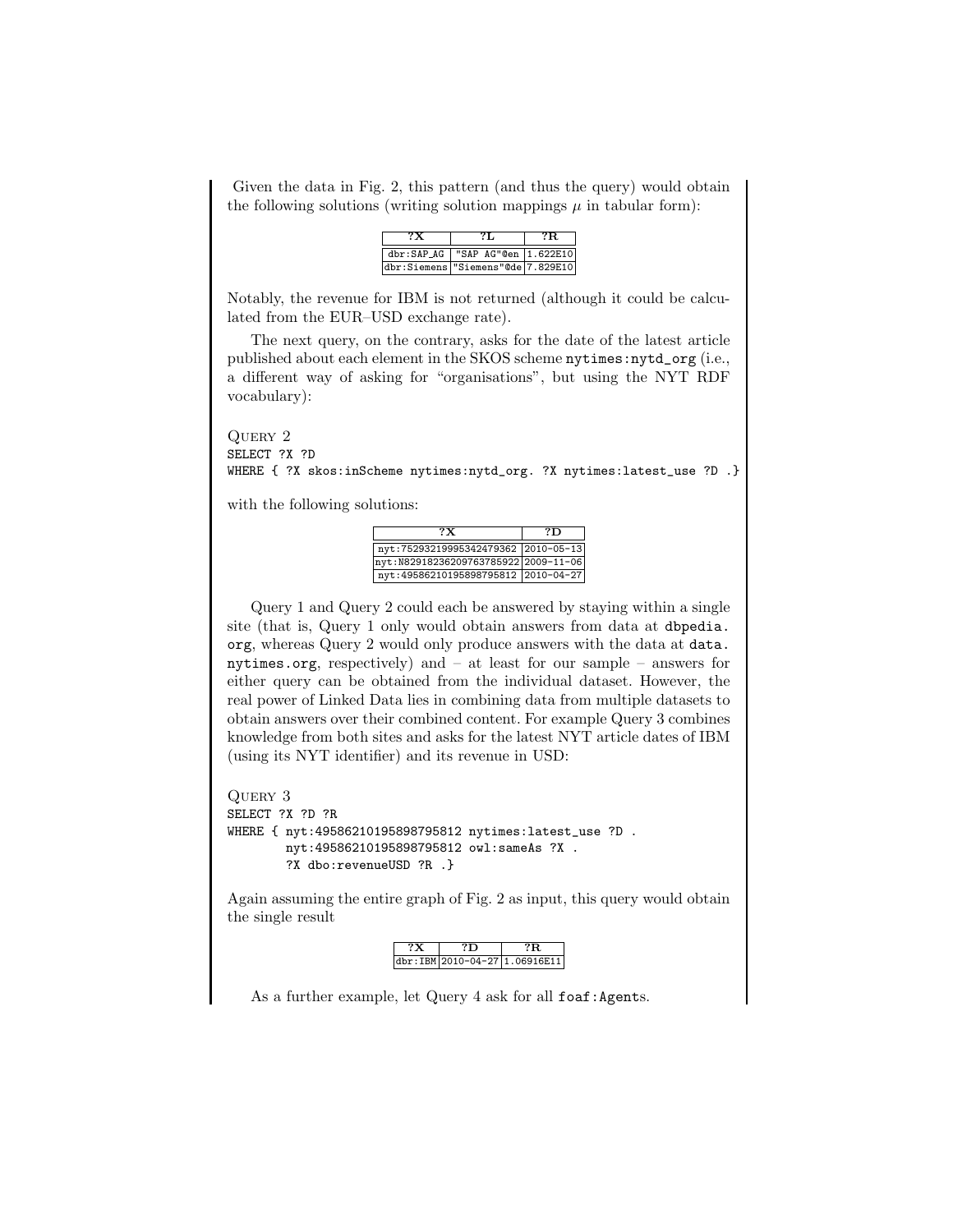Query 4 SELECT ?X WHERE { ?X a foaf:Agent .}

Clearly, for the RDF data in Fig. 2, this query would not return any solutions (despite many implicit instances of the class being available), whereas:

Query 5 SELECT ?X WHERE { ?X a foaf: Person .}

would return all the company founders listed in DBpedia, since these are explicitly typed as  $\texttt{foaf:Persons.}$   $\Diamond$ 

We emphasise that these queries miss (implicit) results that would be intuitively expected as an answer and that could be achieved through reasoning. In the following we will substantiate this intuition referring to some of the challenges (C1–C5) mentioned in the introduction; before that, however, we need to clarify the importance of schema information and its semantics in RDF.

#### 2.4 Inferring Additional Triples by Schema Information and Rules

In order to model schema information, which also allows to infer additional implicit information in RDF, the Semantic Web offers two ontology languages: the lightweight RDF Schema (RDFS) [13] and the expressive Web Ontology Language (OWL) [37]. Within this section, we will briefly cover an overview of the essential features of these languages in a Linked Data setting.

RDFS RDF itself already provides means to express class membership (rdf: type); RDF Schema (RDFS) additionally provides a special vocabulary, consisting primarily of RDF properties with a predefined semantics to model class hierarchies (rdfs:subClassOf), and property hierarchies (rdfs:subPropertyOf), as well as means to define domains and ranges that respectively allow for associating a class to the subject and object of a relation with a given property (rdfs:domain, rdfs:range). These core RDFS properties allow for describing and embedding the semantics of user-defined vocabularies in RDF itself.

OWL The Web Ontology Language (OWL) extends RDFS and allows for expressing further schema definitions in RDF, e.g., allowing to express equality of individuals (owl:sameAs), equivalence or disjointness of properties and classes (owl:equivalentClass, owl:equivalentProperty, owl:disjointWith, owl:propertyDisjointWith), or complex class definitions; while a full account is beyond our scope, more details on additional OWL features will be discussed in Section 4 below.

Some RDFS and OWL information expressed in RDF is shown in the lightgray boxes of Fig. 2: for instance, the classes and properties used on DBpedia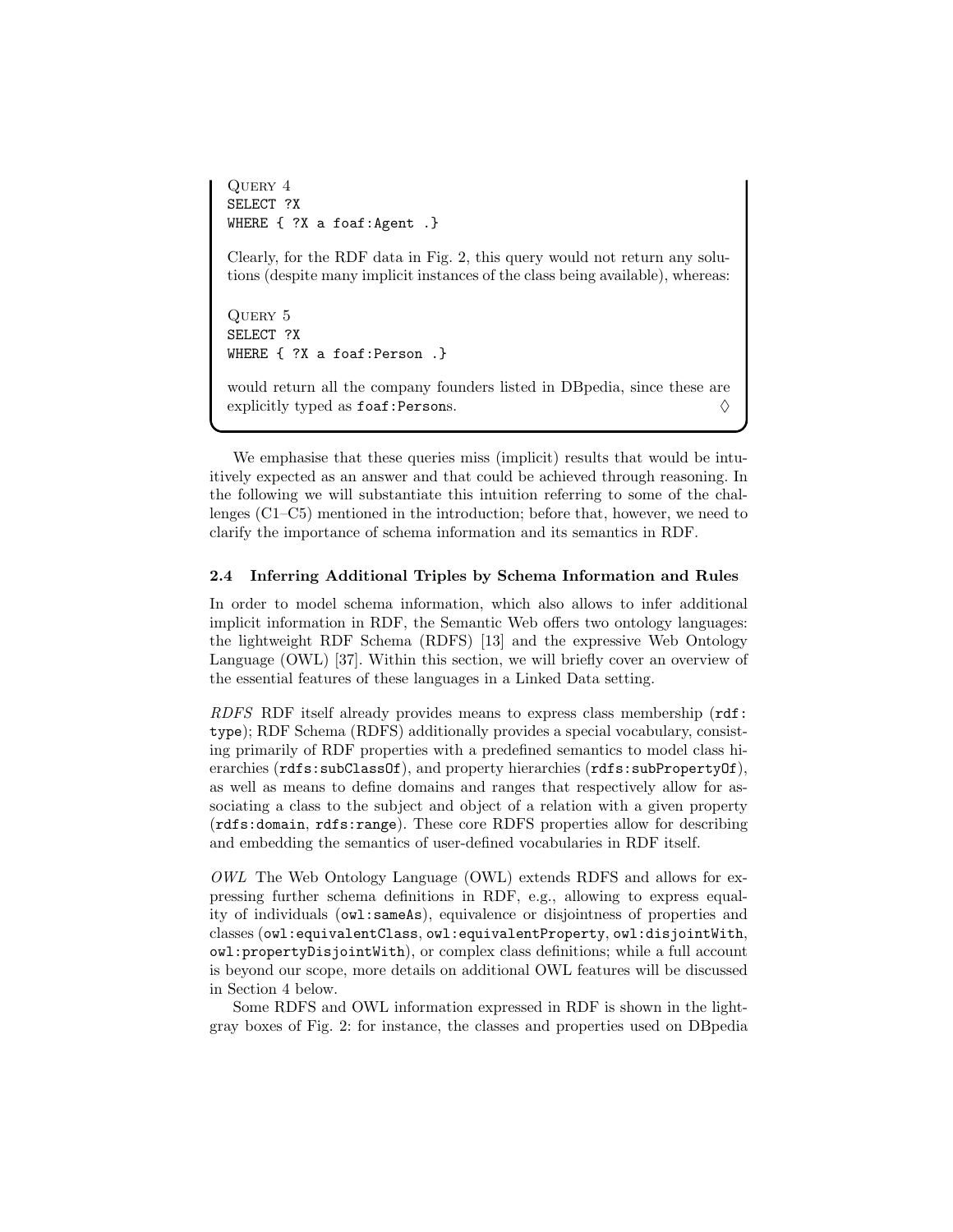are described using, amongst others, the dbo: and foaf: vocabularies (i.e., sets of terms described in their respective ontologies) which include the "schema" triples (aka. terminological triples) shown in Fig. 3.

| @prefix dbo: <http: dbpedia.org="" ontology=""></http:> . @prefix foaf: <http: 0.1="" foaf="" xmlns.com=""></http:> . |                                                                               |
|-----------------------------------------------------------------------------------------------------------------------|-------------------------------------------------------------------------------|
| dbo:foundedBy rdfs:range dbo:Agent .                                                                                  | foaf:name rdfs:subPropertyOf rdfs:label.<br>foaf:made rdfs:domain foaf:Agent. |
| dbo: Company rdfs: subClassOf dbo: Organisation.                                                                      |                                                                               |
| dbo:Organisation rdfs:subClassOf dbo:Agent.                                                                           | foaf:Person rdfs:subClassOf foaf:Agent,                                       |
| dbo:Person rdfs:subClassOf dbo:Agent.                                                                                 | geo:SpatialThing ;                                                            |
|                                                                                                                       | owl:disjointWith foaf:Organization.                                           |
| dbo: Person owl: equivalentClass foaf: Person.                                                                        | foaf:Organization rdfs:subClassOf foaf:Agent.                                 |
| a                                                                                                                     | <sub>b</sub>                                                                  |

Fig. 3. Sample schema triples from the DBpedia ontology and from FOAF (retrieved 10 March 2013)

The meaning of these OWL definitions are given by two alternative (but related) semantics. The RDF-Based Semantics [64] can interpret arbitrary RDF graphs without restriction, but where common reasoning tasks are undecidable as a result. The Direct Semantics [52] is based on Description Logic (DL) theory [3, 63], where a subset of RDF graphs following certain syntactic restrictions can be mapped to a set of DL axioms. A full translation from the OWL 2 DL language to the DL  $\mathcal{SROIQ}$  is implicit in [56], where we list a small snippet of constructs used for our examples in Table 1. As such, according to Table 1, the RDF triples in Fig. 3 can be viewed as DL ontologies containing the axioms listed in Fig. 4.

Typical reasoning tasks over an expressive DL like  $\mathcal{SROIQ}$  (e.g., using tableau methods to perform consistency checking, instance checking, satisfiability checking, etc.; see  $[3, 63]$  are in the worst case doubly-exponential even for a non-deterministic machine, and in practice are often likewise very expensive, especially at the types of scales encountered in a Linked Data setting. Furthermore, the decidability of conjunctive query answering for  $\mathcal{SROIQ}$  is still

|                | DL                        | RDFS                                                                                                      |
|----------------|---------------------------|-----------------------------------------------------------------------------------------------------------|
| 1              | $A_1 \sqsubset A_2$       | $A_1$ rdfs:subClassOf $A_2$                                                                               |
| $\overline{2}$ | $P_1 \sqsubset P_2$       | $P_1$ rdfs:subPropertyOf $P_2$                                                                            |
| $3 -$          | $\exists P \sqsubset A$   | P rdfs:domain A                                                                                           |
| $\overline{4}$ | $\exists P^- \sqsubset A$ | P rdfs:range A                                                                                            |
| $5^{\circ}$    |                           | $A_1 \equiv A_2$ A <sub>1</sub> owl:equivalentClass A <sub>2</sub>                                        |
|                |                           | $6\ A_1 \sqcap A_2 \subseteq \bot$ $\blacksquare$ $\vdash$ A <sub>1</sub> owl:disjointWith $\mathsf{A}_2$ |
| 7              | A(x)                      | $x$ rdf:type $A$                                                                                          |
| 8              | R(x, y)                   | x R y                                                                                                     |
| 9              | $x = y$                   | x owl:sameAs y                                                                                            |

Table 1. Mapping DL axioms to RDF using the RDFS and OWL vocabularies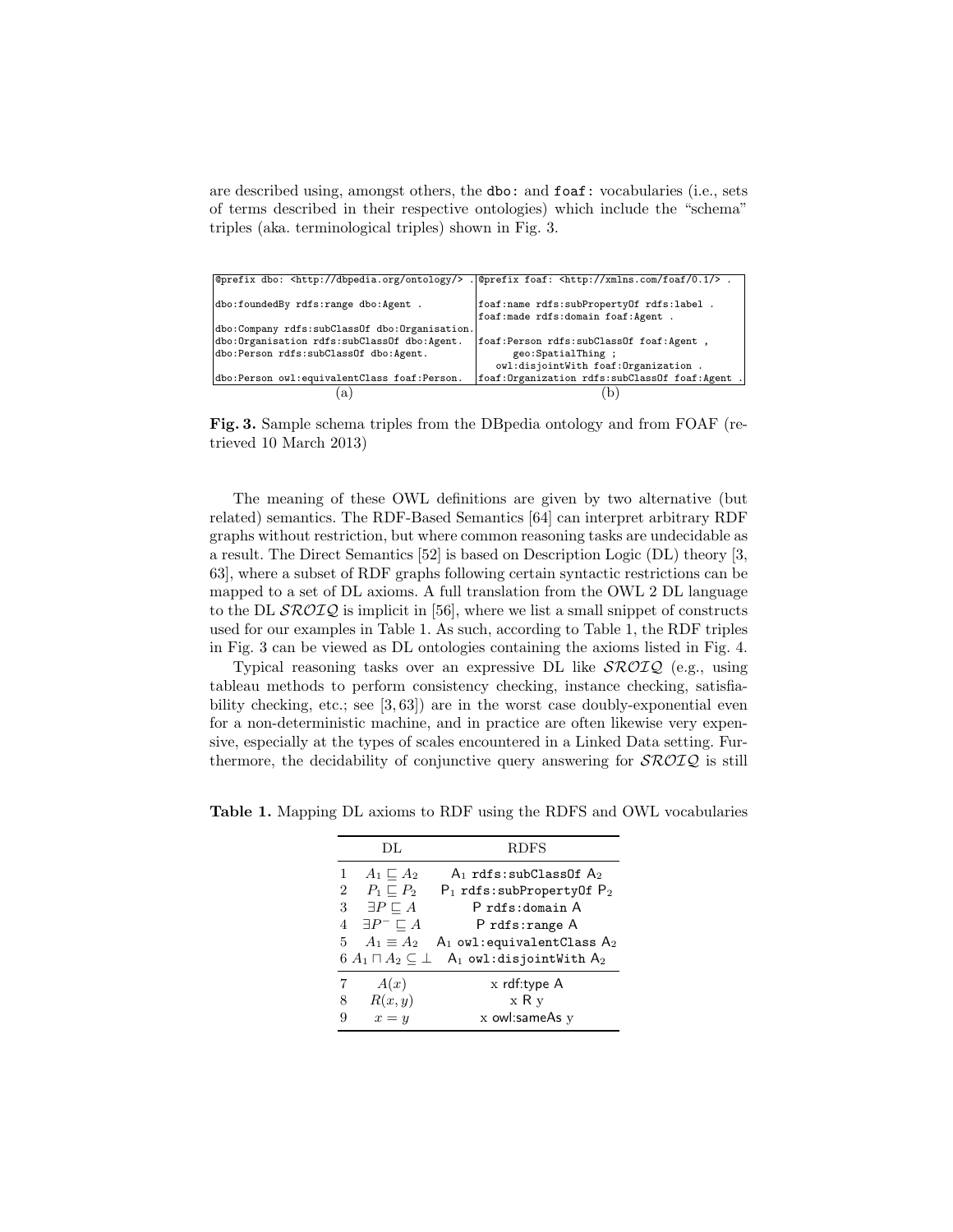| a                                                                                                                         |                                                         |
|---------------------------------------------------------------------------------------------------------------------------|---------------------------------------------------------|
|                                                                                                                           | $ $ foaf:Organization $\sqsubseteq$ foaf:Agent          |
| $\mathsf{ldbo}\!:\!\mathsf{Person}\equiv\mathsf{foaf}\!:\!\mathsf{Person}$                                                | foaf:Person $\sqcap$ foaf:Organisation $\sqsubset \bot$ |
| $dbo:Person \sqsubset dbo:Agent$                                                                                          | $\vert$ foaf:Person $\sqsubseteq$ geo:SpatialThing      |
| $ $ dbo:Organisation $\Box$ dbo:Agent                                                                                     | $ $ foaf:Person $\sqsubset$ foaf:Agent                  |
| $ \texttt{dbo:Company} \sqsubseteq \texttt{dbo:Organisation}  \exists \texttt{foaf:made} \sqsubseteq \texttt{foaf:Agent}$ |                                                         |
| $\exists$ dbo:fundedby $^-\subseteq$ dbo:Agent                                                                            | $ $ foaf:name $\sqsubset$ rdfs:label                    |
|                                                                                                                           |                                                         |

Fig. 4. DL axioms corresponding to the DBpedia and FOAF ontology snippets from Fig. 3

open [25].<sup>17</sup> Thus, the W3C has identified three tractable profiles of OWL that are particularly relevant for query answering [25], where we will focus upon two such profiles in this lecture:

- OWL 2 QL is designed as a language for which efficient (with respect to data complexity), sound and complete query answering can be achieved by rewriting techniques – i.e., extending conjunctive queries (such as SPARQL BGPs) to capture the semantics of the ontology.
- OWL 2 RL is designed as a language for which sound and complete (with respect to assertional knowledge) reasoning can be applied by means of Datalog-style techniques – e.g., bottom-up or top-down rule-based inferencing. A standard OWL 2 RL ruleset, called OWL 2 RL/RDF, encodes part of the RDF-Based Semantics of OWL 2. The assertional entailments given by rule-based reasoning using OWL 2 RL/RDF over an OWL 2 RL ontology correspond with the assertional entailments under the Direct Semantics for that ontology [25, Theorem PR1]. The OWL 2 RL/RDF ruleset can also be applied over arbitrary RDF graphs but beyond OWL 2 RL ontologies, the aforementioned correspondence with the Direct Semantics no longer holds.

Query Rewriting The OWL 2 QL fragment [25, Section 3] contains a combination of features that are tailored for efficient processing by query rewriting techniques. That is, given an OWL (or, respectively, its DL counterpart) ontology  $O$  in this fragment, one can answer conjunctive queries  $Q$  correctly by rewriting  $Q$  based on the axioms in  $Q$  into a union of conjunctive queries (a UCQ), where we denote this process by  $rewrite(Q, O)$ .

To give the reader an idea, Algorithm 1 illustrates a very rudimentary version of a rewriting algorithm that implements  $rewrite(Q, O)$  just for the basic RDFS axioms (axioms of the forms 1–4 from Table 1). We note that this algorithm can be viewed as a very downstripped version of the PerfectRef algorithm [14] which covers a much larger set of DL axioms; there have been a number of extensions and alternative query rewriting techniques proposed recently [58, 62, 61, 46, 24].

 $^{17}$  In this context, we note here that the case of SPARQL is decidable, since SPARQL's BGP matching treats all variables as distinguished, see above; for further details, we refer to the SPARQL 1.1 Entailment Regimes specification [23] and a more detailed book chapter in an earlier edition of the Reasoning Web summer school [21].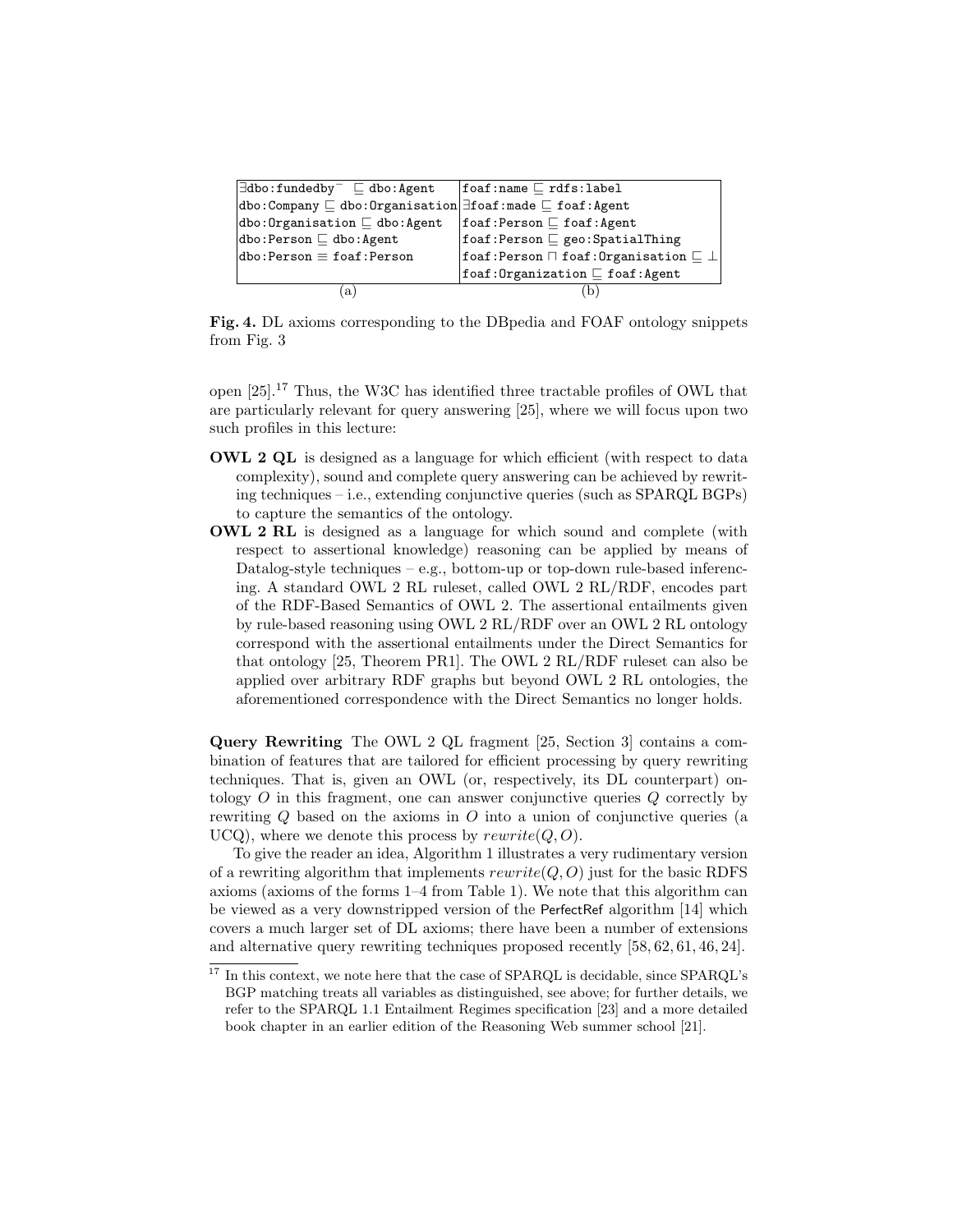Algorithm 1: Basic Query Rewriting algorithm

**Input:** Conjunctive query  $q$ , DL ontology  $\mathcal{O}$ Output: Union (set) of conjunctive queries 1  $P := P_q$ 2 repeat  $3 \mid P' := P$  $4 \mid$  for each  $q \in P'$  do 5  $\vert$  foreach g in q do // expansion 6 **for for foreach** axiom i of one of the forms  $1-4$  from Table 1 in  $\mathcal{O}$  do  $\begin{array}{|c|c|c|c|c|c|c|c|c|} \hline \end{array}$  if i is applicable to g then 8 | | | |  $P := P \cup \{q[g/\operatorname{gr}(g,i)]\}$ // see Table 2 9 until  $P' = P$ 10 return P

**Table 2.** Semantics of  $gr(g, i)$  of Algorithm 1 (' ' stands for a "fresh" variable)

| q                         | i.                      | gr(q/i)                                     |
|---------------------------|-------------------------|---------------------------------------------|
|                           |                         |                                             |
| $(x, \text{rdf:type}, A)$ |                         | $B \sqsubseteq A$ $(x, \text{rdf-type}, B)$ |
|                           | $\exists P \sqsubset A$ | P(x, z)                                     |
|                           |                         | $\exists P^{-} \sqsubseteq A$ $P(.,x)$      |
| $(x, P_1, y)$             | $P_2 \sqsubset P_1$     | $(x, P_2, y)$                               |

# Example 3

Taking Query 4 again, the BGP  $\{(?X, a, foaf:Agent)\}\$  corresponds to the conjunctive query:

 $q(?X) \leftarrow (?X, \text{rdf:type}, \text{foaf:Agent})$ 

which expanded by Algorithm 1 with respect to the ontology in Fig. 4(b) results in the following UCQ:

> $q(?X) \leftarrow (?X, \mathsf{a}, \mathsf{foaf:Agent})$  $q(?X) \leftarrow (?X, \mathsf{a}, \mathsf{foaf:Person})$  $q(?X) \leftarrow (?X, \mathsf{a}, \mathsf{foaf:Organization})$  $q(?X) \leftarrow (?X, \text{foaf:made}, ?Y)$

The resulting UCQ can again (using the UNION pattern) be translated back to SPARQL: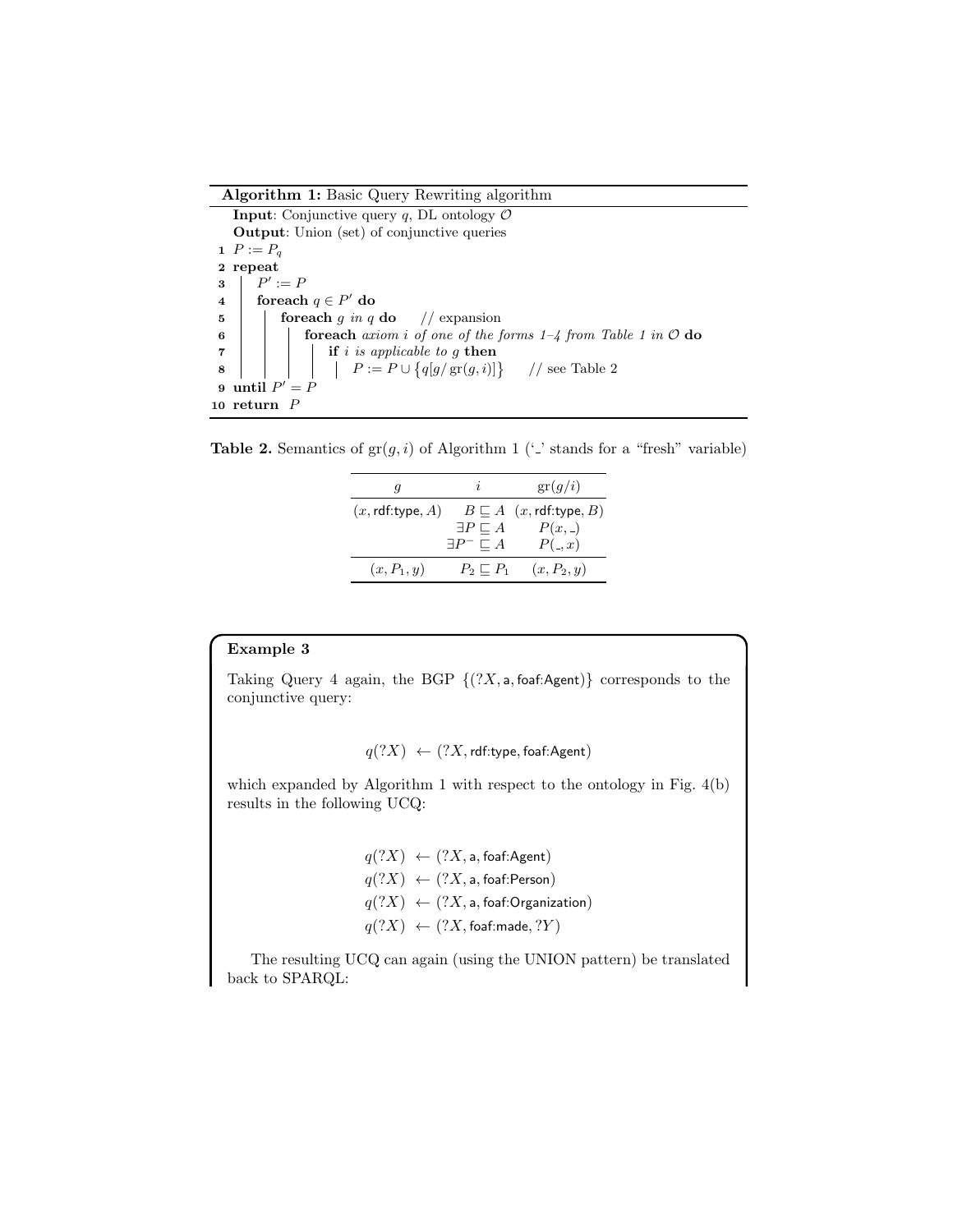```
QUERY 4'SELECT ?X
WHERE { { ?X a foaf:Agent } UNION
        { ?X a foaf:Person } UNION
        { ?X a foaf:Organization } UNION
        { ?X foaf:made ?Y } }
```
With this small example, we have shown that the rewriting technique for OWL 2 QL can be partially applied to SPARQL queries. However, note that OWL 2 QL (and likewise the respective query rewriting algorithms from the DL literature) omit important OWL features for Linked Data (discussed later in Section 4), such as inferences from owl:sameAs, where rule-based inference as mentioned in the following section might be more suitable.

♦

Rule-based Reasoning As an alternative to query rewriting based on the OWL 2 QL profile, another fragment of OWL – OWL 2 RL [25, Section 4] – has a normative set of rules called OWL 2 RL/RDF, which encode a subset of the semantics of RDFS and OWL 2 and can be directly used for (Datalog-style) reasoning (see also the informal RDFS entailment rules in [35, Section 7], which were later extended by OWL features in [65, 53]).

Some sample OWL 2 RL/RDF rules are given in Table 3 implementing the basic features of RDFS and additionally supporting the semantics of equality for owl:sameAs missed by OWL 2 QL. A more detailed discussion on which OWL features (and respective rules encoding these) are particularly relevant for Linked Data Reasoning will be discussed in Section 4.

| ID. | Head                                                                                                                                                                                                                          | Body                                                                                                                                                                                                                             |
|-----|-------------------------------------------------------------------------------------------------------------------------------------------------------------------------------------------------------------------------------|----------------------------------------------------------------------------------------------------------------------------------------------------------------------------------------------------------------------------------|
|     | prp-spo $1$ $(?\overline{s}, ?\overline{p_2}, ?\overline{o})$                                                                                                                                                                 | $\leftarrow$ $(?p_1, \text{rdfs:subPropertyOf}, ?p_2), (?s, ?p_1, ?o)$                                                                                                                                                           |
|     | $\sum_{i=1}^{\infty}$ prp-dom $(?p, rdf.type, ?c)$                                                                                                                                                                            | $\leftarrow$ (?p, rdfs:domain, ?c), (?s, ?p, ?o)                                                                                                                                                                                 |
|     | $\sum_{i=1}^{n}$ prp-rng $(?o,$ rdf:type, $?c)$                                                                                                                                                                               | $\leftarrow$ (?p, rdfs:range, ?c), (?s, ?p, ?o)                                                                                                                                                                                  |
|     | cax-sco $(?s, rdf:type, ?c2)$                                                                                                                                                                                                 | $\leftarrow$ (?c <sub>1</sub> , rdfs:subClassOf, ?c <sub>2</sub> ), (?s, rdf:type, ?c <sub>1</sub> )                                                                                                                             |
|     |                                                                                                                                                                                                                               | eq-sym $(?y, \text{owl:sameAs}, ?x) \leftarrow (?x, \text{owl:sameAs}, ?y)$<br>$\stackrel{\text{eq}}{\rightarrow}$ eq-trans $(?x, \text{owl:sameAs}, ?z) \leftarrow (?x, \text{owl:sameAs}, ?y)$ , $(?y, \text{owl:sameAs}, ?z)$ |
|     |                                                                                                                                                                                                                               |                                                                                                                                                                                                                                  |
|     | eq-rep-s $(?s', ?p, ?o)$                                                                                                                                                                                                      | $\leftarrow$ (?s, owl:sameAs, ?s'), (?s, ?p, ?o)                                                                                                                                                                                 |
|     | $\mathop{\stackrel{\smash{\stackrel{\smash{0}}{\scriptscriptstyle{\sim}}}}{\scriptscriptstyle{\sim}}} \mathop{\mathsf{eq-rep-s}}\nolimits\enspace(?s', ?p, ?o)$<br>$\mathop{\mathsf{eq-rep-p}}\nolimits\enspace(?s, ?p', ?o)$ | $\leftarrow$ (?p, owl:sameAs, ?p'), (?s, ?p, ?o)                                                                                                                                                                                 |
|     | eq-rep-o $(?s, ?p, ?o')$                                                                                                                                                                                                      | $\leftarrow$ (?o, owl:sameAs, ?o'), (?s, ?p, ?o)                                                                                                                                                                                 |

Table 3. Core RDFS and owl: sameAs rules

As opposed to query-rewriting (top-down evaluation), OWL 2 RL/RDF rules can also be applied in a bottom-up fashion for the purposes of a priori materialisation: given a linked dataset  $\Gamma$  and a set of such inference rules  $R$ , pre-compute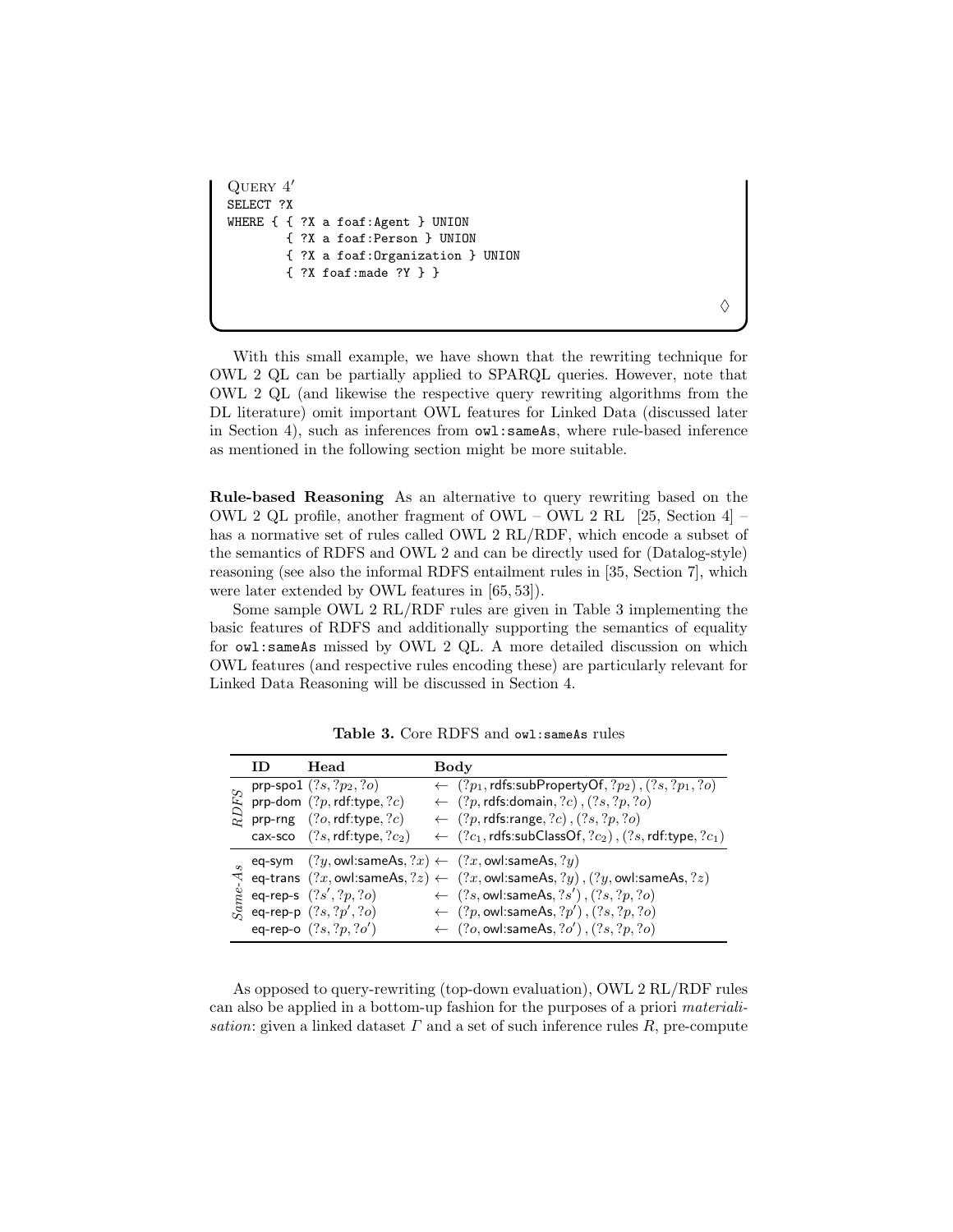and store the closure  $\textsf{Im}(\textsf{merge}(F) \cup R)$ ,<sup>18</sup>, issuing queries as they are input directly against the closure. Caching the full closure thus mitigates the expense of reasoning during query-time, but may conversely incur huge pre-runtime costs, storage overheads, as well as the cost of truth maintenance in dynamic scenarios.

# Example 4

As an example, let us consider the following variant of Query 3: (i) instead of explicitly following the owl:sameAs link, we assume the necessary inferences are supplied by reasoning; (ii) we ask for all rdfs:labels of the company (as opposed to just skos:prefLabel).

```
OUPRY 3'SELECT ?D ?R ?L
WHERE { nyt:49586210195898795812 nytimes:latest_use ?D ;
                                 dbo:revenueUSD ?R ;
                                 rdfs:label ?L }
```
while the first triple pattern is matched by explicitly stated data, the subsequent query-relevant triples must be obtained from the closure with respect to, e.g., the rules in Table 3, which contains (amongst other triples):

```
nyt:49586210195898795812 nytimes:latest_use "2010-04-27"^^xsd:date ;
                         dbo:revenueUSD 1.06916E11 ;
                         rdfs:label "IBM"@en ,
                  "International Business Machines Corporation"@en .
```
leading to the following solutions:



# 3 Overall Approaches and Challenges to Reason over and Query Linked Data

We identify two main approaches to reason and query over Linked Data:

1. Data-warehousing approaches for querying linked data are typically deployed for RDF search engines such as Sindice [54] or SWSE [40]. These engines provide query interfaces over a local centralised index of Linked Data harvested

<sup>&</sup>lt;sup>18</sup> That is, all RDF triples entailed by the RDF graph obtained from  $\Gamma$  (read as facts) and R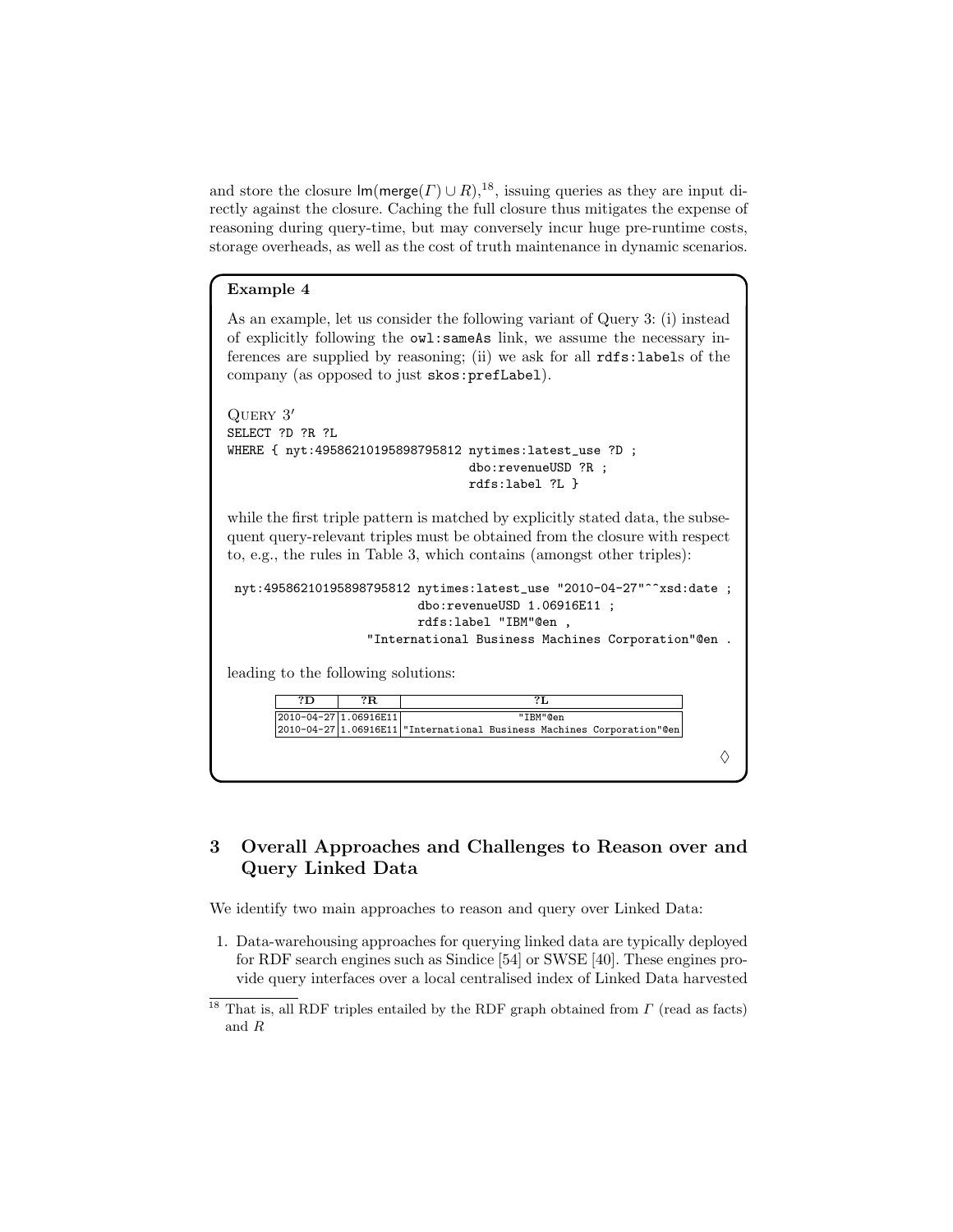from the Web and typically use rule-based materialisation (as presented in Section 2.4) to cautiously infer additional RDF triples; Section 5 will discuss such cautious reasoning techniques that are tailored to not infer too much information in this setting.

2. Rather than relying on a centralised index, Linked Data itself can be viewed as a database that can be queried directly and dynamically [33]. That is, starting from the URIs appearing in the query, or from a set of seed URIs, query-relevant data is navigated following Linked Data principles and retrieved dynamically. The main advantage of this approach is that results are much fresher and all query-relevant data do not need to be known locally. However, the main weaknesses of this approach are that performing remote lookups at query-time is costly, potentially a lot intermediate data are transferred, and the recall depends significantly on the seed URIs and conformance of the query-relevant sources with Linked Data principles. In Section 6, we will present such an approach and discuss how reasoning can be incorporated.

Getting back to the challenges enumerated in the introduction, let us now briefly discuss how these affect the architectural choice for a particular reasoning and querying infrastructure.

- C1 Linked Data is huge. Our example contains only sample data from two example datasets in the Linked Data Web. The most recent incarnation of the Linking Open Data cloud (from September 2011), is claimed to represent over 31 billion triples spread across 295 datasets.<sup>19</sup> It is obvious that staying aware of and gathering this dynamically evolving data for query processing is an issue in terms of scale, but also in terms of deciding what parts of which datasets are relevant for the query at hand. For example, broad queries like Query 5, without further scope, are notoriously hard to answer, since instances of foaf:Person are spread over various datasets and individual RDF files spread right across the Web: while data-warehouses probably do not provide complete results on such queries, on-the-fly-traversal based approaches in the worst case can't answer such queries at all, or depending on the seed URIs, cause prohibitively many lookups during query processing.
- C2 Linked Data is not "pure" OWL. When all usage of the rdfs: and owl: vocabulary is within the "mappable" fragment for OWL (see, e.g., Table 1), the RDF graph in question is interpretable under the OWL Direct Semantics. However, arbitrary RDF published on the Web does not necessarily fall within these bounds. For example, the FOAF vocabulary defines inversefunctional datatype properties such as foaf:mbox\_sha1sum, which is disallowed by the restrictions under which the Direct Semantics is defined. Even worse, one may find "harmful" RDF published online that makes reasoning impossible or potentially uncontrollable, if done naively; for example, consider the triples:<sup>20</sup>

<sup>19</sup> While the LOD cloud was not updated since then, the source it is based on – http: //datahub.io/group/lodcloud – listed 337 LOD datasets at the time of writing.

<sup>20</sup> A self-fulfilling prophecy: http://axel.deri.ie/~axepol/nasty.rdf.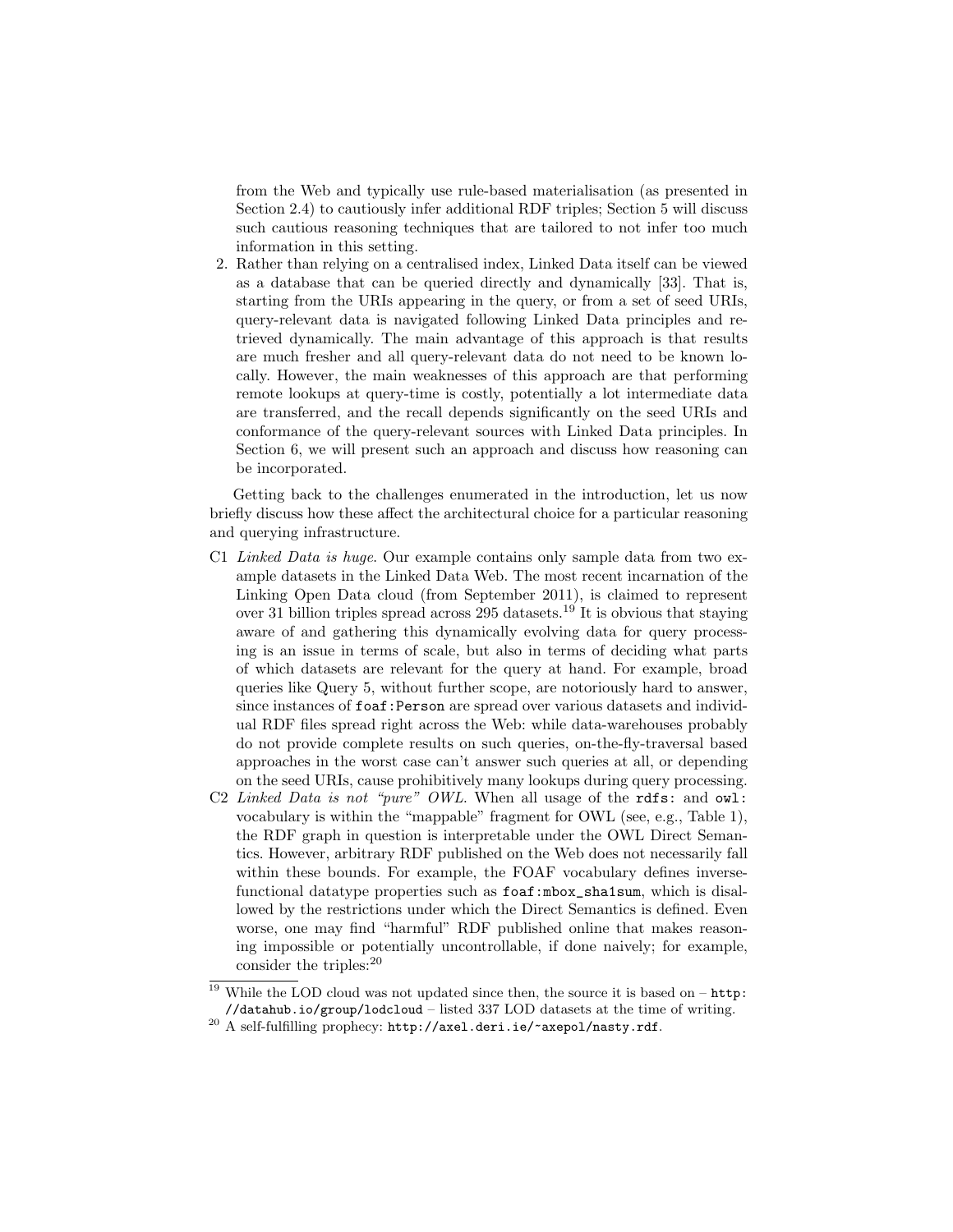rdfs:subPropertyOf rdfs:subPropertyOf owl:sameAs . rdf:type rdfs:subPropertyOf owl:sameAs .

that could have dramatic effects when fed into a rule-based reasoner (which the reader can easily convince herself when considering our example data along with the rules from Table 3). The improper use of URIs from the special rdf:, rdfs:, and owl: vocabularies, i.e., the use of properties and classes from these vocabularies in assertional "non-property" or "non-class" positions is also referred to as *non-standard vocabulary use* in the literature.<sup>21</sup> Any reasoning approach for Linked Data has to ensure that harmful triples (be they erroneous or malicious) in published RDF are dealt with, either by being ignored or otherwise by keeping inferences "confined".

C3 Linked Data is inconsistent. While we have not explicitly mentioned inconsistent data in our examples – similar to non-standard use – inconsistencies often occur in published RDF data [12]. Indeed a single additional triple such as

#### dbr:Hasso\_Plattner rdf:type foaf:Organization .

would render the example data from Fig. 2 inconsistent under OWL semantics, due to the fact that dbr:Hasso\_Plattner is also an asserted member of the class foaf: Person which is declared disjoint with foaf: Organization in the FOAF ontology. Again, reasoning techniques need to be robust in the presence of such inconsistencies, trying to "isolate" them rather than falling for ex falso quod libet (anything follows from a contradiction).

- C4 Linked Data is evolving. As per the Web itself, Linked Data is inherently dynamic [45]. For instance, our example data is not necessarily up-to-date with Linked Data currently published by NYT: for example, an article about IBM's "Watson" project was published in 2012 after the "Jeopardy" show,<sup>22</sup> making the nytimes: latest\_use date of for IBM from Query 3' above stale. In fact, if NYT was about to update its Linked Data interface regularly with the most current articles, a query like Query  $3'$  would become significantly more challenging to deal with, particularly for data-warehousing approaches that do not guarantee fresh results. We discuss these issues further in Section Section 6 below.
- C5 Linked Data needs more than RDFS and OWL. There is more implicit knowledge hidden in Linked Data than can be captured with the semantics of RDFS and OWL alone; in fact, it may be considered quite unintuitive that Query 1 from p. 11 does not return IBM's revenue: the exchange rate between USD and EUR is itself available as data on the Web, so why shouldn't the

<sup>&</sup>lt;sup>21</sup> That is, a property from these vocabularies may only be used as a predicate, and likewise classes (such as e.g. rdfs:Resource) may only be used as the object of rdf:type triples; see details within [16, 38] where non-standard vocabulary use is formally defined. Though potentially very "dangerous", non-standard triples are not always "bad": e.g., many axiomatic triples for RDFS are non-standard.

<sup>22</sup> Article available online at https://www.nytimes.com/2012/01/08/jobs/ building-the-watson-team-of-scientists.html (retrieved 10 March 2013)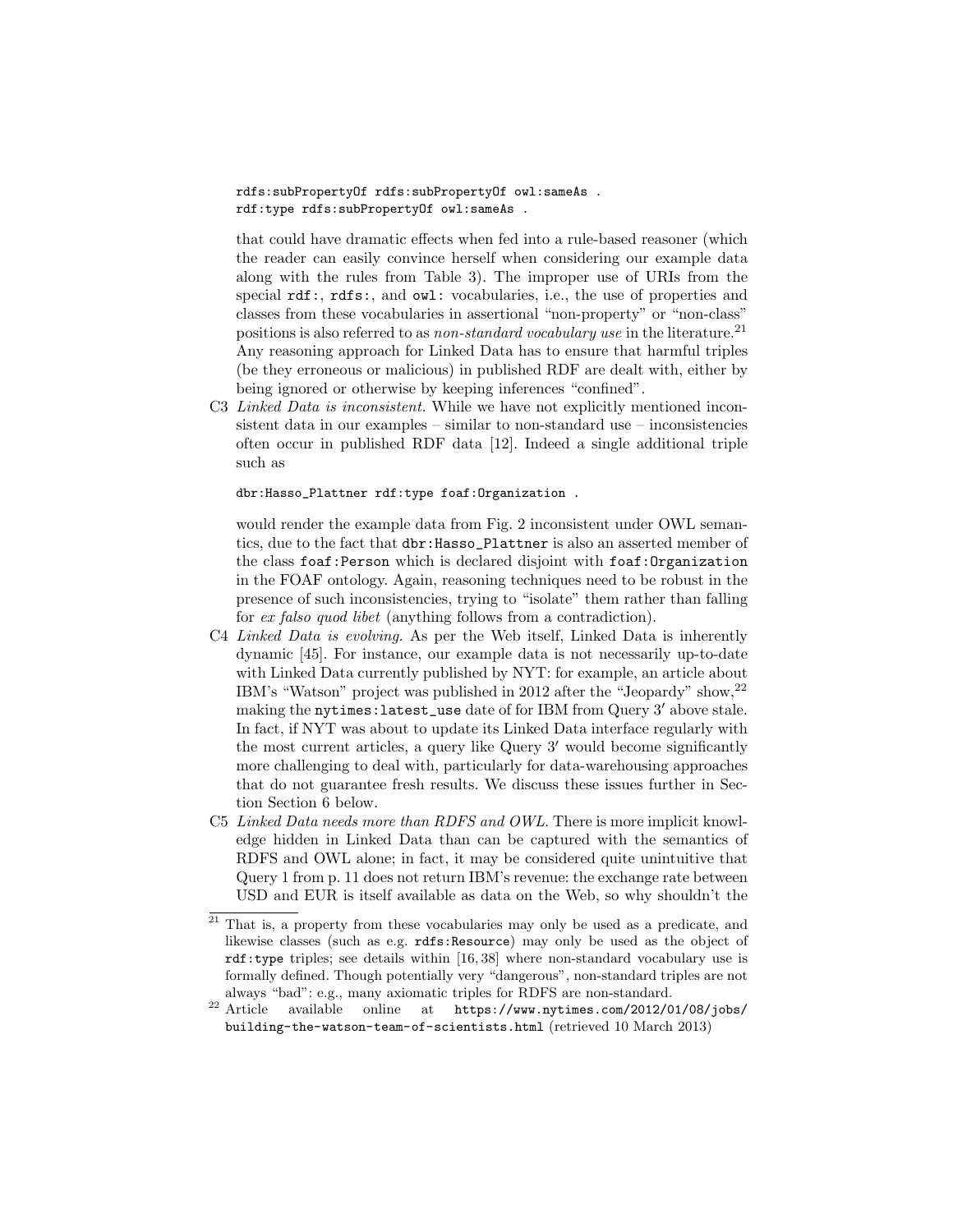Web of Data be able to make use of this knowledge? However, ontology languages like OWL and RDFS do not provide means to express mathematical conversions as necessary in this example. While not solvable with current Linked Data standards and techniques, we discuss a possible approach to tackle this problem in Section 7.

# 4 How much OWL is needed for Linked Data?

Given the variety of combinations of techniques and RDFS/OWL profiles that can be applied for reasoning over Linked Data, an obvious question to ask is which features of RDFS and OWL are most prominently used on the current Web of Data?

Knowing which features are frequently used and which are infrequently used provides insights into how appropriate the coverage of various OWL profiles might be for the Linked Data use-case, and in particular, the relative costs of supporting or not supporting the semantics of a certain language primitive depending on its adoption in Web data for the setting of a given architectural choice. For example, a language feature that is costly to support or that otherwise adds complexity to a reasoning algorithm could potentially be "turned off", with minimal practical effect, if it is found to be very infrequently used in real-world data.

In this section, we thus look at the features of RDFS and OWL that are most/least widely adopted on the Web of Data. For the purposes of this study, we take the Billion Triple Challenge 2011 corpus, which consists of 2.145 billion quadruples crawled from 7.411 million RDF/XML documents through an open crawl ran in May/June 2011 spanning 791 pay-level domains.<sup>23</sup> This corpus represents a broad sample of the Web of Data. We then look into the levels of adoption of individual RDFS and OWL features within this broad corpus.

## 4.1 Measures Used

In order to adequately characterise the uptake of various RDF(S) and OWL features used in this corpus, we present different measures to quantify their prevalence and prominence.

First, we look at the prevalence of use of different features, i.e., how often they are used. Here, we must take into account the diversity of the data under analysis, where few domains account for many documents and many domains account for few documents, and so forth [38]. We thus present two simple metrics:

Doc: number of *documents* using the language feature Dom: number of pay-level-domains (i.e., sites) using the language feature.

<sup>&</sup>lt;sup>23</sup> A pay-level domain is a direct sub-domain of a top-level domain (TLD) or a secondlevel country domain (ccSLD), e.g., dbpedia.org, bbc.co.uk. This gives us our notion of "domain".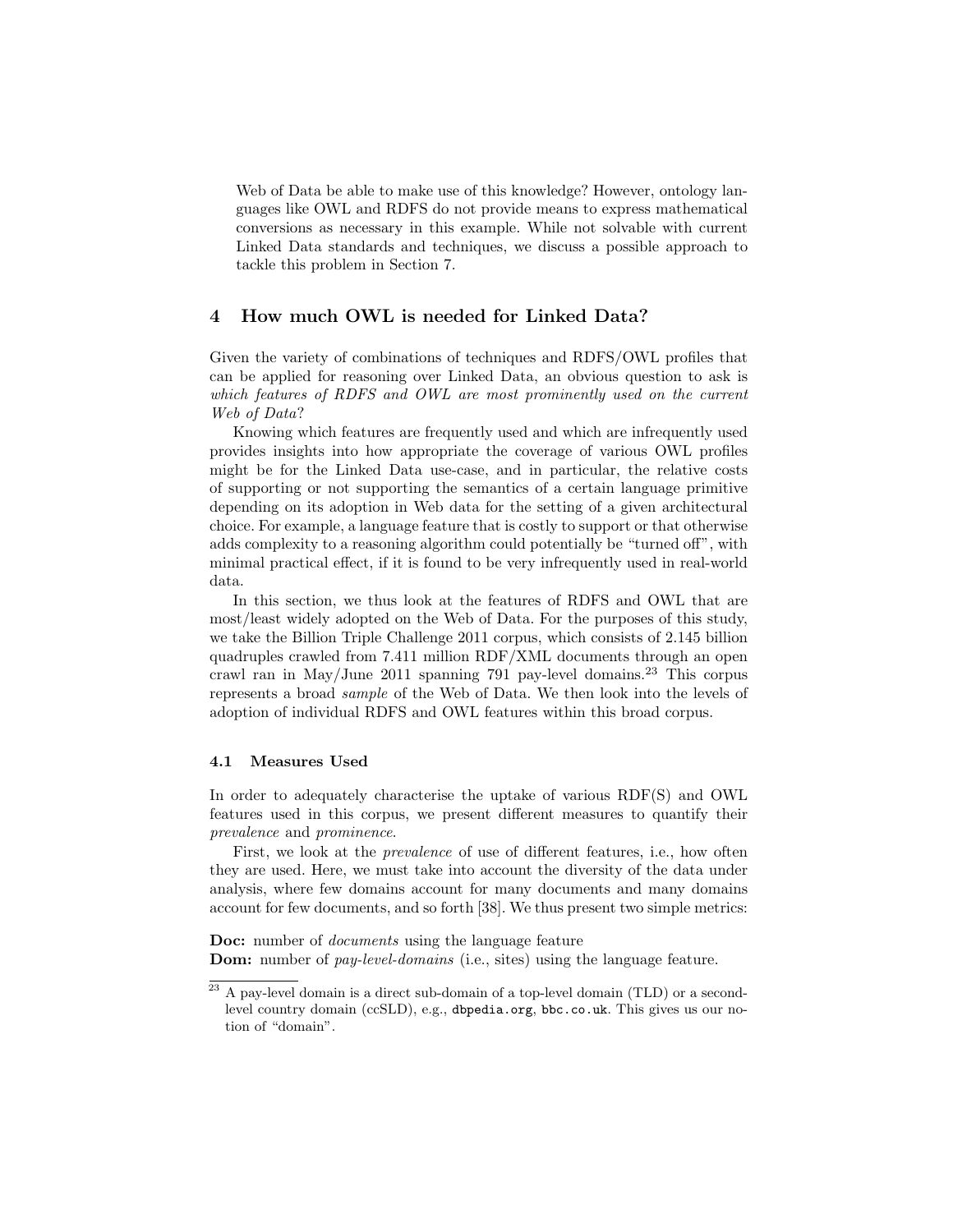However, raw counts do not reflect the reality that the use of an OWL feature in one important ontology or vocabulary may often have greater practical impact than use in a thousand obscure documents. Thus, we also look at the prominence of use of different features. We use PageRank to quantify our notion of prominence: PageRank calculates a variant of the Eigenvector centrality of nodes (e.g., documents) in a graph, where taking the intuition of directed links as "positive votes", the resulting scores help characterise the relative prominence (i.e., centrality) of particular documents on the Web [55, 31].

In particular, we first rank documents in the corpus. To construct the graph, we follow Linked Data principles and consider sources as nodes, where a directed edge  $(s_1, s_2) \in S \times S$  is extended from source  $s_1$  to  $s_2$  iff  $\text{get}(s_1)$  contains (in any triple position) a URI that dereferences to document  $s_2$  (i.e., there exists a  $u \in \text{terms}(\text{get}(s_1))$  such that redirs( $u = s_2$ ). We also prune edges to only consider  $(s_1, s_2)$  when  $s_1$  and  $s_2$  are non-empty sources in our corpus. We then apply a standard PageRank analysis over the resulting directed graph, using the power iteration method with ten iterations. For reasons of space, we refer the interested reader to [55] for more detail on PageRank, and to the following thesis [38] for more details on the particular algorithms used for this paper.

With PageRank scores computed for all documents in the corpus, for each RDFS and OWL language feature, we then present:

 $\sum$  Rank the sum of PageRank scores for documents in which the language feature is used.

With respect to  $\sum$  RANK, under the random surfer model of PageRank [55], given an agent starting from a random location and traversing documents on (our sample of) the Web of Data through randomly selected dereferenceable URIs, the  $\Sigma$  RANK value for a feature approximates the probability with which that agent will be at a document using that feature after traversing ten links. In other words, the score indicates the likelihood of an agent, operating over the Web of Data based on dereferenceable principles, to encounter a given feature during a random walk.

The graph extracted from the corpus consists of 7.411 million nodes and 198.6 million edges. Table 4 presents the top-10 ranked documents in our corpus, which are dominated by core meta-vocabularies, documents linked therefrom, and other popular vocabularies.<sup>24</sup>

## 4.2 Survey of RDF(S)/OWL Features

Table 5 presents the results of the survey of RDF(S) and OWL usage in our corpus, where for features with non-trivial semantics, we present the measures mentioned in the previous section, as well as support for the features in various RDFS/OWL profiles. Those titled EL, QL and RL refer intuitively to the standard

<sup>24</sup> We ran another similar analysis with links to and from core RDF(S) and OWL vocabularies disabled. The results for the feature analysis remained similar. Mainly owl:sameAs dropped several positions in terms of the sum of PageRank.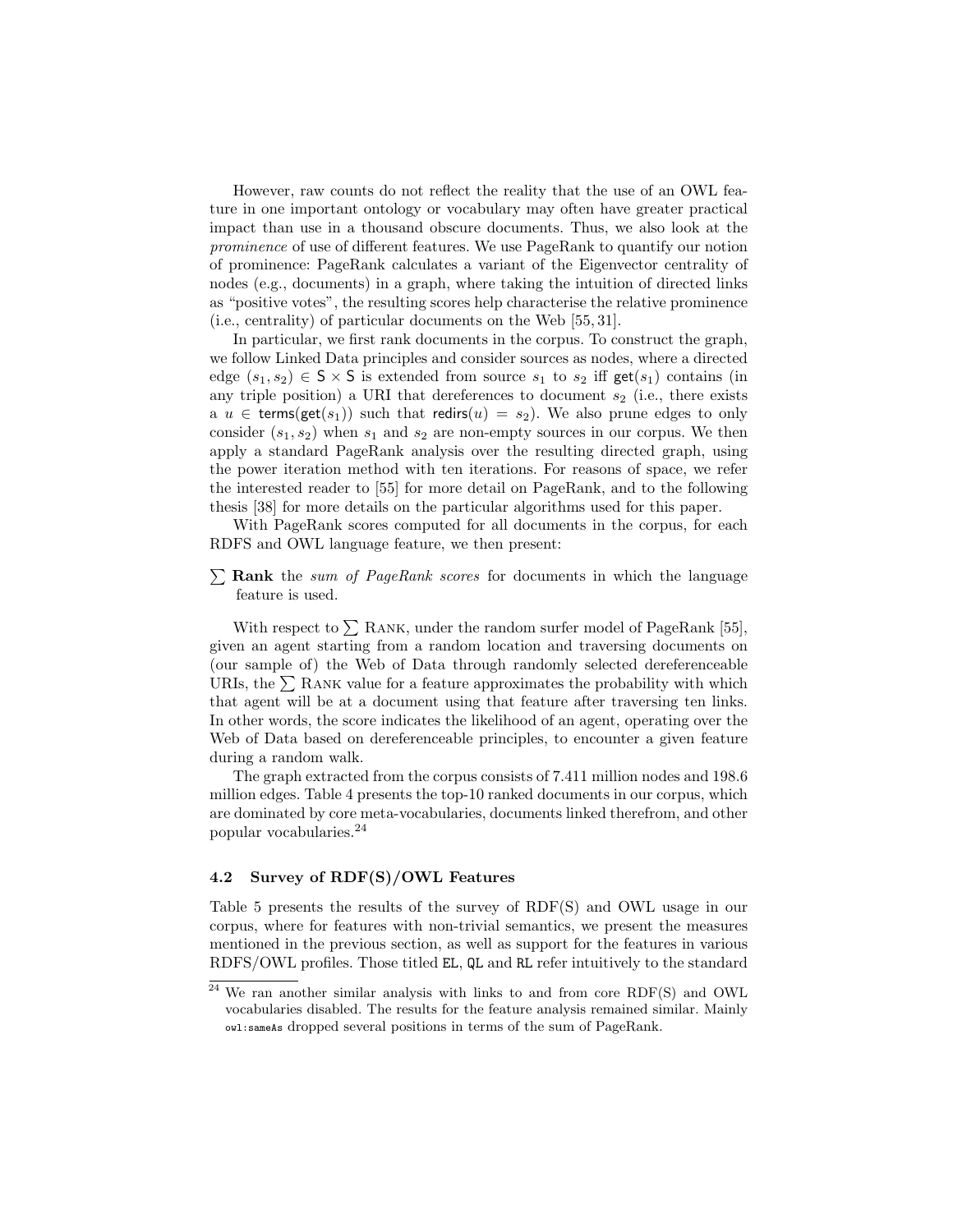Table 4. Top ten ranked documents

| N2             | Document URI                                      | Rank  |
|----------------|---------------------------------------------------|-------|
|                | 1 http://www.w3.org/1999/02/22-rdf-syntax-ns      | 0.121 |
|                | 2 http://www.w3.org/2000/01/rdf-schema            | 0.110 |
|                | 3 http://dublincore.org/2010/10/11/dcelements.rdf | 0.096 |
|                | 4 http://www.w3.org/2002/07/owl                   | 0.078 |
|                | 5 http://www.w3.org/2000/01/rdf-schema-more       | 0.049 |
| 6              | http://dublincore.org/2010/10/11/dcterms.rdf      | 0.036 |
| $\overline{7}$ | http://www.w3.org/2009/08/skos-reference/skos.rdf | 0.026 |
| 8              | http://xmlns.com/foaf/spec/                       | 0.023 |
|                | 9 http://dublincore.org/DCMI.rdf                  | 0.021 |
| 10             | http://www.w3.org/2003/g/data-view                | 0.017 |

OWL 2 profiles [25]. The RDFS standard is titled RDFS. All other profiles are non-standard proposals made in the literature. The profile titled RDFS+ refers to RDFS-Plus as proposed by Allemang and Hendler [1], which extends RDFS with lightweight OWL features. The profile titled L2 refers to a similar proposal by Fisher et al. [20] to extend RDFS with some lightweight OWL features. Description Logic Programs (DLP) was proposed by Grosof et al. [26] in order to support incomplete OWL reasoning using rules; this proposal was later built upon in Horst's  $pD^*$  profile [65]. The AL profile refers to features that can be supported with rules that do not requires A-Box (i.e., assertional joins), which are expensive to compute at scale; the AL profile is used later in Section 5.

In column 'ST', we indicate which features have expressions that can be represented as a single triple in RDF, i.e., which features do not require auxiliary blank nodes of the form  $\exists x$  or the SEQ production in Table 1 of the OWL 2 Mapping to RDF document [56]. This distinction is motivated by our initial observations that such features are typically the most widely used in Web data.

From the list of language features, we exclude rdf:type, which trivially appeared in 90.3% of documents. We present the table ordered by the sum of PageRank measure  $[\sum RANK]$ .

Regarding prevalence, we see from Table 5 that owl:sameAs is the most widely used axiom in terms of documents (1.778 million; 24%) and domains (117; 14.8%). Surprisingly (to us), RDF container membership properties  $(\text{rdf}:*)$ are also heavily used (likely attributable to RSS 1.0 documents). Regarding prominence, we make the following observations:

- 1. The top six features are those that form the core of RDFS [53].
- 2. The RDF(S) declaration classes rdfs:Class, rdf:Property are used in fewer, but more prominent documents than OWL's versions owl:Class, owl:DatatypeProperty, owl:ObjectProperty.
- 3. owl:complementOf and owl:differentFrom are the least prominently used original OWL features.
- 4. Of the features new to OWL 2, owl:NamedIndividual is the most prominently used in thirty-first position. Our crawl was conducted nineteen months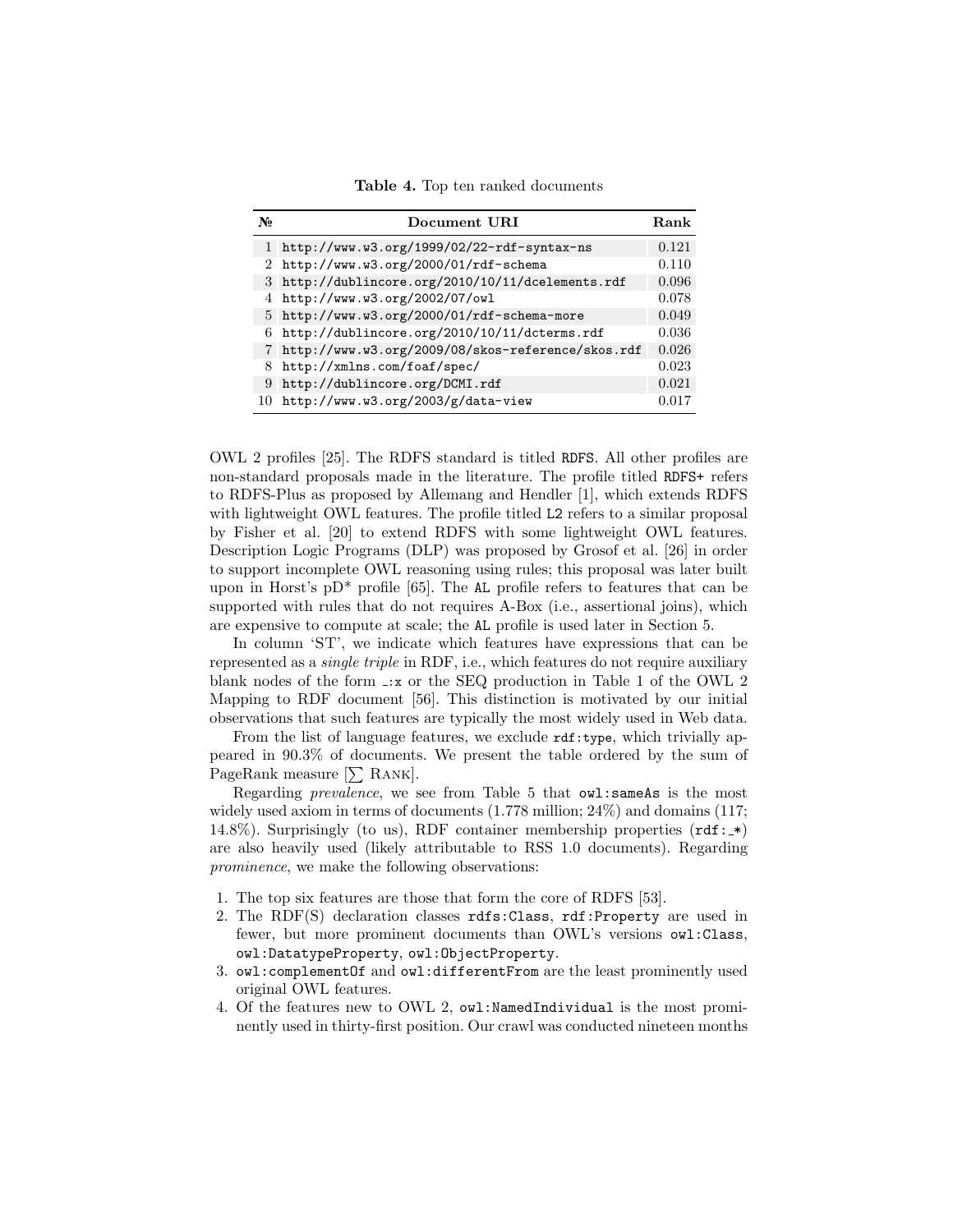Table 5. Survey of RDFS/OWL primitives used on the Web of Data and support in different tractable profiles. '∼' denotes partial support.

| Nº. | Primitive                                                                                                                                                                                                                                                                                                                                                                  | $\Sigma$ Rank              | Doc            | Dom            | <b>RDFS</b>  | $\overline{\mathfrak{c}}$ | RDFS+                           | DLP          |                                                                            |              |                                            |                  |              | ST           |
|-----|----------------------------------------------------------------------------------------------------------------------------------------------------------------------------------------------------------------------------------------------------------------------------------------------------------------------------------------------------------------------------|----------------------------|----------------|----------------|--------------|---------------------------|---------------------------------|--------------|----------------------------------------------------------------------------|--------------|--------------------------------------------|------------------|--------------|--------------|
|     | 1 rdf:Property                                                                                                                                                                                                                                                                                                                                                             | 5.74E-01                   | 8,049          | 48             | $\checkmark$ |                           |                                 |              | $X$ $X$ $X$ $Y$                                                            |              | $X$ $X$ $X$                                |                  | $\checkmark$ | ✓            |
|     | $2$ rdfs:range                                                                                                                                                                                                                                                                                                                                                             | $4.67E-01$                 | 44,492         | 89             | ✓            | $\checkmark$              | $\checkmark$                    | $\checkmark$ | $\checkmark$                                                               | $\checkmark$ | $\checkmark$                               | ✓                | ✓            | ✓            |
|     | $3$ rdfs: domain                                                                                                                                                                                                                                                                                                                                                           | $4.62E-01$                 | 43,247         | 89             | ✓            | $\checkmark$              | $\checkmark$                    | $\checkmark$ | $\checkmark$                                                               | $\checkmark$ | $\checkmark$                               |                  |              | ✓            |
|     | $4$ $rdfs:subClassOf$                                                                                                                                                                                                                                                                                                                                                      | $4.60E-01$                 | 115,608        | 109            | ✓            | $\checkmark$              | ✓                               | $\checkmark$ | $\checkmark$                                                               | ✓            | $\checkmark$                               | $\checkmark$     |              | ✓            |
|     | $5$ $rdfs:Class$                                                                                                                                                                                                                                                                                                                                                           | 4.45E-01                   | 19,904         | 43             | ✓            | X                         | X                               | $\checkmark$ | ✓                                                                          | X            | $\boldsymbol{X}$                           | X                |              | ✓            |
|     | $6$ rdfs:subPropertyOf                                                                                                                                                                                                                                                                                                                                                     | $2.35\mathrm{E}\text{-}01$ | 6,080          | 80             | $\checkmark$ | ✓                         | $\checkmark$                    | $\checkmark$ | $\checkmark$                                                               | $\checkmark$ | $\checkmark$                               |                  |              | ✓            |
|     | 7 owl:Class                                                                                                                                                                                                                                                                                                                                                                | 1.74E-01                   | 302,701        | 111            | X            | X                         | $\checkmark$                    | $\checkmark$ | $\checkmark$                                                               | ✓            | $\checkmark$                               | ✓                |              | ✓            |
|     | 8 owl:ObjectProperty                                                                                                                                                                                                                                                                                                                                                       | $1.68E-01$                 | 285,412        | 92             | X            | X                         |                                 | ✓            | X                                                                          |              |                                            |                  |              | ✓            |
|     | 9 rdfs:Datatype                                                                                                                                                                                                                                                                                                                                                            | 1.68E-01                   | 23             | 9              | $\sim$       | $\chi$                    | $\boldsymbol{X}$                | $\sim$       | $\sim$                                                                     | $\sim$       | $\sim$                                     | $\sim$           |              | $\sim$       |
|     | 10 owl:DatatypeProperty                                                                                                                                                                                                                                                                                                                                                    | $1.65E-01$                 | 234,483        | 82             | Χ            |                           | $X \checkmark$                  |              | $\checkmark$ X $\checkmark$                                                |              | $\checkmark$                               |                  |              | ✓            |
|     | 11 owl:AnnotationProperty                                                                                                                                                                                                                                                                                                                                                  | 1.60E-01                   | 172,290        | 55             |              |                           |                                 |              | $X$ $X$ $X$ $\checkmark$ $X$ $\checkmark$                                  |              | $\checkmark$                               |                  |              | ✓            |
|     | 12 owl:FunctionalProperty                                                                                                                                                                                                                                                                                                                                                  | $9.18E-02$                 | 298            | 34             | Х            | X                         | $\checkmark$                    | $\checkmark$ | ✓                                                                          | X            | X                                          |                  |              | ✓            |
|     | 13 owl:equivalentProperty                                                                                                                                                                                                                                                                                                                                                  | 8.54E-02                   | 141            | 23             | X            | $\checkmark$              | $\checkmark$                    | $\checkmark$ | $\checkmark$                                                               | $\checkmark$ | $\checkmark$                               |                  |              | ✓            |
|     | 14 owl:inverseOf                                                                                                                                                                                                                                                                                                                                                           | 7.91E-02                   | 366            | 43             |              |                           | $X \; \checkmark \; \checkmark$ | $\checkmark$ |                                                                            |              | $\checkmark$ $X$ $\checkmark$ $\checkmark$ |                  | ✓            | ✓            |
|     | 15 owl:disjointWith                                                                                                                                                                                                                                                                                                                                                        | 7.65E-02                   | 230            | 27             |              |                           | $X$ $X$ $X$ $\checkmark$        |              | X                                                                          | $\checkmark$ | $\checkmark$                               | ✓                | X            | ✓            |
|     | 16 owl:sameAs                                                                                                                                                                                                                                                                                                                                                              | 7.29E-02                   | 1,778,208      | 117            | X.           | $\checkmark$              | $\checkmark$                    | $\checkmark$ | $\checkmark$                                                               | $\checkmark$ | X.                                         | $\checkmark$     |              | ✓            |
|     | 17 owl:equivalentClass                                                                                                                                                                                                                                                                                                                                                     | 5.24E-02                   | 22,291         | 39             | X            | $\checkmark$              | $\checkmark$                    |              | $\checkmark$                                                               | $\checkmark$ | $\checkmark$                               |                  |              | $\checkmark$ |
|     | 18 owl:InverseFunctionalProperty                                                                                                                                                                                                                                                                                                                                           | 4.79E-02                   | 111            | 24             | Х            | $\boldsymbol{X}$          | $\checkmark$                    | $\sim$       | $\checkmark$                                                               | X            | $\boldsymbol{\mathsf{X}}$                  |                  |              | Х            |
|     | 19 owl:unionOf                                                                                                                                                                                                                                                                                                                                                             | 3.15E-02                   | 15,162         | 30             | $\chi$       |                           |                                 |              | $X$ $X \sim$ $X$ $X$ $X \sim$                                              |              |                                            |                  | $\sim$       | X            |
|     | 20 owl:SymmetricProperty                                                                                                                                                                                                                                                                                                                                                   | 3.13E-02                   | 120            | 23             | $\chi$       | $\checkmark$              |                                 |              | $\checkmark$ $\checkmark$ $\checkmark$                                     |              | $X \checkmark$                             |                  |              | ✓            |
|     | 21 owl:TransitiveProperty                                                                                                                                                                                                                                                                                                                                                  | $2.98E-02$                 | 150            | 30             | $\chi$       | $\checkmark$              | $\checkmark$                    | $\checkmark$ | $\checkmark$                                                               | $\checkmark$ |                                            | $X \checkmark$   | X            | ✓            |
|     | 22 owl:someValuesFrom                                                                                                                                                                                                                                                                                                                                                      | $2.13E-02$                 | 1,753          | 15             |              |                           | x x x                           | $\sim$       | $\sim$                                                                     | ✓            | $\sim$                                     |                  |              | Х            |
|     | $23$ rdf: $*$                                                                                                                                                                                                                                                                                                                                                              | 1.42E-02                   | 293,022        | 62             | $\checkmark$ | X                         | $\chi$                          | X            | $\checkmark$                                                               | X            | X                                          | X                |              | $\checkmark$ |
|     | 24 owl:allValuesFrom                                                                                                                                                                                                                                                                                                                                                       | $2.98E-03$                 | 29,084         | 20             |              |                           |                                 |              | $X$ $X$ $X$ $\sim$ $\sim$                                                  |              | $X \times \sim$                            |                  | X            | Х            |
|     | 25 owl:minCardinality                                                                                                                                                                                                                                                                                                                                                      | 2.43E-03                   | 33,309         | 19             |              | $X \ X$                   |                                 |              | $X \sim X X X$                                                             |              |                                            |                  | $X$ X        | X            |
|     | 26 owl:maxCardinality                                                                                                                                                                                                                                                                                                                                                      | 2.14E-03                   | 10,413         | 24             | X            | X                         |                                 | $X \sim X$   |                                                                            | $\times$     | X                                          | $\sim$           | X            | X            |
|     | 27 owl: cardinality                                                                                                                                                                                                                                                                                                                                                        | 1.75E-03                   | 3,170          | 24             |              |                           |                                 |              | $X$ $X$ $X$ $\sim$ $X$ $X$ $X$ $X$ $X$                                     |              |                                            |                  |              | X            |
|     | 28 owl:oneOf                                                                                                                                                                                                                                                                                                                                                               | 4.13E-04                   | 74             | 11             |              |                           |                                 |              | $X$ $X$ $X$ $\sim$ $X$ $\sim$ $X$ $\sim$                                   |              |                                            |                  |              | X            |
|     | 29 owl:hasValue                                                                                                                                                                                                                                                                                                                                                            | 3.91E-04                   | 55             | 14             |              |                           |                                 |              | $X$ $X$ $X$ $\sim$ $\checkmark$ $\checkmark$ $X$ $\checkmark$ $\checkmark$ |              |                                            |                  |              | X            |
|     | 30 owl:intersectionOf                                                                                                                                                                                                                                                                                                                                                      | 3.37E-04                   | 186            | 13             | Χ            | X                         | X                               | $\checkmark$ | Х                                                                          |              | $\sim$                                     |                  |              | Х            |
|     | 31 owl:NamedIndividual $^{(2)}$                                                                                                                                                                                                                                                                                                                                            | 1.63E-04                   | 3              | $\overline{2}$ |              |                           |                                 |              | $X$ $X$ $X$ $X$ $Y$ $Y$ $Y$                                                |              |                                            |                  |              | ✓            |
|     | 32 owl:AllDifferent                                                                                                                                                                                                                                                                                                                                                        | 1.55E-04                   | 21             | 8              | X            | X                         | X                               | X            | $\boldsymbol{\mathsf{X}}$                                                  | $\checkmark$ | X                                          |                  | X            | X            |
|     | 33 owl: propertyChainAxiom <sup>(2)</sup>                                                                                                                                                                                                                                                                                                                                  | 1.23E-04                   | 14             | 6              |              |                           |                                 |              | $X$ $X$ $X$ $X$ $X$ $Y$ $X$ $Y$                                            |              |                                            |                  | X            | X            |
|     | 34 owl:onDataRange                                                                                                                                                                                                                                                                                                                                                         | $8.41E-05$                 | 3              | 1              | X            | X                         |                                 |              | $X$ $X$ $X$ $X$                                                            |              | X                                          | $\boldsymbol{X}$ | $\times$     | X            |
|     | 35 owl:minQualifiedCardinality <sup>(2)</sup>                                                                                                                                                                                                                                                                                                                              | 8.40E-05                   | $\overline{2}$ | $\mathbf{1}$   |              |                           |                                 |              | x x x x x x x x x                                                          |              |                                            |                  |              | X            |
|     | 36 owl:qualifiedCardinality <sup>(2)</sup>                                                                                                                                                                                                                                                                                                                                 | $4.02E-05$                 | $\overline{2}$ | 1              | X            |                           | $X$ $X$ $X$ $X$                 |              |                                                                            |              | $X$ $X$ $X$ $X$                            |                  |              | X            |
|     |                                                                                                                                                                                                                                                                                                                                                                            |                            |                |                |              |                           |                                 |              |                                                                            |              |                                            |                  |              |              |
|     | 37 owl:AllDisjointClasses <sup>(2)</sup>                                                                                                                                                                                                                                                                                                                                   | $4.01E-05$                 | $\overline{2}$ | $\overline{2}$ | X            | $\boldsymbol{X}$          | $\boldsymbol{X}$                | $\chi$       | $\boldsymbol{X}$                                                           |              | $\checkmark$ $\checkmark$ $\checkmark$     |                  | $\times$     | X            |
|     | 38 owl:maxQualifiedCardinality <sup>(2)</sup>                                                                                                                                                                                                                                                                                                                              | $4.01E-05$                 | 1              | 1              | X            | X                         | $\boldsymbol{X}$                |              | X X                                                                        | X            | $X~\sim$                                   |                  | X            | Х            |
|     | 39 owl:ReflexiveProperty <sup>(2)</sup>                                                                                                                                                                                                                                                                                                                                    | 1.30E-05                   | $\overline{2}$ | $\mathbf 1$    |              | XX                        |                                 | $X$ $X$ $X$  |                                                                            |              | $\checkmark$ $\checkmark$ $\checkmark$     |                  | $\checkmark$ | ✓            |
|     | 40 owl:complementOf                                                                                                                                                                                                                                                                                                                                                        | $1.96E-06$                 | 75             | 4              | X            | X                         | X                               | $\sim$       | $\boldsymbol{X}$                                                           | X            | $\sim$                                     | $\sim$           |              | Х            |
|     | 41 owl:differentFrom                                                                                                                                                                                                                                                                                                                                                       | 7.18E-07                   | 25             | $\overline{7}$ | X            | $\boldsymbol{X}$          |                                 |              | $X \lor X \lor$                                                            |              | X                                          | $\checkmark$     | $\checkmark$ | ✓            |
|     | 42 owl:onDatatype                                                                                                                                                                                                                                                                                                                                                          | 2.72E-07                   | 1              | 1              | X            |                           |                                 |              | $X$ $X$ $X$ $X$                                                            |              | $X$ $X$                                    | X                | X            | Х            |
|     | 43 owl:disjointUnionOf                                                                                                                                                                                                                                                                                                                                                     | 6.31E-08                   | $\overline{2}$ | $\overline{2}$ |              | $X \times X$              |                                 |              | <i>x x x x x x x</i>                                                       |              |                                            |                  |              | X            |
|     | 44 owl:hasKey $^{(2)}$                                                                                                                                                                                                                                                                                                                                                     | $3.67E-08$                 | 1              | 1              |              |                           |                                 |              | x x x x x √ x √                                                            |              |                                            |                  | X            | X            |
|     | 45 owl: propertyDisjointWith <sup>(2)</sup>                                                                                                                                                                                                                                                                                                                                | 2.43E-08                   | $\mathbf{1}$   | $\mathbf{1}$   |              |                           |                                 |              | <i>x x x x x x √ √ x</i>                                                   |              |                                            |                  |              | $\checkmark$ |
|     | Not Used: rdfs:ContainerMembershipProperty, owl:AllDisjointProperties <sup>(2)</sup> , owl:Annotation <sup>(2)</sup> ,<br>$\texttt{owl:AsymmetricProperty} \,^{(2)}, \, \texttt{owl:Axiom} \,^{(2)}, \, \texttt{owl:IrreflexiveProperty} \,^{(2)},$<br>owl:NegativePropertyAssertion <sup>(2)</sup> , owl:datatypeComplementOf <sup>(2)</sup> , owl:hasSelf <sup>(2)</sup> |                            |                |                |              |                           |                                 |              |                                                                            |              |                                            |                  |              |              |

after OWL 2 became a W3C Recommendation (Oct. 2009), where we note that new OWL 2 features have had little penetration in prominent Web vocabularies during that interim. Further, several OWL 2 features were not used at all in our corpus.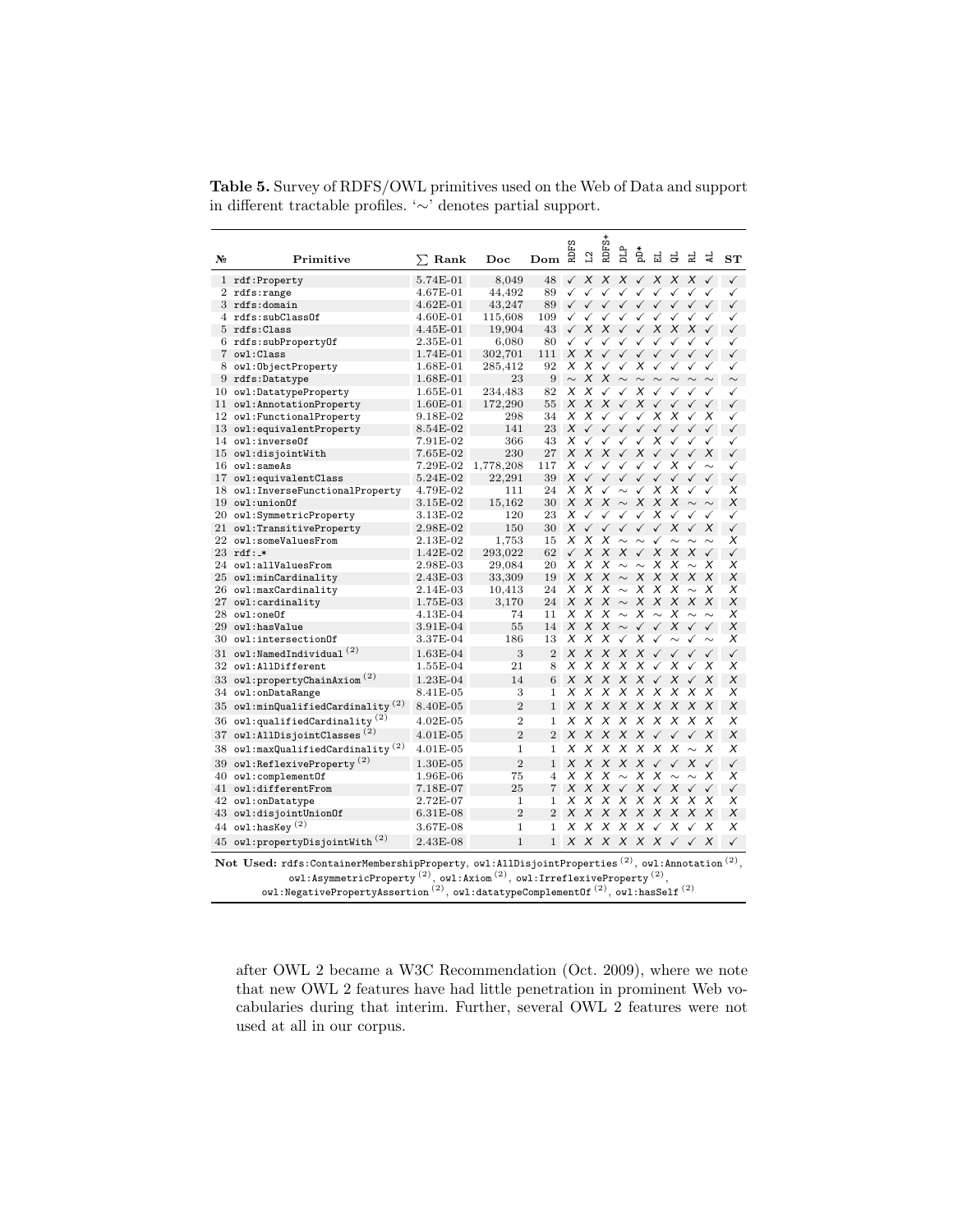5. The top eighteen features are expressible with a single RDF triple. The highest ranked primitive for which this is not the case is  $\text{owl:unionOf}$  in nineteenth position, which requires use of RDF collections (i.e., lists). Union classes are often specified as the domain or range of a given property: the most prominent such example is the SKOS vocabulary (the seventh highestranked document) which specifies the range of the skos: member property as the union of skos:Concept and skos:Container.

In terms of profile support, we observe that RDFS has good catchment for a few of the most prominent features, but otherwise has poor coverage. Aside from syntactic/declaration features, from the top-20 features (which cover 98% of the total cumulative rank), L2 misses functional properties<sub>(pos=12)</sub>, disjoint classes<sub>(15)</sub>, inverse-functional properties<sub>(18)</sub> and union classes<sub>(19)</sub>. RDFS-Plus omits support for disjoint<sub>(15)</sub> and union classes<sub>(19)</sub>. DLP, as defined by Volz [70,  $\S$ A], has coverage of all such features, but does not support inverse-functional<sub>(18)</sub> datatype properties.  $pD^*$  does not support disjoint<sub>(15)</sub> or union classes<sub>(19)</sub>.

Regarding the standard OWL 2 profiles, OWL 2 EL and OWL 2 QL both omit support for important top-20 features. Neither include functional $_{(12)}$  or inverse-functional properties<sub>(18)</sub>, or union classes<sub>(19)</sub>. OWL 2 EL further omits support for inverse<sub>(14)</sub> and symmetric properties<sub>(20)</sub>. OWL 2 QL does not support the prevalent same- $as_{(16)}$  feature. Conversely, OWL 2 RL has much better coverage, albeit having only partial support for union classes<sub>(19)</sub>.

Summing up, we acknowledge that such a survey cannot give a universal or definitive indication of the most important OWL features for Linked Data. First, we only survey a limited sample of the Web of Data. Second, the future may (or may not) see radical changes in how OWL is used on the Web; e.g., OWL 2 terms may soon enjoy more adoption. Still, Table 5 offers useful anecdotal insights into the extant trends of adoption of RDFS and OWL on the Web, and what features are the most crucial to support in a current Linked Data setting.

## 4.3 Survey of Datatype Use

Implementing the full range of RDF, XSD and OWL datatypes is often costly [18], with custom code (or an external library) required to support each one. We are thus interested to see which ones are most important to support.

Aside from plain literals, the RDF semantics defines a single datatype supported under RDF-entailment: rdf:XMLLiteral [35]. However, the RDF semantics also defines D-entailment, which provides interpretations over a datatype map that gives a mapping from lexical datatype strings into a value space. The datatype map may also impose disjointness constraints within its value space. These interpretations allow for determining which lexical strings are valid for a datatype, which different lexical strings refer to the same value and which to different values, and which sets of datatype values are disjoint from each other. An XSD-datatype map is then defined that extends the set of supported datatypes into those defined for XML Schema, including types for boolean, numeric, temporal, string and other forms of literals. Datatypes that are deemed to be am-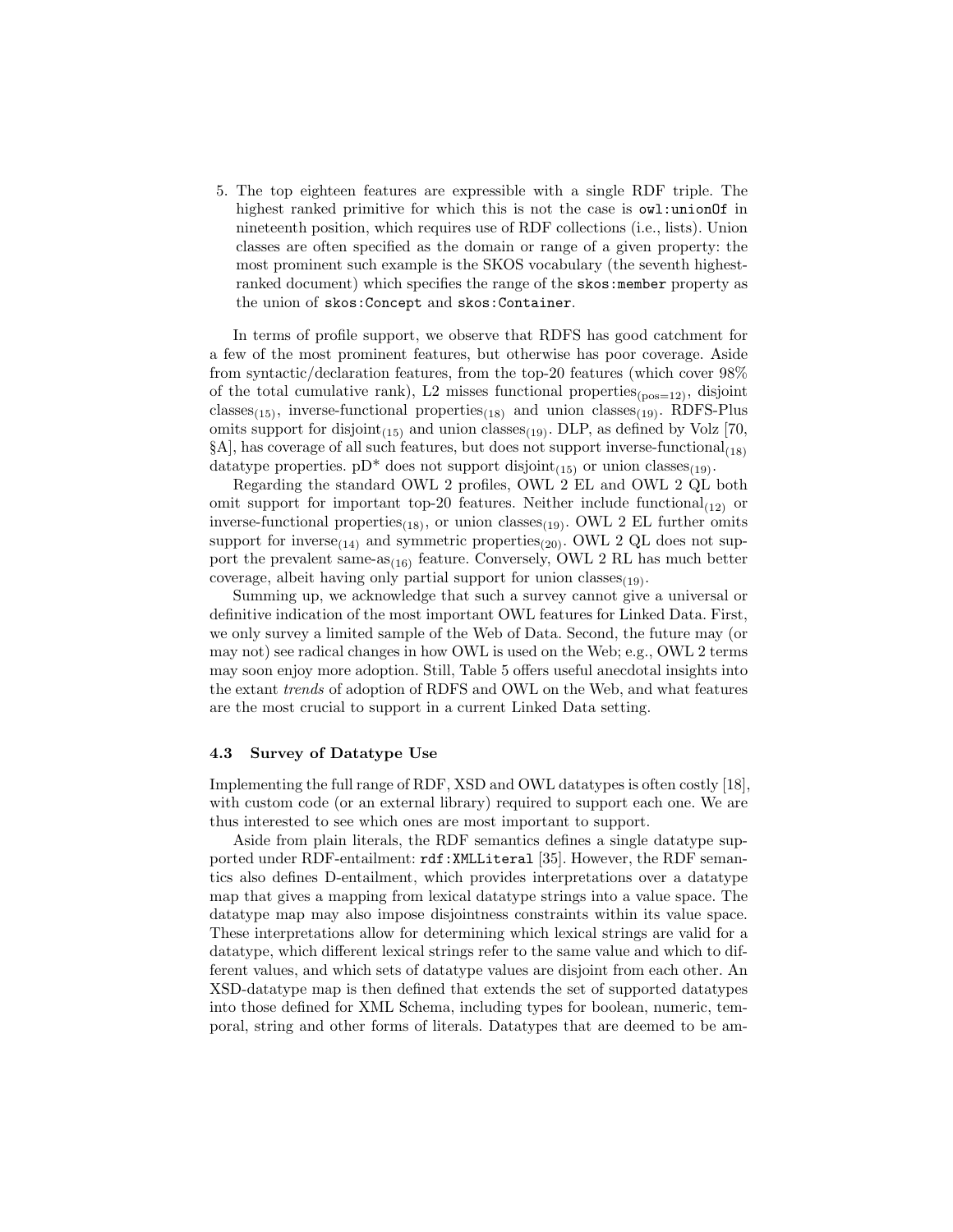| N.                       | Primitive                   | $\Sigma$ Rank | Lit       | Doc            | Dom            | D            | 02                        |
|--------------------------|-----------------------------|---------------|-----------|----------------|----------------|--------------|---------------------------|
| $\mathbf{1}$             | xsd:dateTime                | $4.18E - 2$   | 2,919,518 | 1,092,048      | 68             | $\checkmark$ | $\checkmark$              |
|                          | 2 xsd:boolean               | 2.37E-2       | 75,215    | 41,680         | 22             | ✓            | ✓                         |
|                          | xsd: integer                | 1.97E-2       | 1,015,235 | 716,904        | 41             | $\checkmark$ | $\checkmark$              |
| 4                        | xsd:string                  | 1.90E-2       | 1,629,224 | 475,397        | 76             | ✓            | ✓                         |
| 5.                       | xsd:date                    | 1.82E-2       | 965,647   | 550,257        | 39             | $\checkmark$ | $\chi$                    |
| 6                        | xsd:long                    | $1.63E-2$     | 1,143,351 | 357,723        | 6              | ✓            | ✓                         |
| 7                        | xsd:anyURI                  | $1.61E-2$     | 1,407,283 | 339,731        | 16             | $\checkmark$ | $\checkmark$              |
| 8                        | xsd:int                     | $1.52E-2$     | 2,061,837 | 400,448        | 31             | ✓            | ✓                         |
| 9                        | xsd:float                   | $9.09E-3$     | 671,613   | 341,156        | 21             | $\checkmark$ | $\checkmark$              |
| 10                       | xsd:gYear                   | $4.63E - 3$   | 212,887   | 159,510        | 12             | ✓            | X                         |
| 11                       | xsd:nonNegativeInteger      | $3.35E-3$     | 9,230     | 10.926         | 26             | ✓            | $\checkmark$              |
| 12                       | xsd:double                  | $2.00E - 3$   | 137,908   | 68,682         | 31             | ✓            | ✓                         |
| 13                       | xsd:decimal                 | $1.11E-3$     | 43,747    | 13,179         | 9              | $\checkmark$ | $\checkmark$              |
|                          | 14 xsd:duration             | $6.99E-4$     | 28,541    | 28,299         | $\overline{4}$ | X            | X                         |
| 15                       | xsd:gMonthDay               | 5.98E-4       | 34,492    | 20,886         | 3              | $\checkmark$ | $\boldsymbol{\mathsf{x}}$ |
| 16                       | xsd:short                   | 5.71E-4       | 18,064    | 11,643         | $\overline{2}$ | ✓            | $\checkmark$              |
| 17                       | rdf:XMLLiteral              | 4.97E-4       | 1,580     | 791            | 11             | $\checkmark$ | $\checkmark$              |
| 18                       | xsd:gMonth                  | 2.50E-4       | 2,250     | 1.132          | 3              | $\checkmark$ | X                         |
| 19                       | rdf:PlainLiteral            | 1.34E-4       | 109       | 19             | 2              | X            | $\checkmark$              |
| 20                       | xsd:gYearMonth              | 8.49E-5       | 6,763     | 3.080          | 5              | $\checkmark$ | X                         |
| 21                       | xsd:positiveInteger         | $5.11E-5$     | 1,423     | 1,890          | $\overline{2}$ | $\checkmark$ | $\checkmark$              |
| 22                       | xsd:gDay                    | $4.26E - 5$   | 2,234     | 1,117          | $\mathbf{1}$   | ✓            | X                         |
| 23                       | xsd:token                   | 3.56E-5       | 2,900     | 1,450          | $\mathbf{1}$   | $\checkmark$ | $\checkmark$              |
| 24                       | xsd:unsignedByte            | $2.62E - 7$   | 66        | 11             | $\mathbf{1}$   | ✓            | ✓                         |
| 25                       | xsd:byte                    | 2.60E-7       | 58        | 11             | $\mathbf{1}$   | $\checkmark$ | $\checkmark$              |
| 26                       | xsd:time                    | 8.88E-8       | 23        | $\overline{4}$ | 3              | ✓            | X                         |
|                          | 27 xsd:unsignedLong         | 6.71E-8       | 6         | $\mathbf{1}$   | $\mathbf{1}$   | ✓            | $\checkmark$              |
| $\overline{\phantom{0}}$ | other xsd/owl dts. not used |               |           |                |                |              |                           |

Table 6. Survey of standard datatypes used on the Web of Data

biguously defined (viz. xsd:duration) or specific to XML (e.g., xsd:QName), etc. are omitted.

The original OWL specification recommends use of a similar set of datatypes to that for D-entailment, where compliant reasoners are required to support xsd:string and xsd:integer. Furthermore, OWL allows for defining enumerated datatypes.

With the standardisation of OWL 2 came two new datatypes:  $ovl:real$ and owl:rational, along with novel support for xsd:dateTimeStamp. However, XSD datatypes relating to date, time and Gregorian calendar values are not supported. OWL 2 also introduced mechanisms for defining new datatypes by restricting facets of legacy datatypes; however, from Table 5 we note that owl:onDatatype (used for facet restrictions) has only very few occurrences in our corpus.

Given this broad collection of datatypes, it is interesting to see which ones are most commonly used on the Web of Data, and which ones are thus a priority to support, where we use a similar methodology as presented before. In our corpus, we found 278 different datatype URIs assigned to literals. Of these, 158 came from the DBpedia exporter which models SI units, currencies, etc., as datatypes. Using analogous measures as before, Table 6 lists the top standard RDF(S), OWL and XSD datatypes as used to type literals in our corpus. We omit plain literals which were used in  $6.609$  million documents  $(89\%)$ . The LIT column indicates the number of literals with that datatype. D indicates the datatypes supported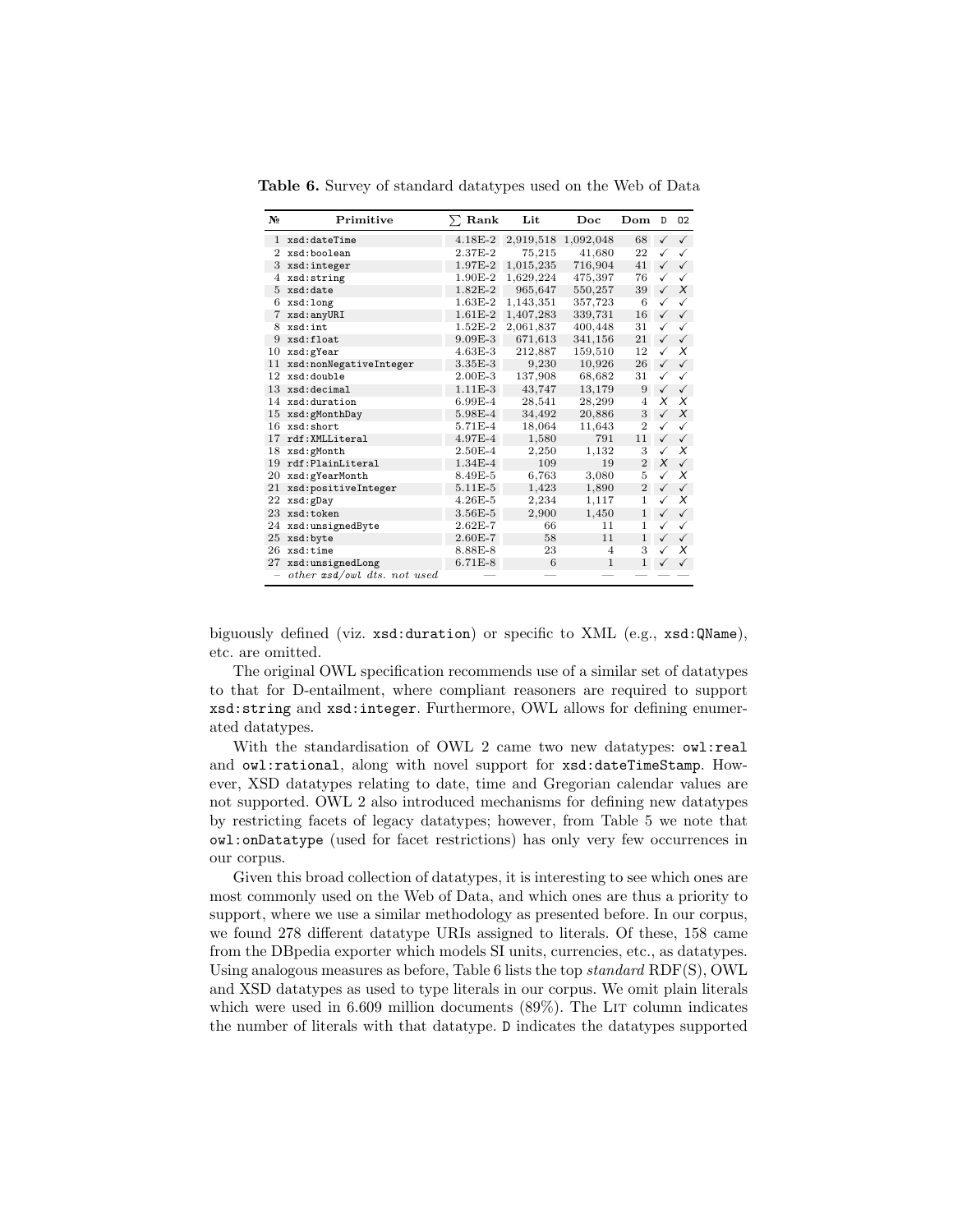by D-entailment with the recommended XSD datatype map. O2 indicates the datatypes supported by OWL 2.

We make the following observations based on Table 6:

- 1. The top four standard datatypes are supported by both the traditional XSD datatype map and by OWL 2.
- 2. OWL 2 does not support  $xsd:date_{(5)}$ ,  $xsd:time_{(26)}$ , or the various Gregorian datatypes $(10, 15, 18, 20, 22)$ .
- 3. Despite not being supported by any standard entailment,  $xsd:duration_{(14)}$ was used in 28 thousand documents across four different domains.
- 4. Various standard datatypes are not used at all in the data. For example, xsd:dateTimeStamp, the "new" OWL datatypes, binary datatypes and various normalised-string/token datatypes did not appear at all.<sup>25</sup>

# 4.4 A profile of OWL for Linked Data?

Our analysis of the adoption of RDFS and OWL has shown that while some features are broadly adopted on the Web of Data, others are barely adopted at all. Thus, it would seem possible, for example, to only support some fraction of the standard OWL features while capturing support for the broad majority of axioms present on the Web of Data. In Table 5, we already saw that the most frequently used features corresponds with the ability to represent their respective axioms in RDF as a single triple (and thus without blank nodes if being interpreted under the Direct Semantics).

In previous work, we thus proposed the OWL LD (Linked Data) profile, which is a proper subset of OWL 2 RL supporting only those features that are expressible with a single RDF triple [22]. The RDF-Based Semantics of the OWL LD profile can be (partly) supported by means of a subset of the OWL 2 RL/RDF rules relating to the supported features. We also provide a grammar under which the Direct Semantics of the profile can be supported, making (optionally) conformant documents compatible with the OWL Direct Semantics. We propose that  $\text{OWL}$  LD – as a practical, terse profile – facilitates greater ease of implementation for Linked Data reasoning applications, while maintaining high coverage of commonly used features.

# 5 Rule-Based inference for Linked Data: Authoritative vs. Context-Dependent Reasoning

A common strategy for reasoning over multiple sources is to simply merge them together and compute the deductive closure over the resulting monolithic RDF graph. However, when dealing with arbitrary sources from the Web, one cannot expect the data to always adhere to strict rules or to be universally infallible. Web data is highly heterogeneous and unexpected usage of data and data schema

 $^{25}$  In fact, owl:real does not have a lexical space, and thus cannot be written down; irrational numbers are difficult to write down.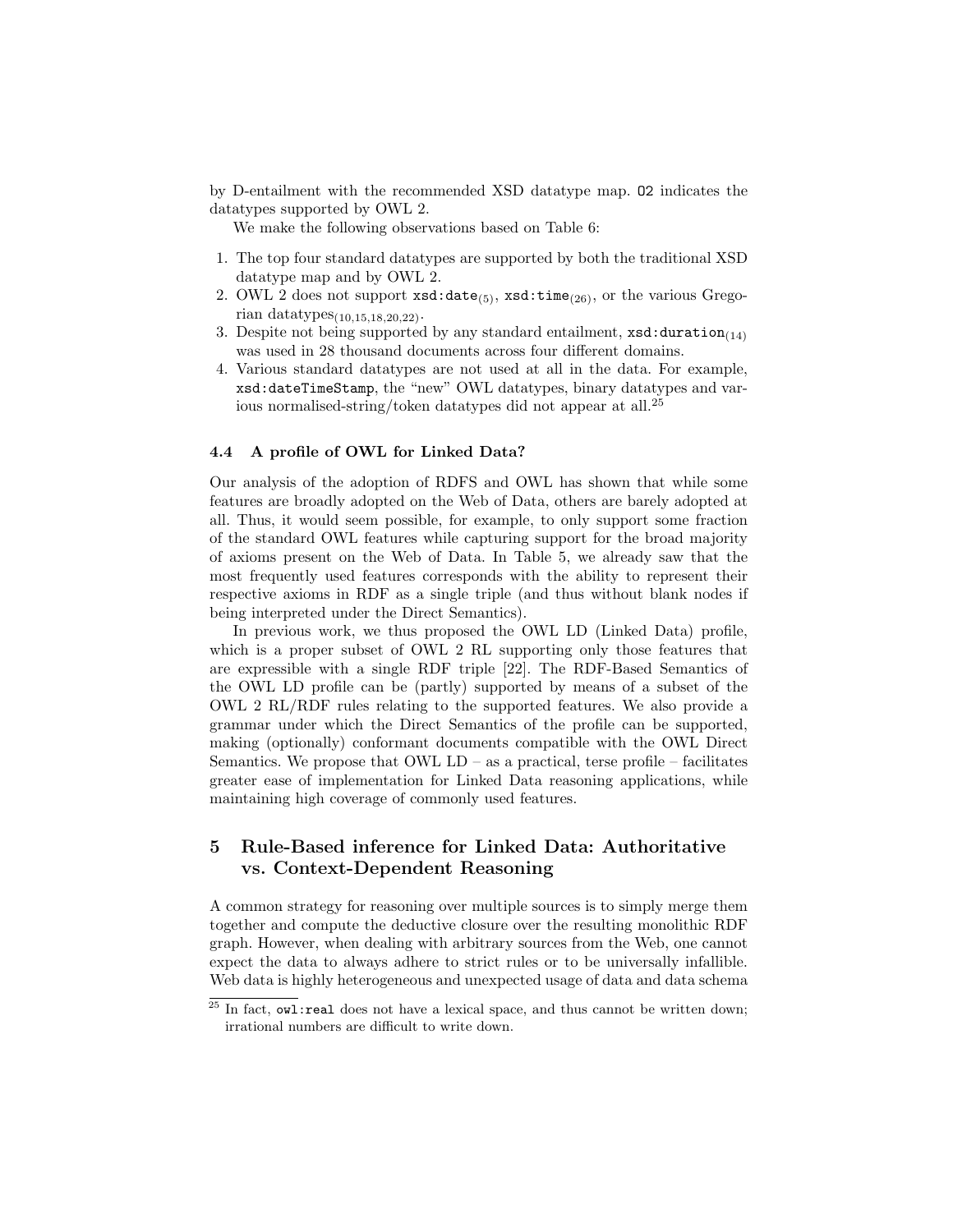is common. For example, data can be erroneous or crafted for malicious purposes. As a consequence, there are risks for a reasoner to infer undesirable logical assertions, which can be harmful for the system. These assertions increase the noise in the data collection and decrease the precision of the querying system. In addition, such inferences add an unnecessary computational overhead, which augments the demand of computational resources and limits the performance of the system. Therefore, a requirement of inference engines for Web data is the ability to cope with disparate data quality, where, in fact, incompleteness (with respect to standard RDFS/OWL profiles) is thus a desirable feature.

In this section, we present two cautious approaches for applying rule-based inferencing over diverse Linked Data in a robust manner: Context-Dependent reasoning [17] and Authoritative Reasoning [12]. Both have been designed to cope with disparate data quality and to work at large scale. However, each approach has been optimised for different scenarios. Context-Dependent reasoning is optimised for reasoning over a large number of small graphs, whereas Authoritative Reasoning is optimised for reasoning over a large single graph.

#### 5.1 Context-Dependent Reasoning

Context-Dependent reasoning has been developed to meet the requirements of the Sindice search engine project [54]. The Sindice search engine indexes a large number of Linked Data documents, each of which contains a small RDF graph. Reasoning over these graphs enables to make explicit what would otherwise be implicit knowledge, adding value to Sindice's search engine results to ultimately be more competitive in terms of precision and recall [50].

The Context-Dependent reasoning approach has been designed to work on a multitude of small graphs in a distributed manner. Each computing node will perform the deductive closure of one graph. A data source is divided into small sub-graphs, e.g., on a per-entity basis or on a per-document basis such as in the Sindice search engine. Each of these graphs represents a contextual graph. Larger contextual graphs can be constructed from smaller ones depending on the needs. For example, one can aggregate all documents that are connected with owl:sameAs links into a single contextual graph if one needs to reason across owl:sameAs links.

A fundamental requirement in the design of the Context-Dependent reasoning approach has been to confine T-Box claims (aka., terminological claims, aka. schema claims, as per Table 3) and reasoning tasks into "contexts" in order to track the provenance of inference results. By tracking the provenance of each individual T-Box claim, we are able to prevent one ontology to alter the semantics of other ontologies on a global scale. In addition, such a context-dependent approach provides an efficient distributed computing model which scales linearly with the amount of data [17].

To reason over contexts, we assume that the ontologies that these contexts refer to are either included explicitly with owl:imports declarations or implicitly by using property and class URIs that dereference directly to the data describing the ontology itself. This later case should be the standard if the W3C best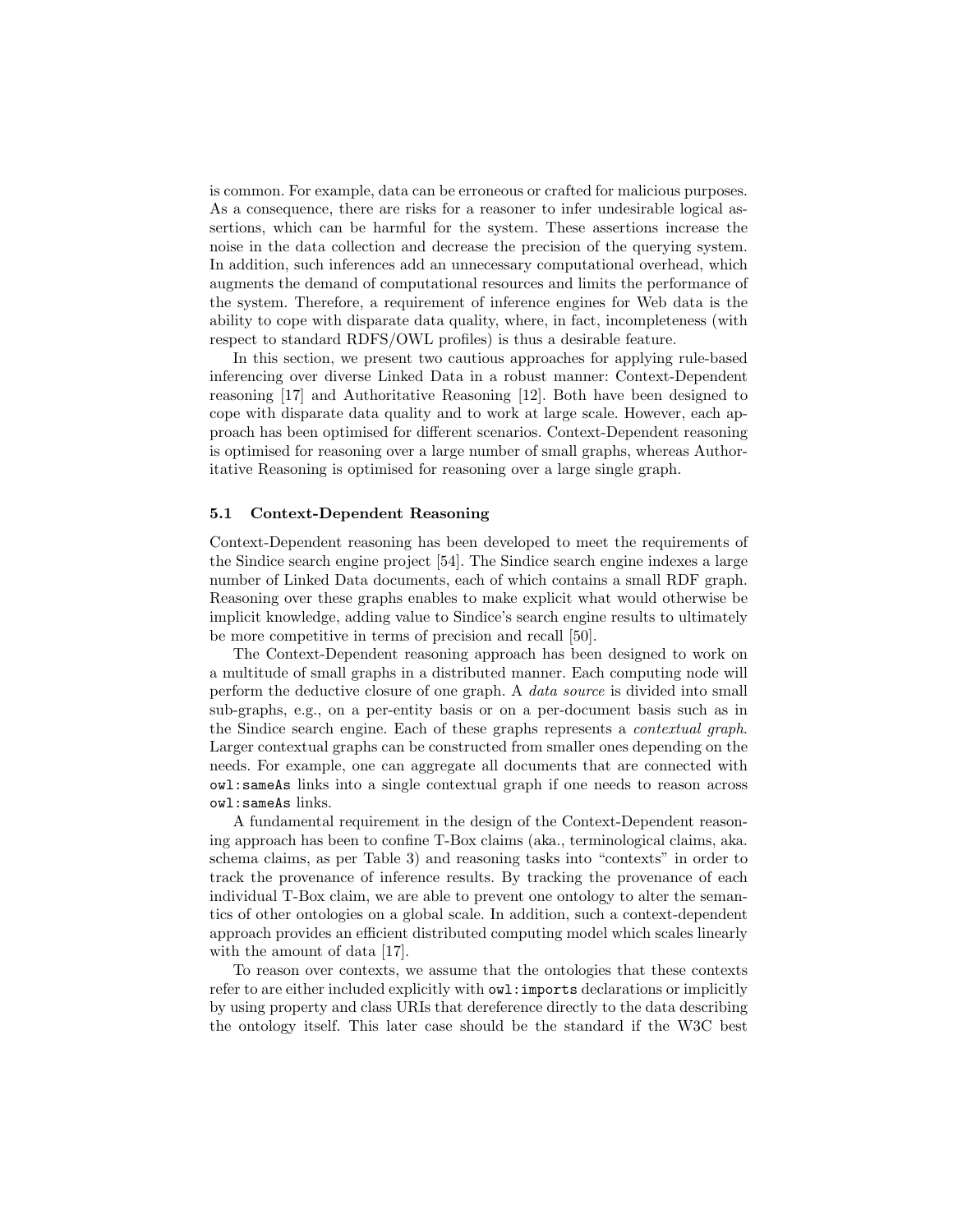practices for publishing ontologies [51] and the Linked Data principles [7] are followed by data publishers. As ontologies might refer to other ontologies, the import process then needs to be recursively iterated as explained in the next section.

A naive approach would be to execute such a recursive fetching for each contextual graph and to create an aggregate context [28], i.e., the RDF merge of the contextual graph and of the imported ontologies. At this point the deductive closure of the aggregate context can be computed. Such a naive procedure is however obviously inefficient since a lot of processing time will be used to recalculate the T-Box deductions which could be instead reused for possibly large numbers of other contextual graphs. Thus an ontology base is used to store and reuse such deductions and is described next.

Reasoning with Contexts The notions of context and lifting rules presented in the following are based on Guha's context mechanism [28]. Its aim is to control the integration of data and ultimately avoid the aggregation of data that may result in undesirable inferred assertions.

Within his framework, a *Context* is a first class resource and denotes the scope of validity of a statement. The contents of the context are said to be true in that context. This scope is defined by the symbol *ist* ("is true in context"), introduced by Guha in [27]. The notation  $ist(c, \varphi)$  states that a proposition  $\varphi$  is true in the context c. Since contexts are first class objects, it becomes possible to define expressive formulae whose domains and ranges are contexts. An example is the so called Lifting Rule that enables to lift axioms from one context to another.

An *Aggregate Context* is a subclass of *Context*. Its content is composed by the contents lifted from other contexts. An aggregate context must contain the full specification of what it imports. In our case, each contextual graph is considered an Aggregate Context, since it always contains the specification of what it imports through explicit or implicit import declarations, as explained next.

Import Closure of RDF Models On the Semantic Web, ontologies are published in order to be easily reused by third parties. OWL provides the owl:imports primitive to indicate the inclusion of a target ontology inside an RDF model. Conceptually, importing an ontology brings the content of that ontology into the RDF model.

The owl:imports primitive is transitive. That is, an import declaration states that, when reasoning with an ontology  $O$ , one should consider not only the axioms of O, but the entire import closure of O. The import closure of an ontology  $O$  is the smallest set containing the axioms of  $O$  and all of the axioms from the ontologies that O (transitively) imports. For example, if ontology  $O<sub>A</sub>$ imports  $O_B$ , and  $O_B$  imports  $O_C$ , then  $O_A$  imports both  $O_B$  and  $O_C$ .

Implicit Import Declaration Most RDF models published on the Web do not contain explicit owl:imports declarations. For example, among the 228 million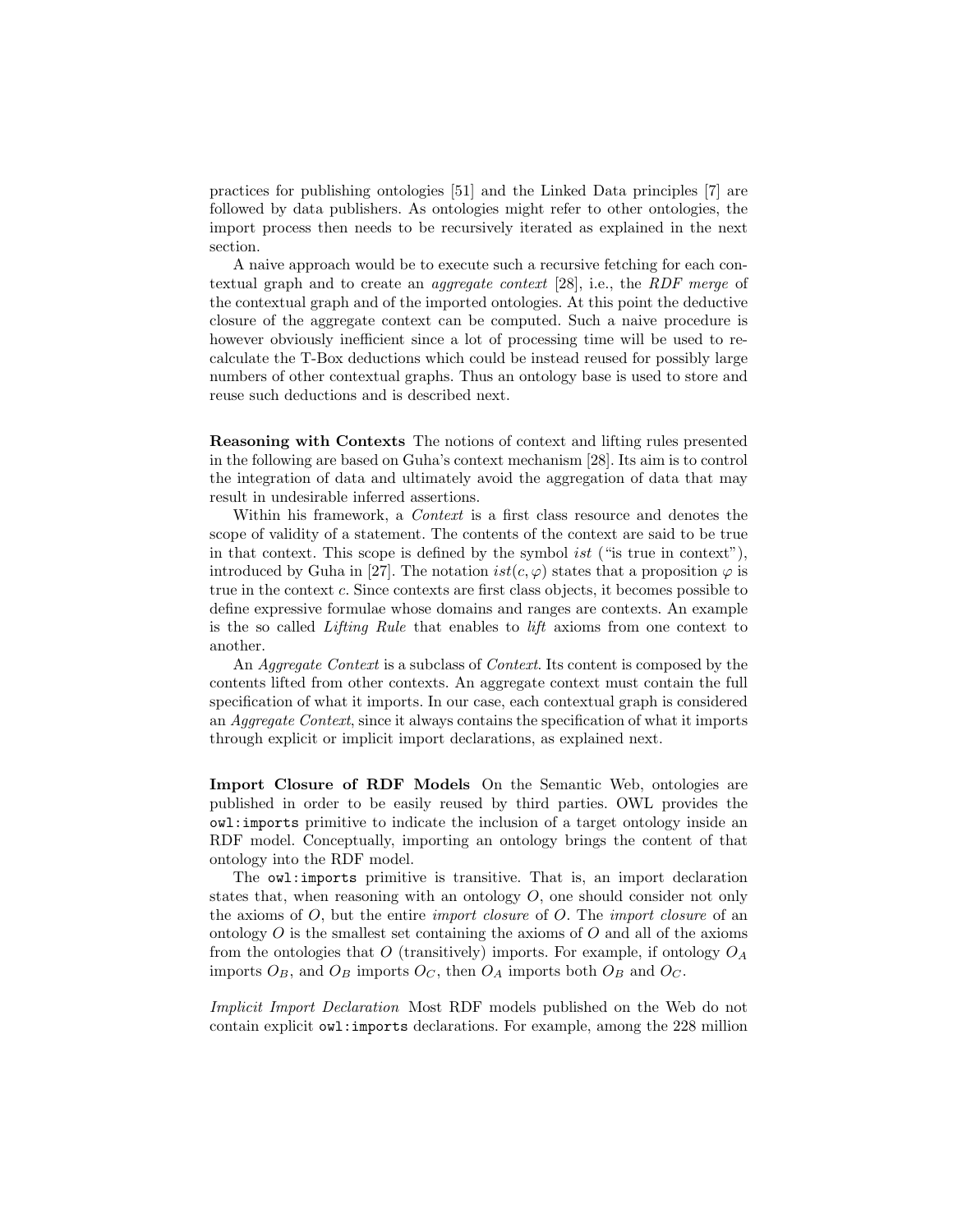documents in Sindice, only 704 thousand declare at least one  $\text{owl:}$  imports link; also the example  $\text{dbo}:$  and  $\text{foaf}:$  ontologies<sup>26</sup> in our examples do not contain any explicit owl:imports links. Instead, many RDF models generally refer to existing ontologies by their classes or property URIs. For example, most FOAF profile documents do not explicitly import the FOAF ontology, but instead just directly use the classes and properties of the FOAF vocabulary, which dereference to the FOAF ontology. Following Linked Data principles, the URIs of the classes and properties defined in an ontology should be dereferenceable and should provide the machine-processable definition of the vocabulary (presumably given in RDFS/OWL).

That is, in the presence of dereferenceable class or property URIs, we perform what we call an *implicit import*. By dereferencing the URI, we attempt to retrieve a graph containing the description of the ontological entity identified by this URI and to include its content inside the source RDF model. The implicit import is also considered transitive.

## Example 5

In Fig. 2, if a RDF model such as dbr:Werner\_von\_Siemens refers to an ontological entity such as dbo:Person from the ontology dbo, and if dbo refers to an ontological entity foaf:Person in an ontology foaf, then the model imports the two ontologies given by **dbo** and **foaf**.  $\diamondsuit$ 

Import Lifting Rules Guha's context mechanism defines the importsFrom lifting rule [28] which corresponds to the inclusion of one context into another. The owl:imports primitive and the implicit import declaration are easily mapped to the importsFrom rule.

A particular case is when import relations are cyclic. Importing an ontology into itself is considered a null action, so if ontology  $O_A$  imports  $O_B$  and  $O_B$ imports  $O<sub>A</sub>$ , then the two ontologies are considered to be equivalent [4]. Based on this definition, we extend Guha's definition to allow cycles in a graph of *importsFrom.* We introduce a new symbol eq, and the notation  $eq(c_1, c_2)$  states that  $c_1$  is equivalent to  $c_2$ , i.e., that the set of propositions true in  $c_1$  is identical to the set of propositions true in  $c_2$ .

**Definition 9 (Cyclic Import Rule).** Let  $c_1$  and  $c_2$  be two contexts. If  $c_1$ contains the proposition imports  $From(c_1, c_2)$  and  $c_2$  the proposition imports- $From(c_2, c_1), then the two contexts are considered equivalent:$ 

 $ist(c_2, importsFrom(c_2, c_1)) \wedge ist(c_1, importsFrom(c_1, c_2)) \rightarrow eq(c_1, c_2)$ 

<sup>&</sup>lt;sup>26</sup> In reality, the ontology defining the vocabulary in the dbo namespace is split over many documents: one per class and property term; however, this is not important for the current discussion.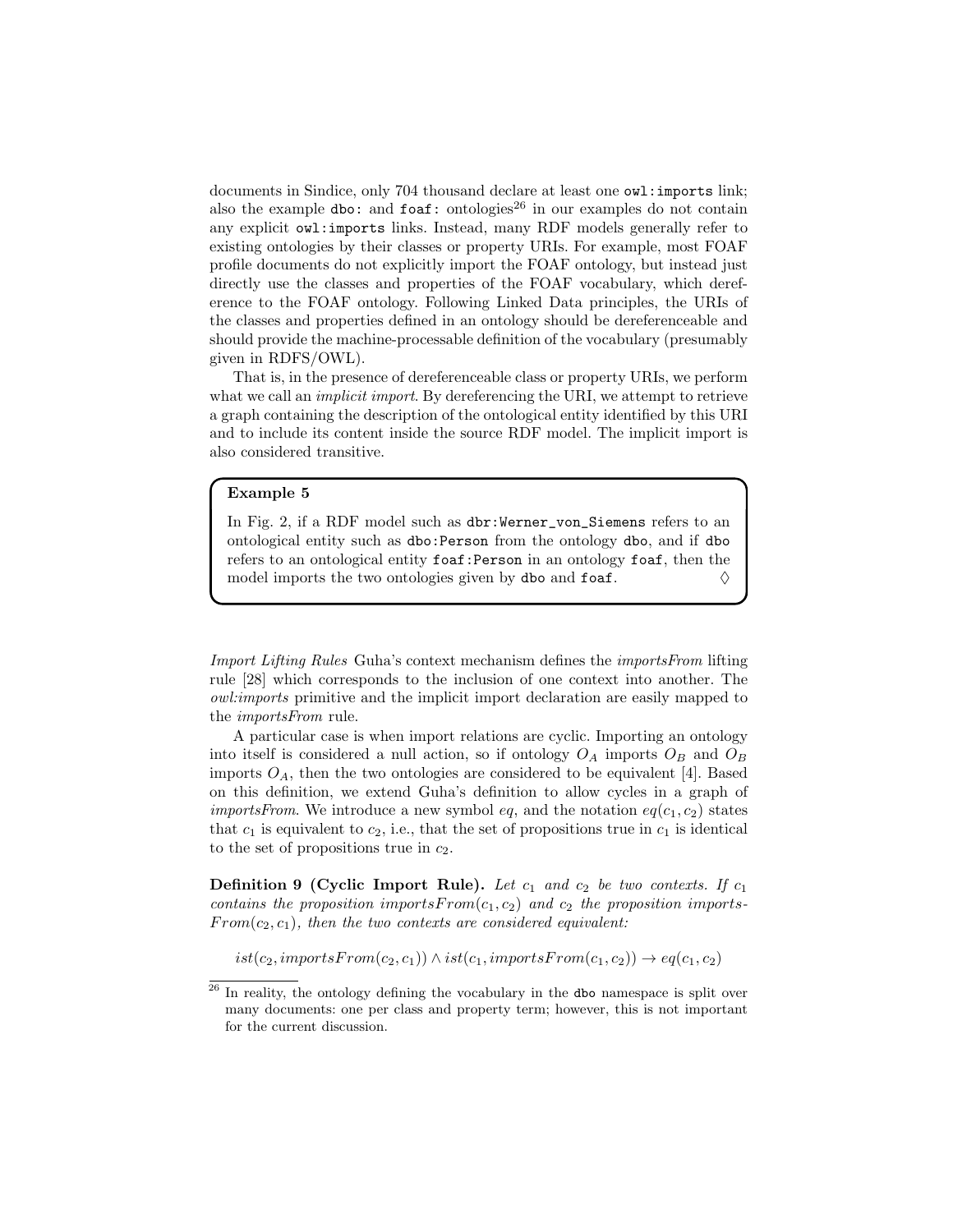Deductive Closure of RDF Models In Context-Dependent reasoning, the deductive closure of a graph is the set of assertions that are entailed in the aggregate context, composed of the graph itself and its ontology import closure. We now explain how the deductive closure of an aggregate context is performed. Given two contexts  $c_1$  and  $c_2$ , for example a Linked Data document and an ontology, their axioms are lifted into an aggregate context labelled  $c_1 \wedge c_2$ . The deductive closure of the aggregate context is then computed using the rule-based inference engine.

It is to be noticed that the deductive closure of an aggregate context can lead to inferred statements that are not true in any of the source contexts alone.

#### Example 6

In Fig. 2, if a context  $c_1$  contains an instance  $\text{dbr:Werner\_von\_Siemens}$  of the class dbo: Person, and a context  $c_2$  contains a proposition stating that dbo:Person is equivalent to foaf:Person, then the entailed conclusion that dbr:Werner\_von\_Siemens is a foaf:Person is only true in the aggregate context  $c_1 \wedge c_2$ :

> *ist*( $c_1$ , dbo:Person(x)) ∧  $ist(c_2, equivalentClass(dbo:Person, foaf:Person)) \rightarrow$  $ist(c_1 \wedge c_2, \text{foaf:Person}(x))$

The set of inferred statements that are not true in any of the source contexts alone are called aggregate entailments:

 $\Diamond$ 

**Definition 10 (Aggregate Entailment).** Let  $c_1$  and  $c_2$  be two contexts with respectively two propositions  $\varphi_1$  and  $\varphi_2$ , ist $(c_1, \varphi_1)$  and ist $(c_2, \varphi_2)$ , and  $\varphi_1 \wedge \varphi_2 \models$  $\varphi_3$ , such that  $\varphi_2 \not\models \varphi_3$ ,  $\varphi_1 \not\models \varphi_3$ ; then we call  $\varphi_3$  a newly entailed proposition in the aggregate context  $c_1 \wedge c_2$ . We call the set of all newly defined propositions an aggregate entailment and denote it as  $\Delta_{c_1,c_2}$ :

$$
\Delta_{c_1,c_2} = \{ist(c_1,\varphi_1) \land ist(c_2,\varphi_2) \models ist(c_1 \land c_2,\varphi_3)
$$
  
and  $\neg (ist(c_1,\varphi_3) \lor ist(c_2,\varphi_3))\}$ 

The aggregate entailment property enables the reasoning engine to confine inference results to specific contexts and therefore protects other contexts from unexpected data usage. Unexpected data usage in one context will not alter the intended semantics of other contexts if and only if no direct or indirect import relation exists between them.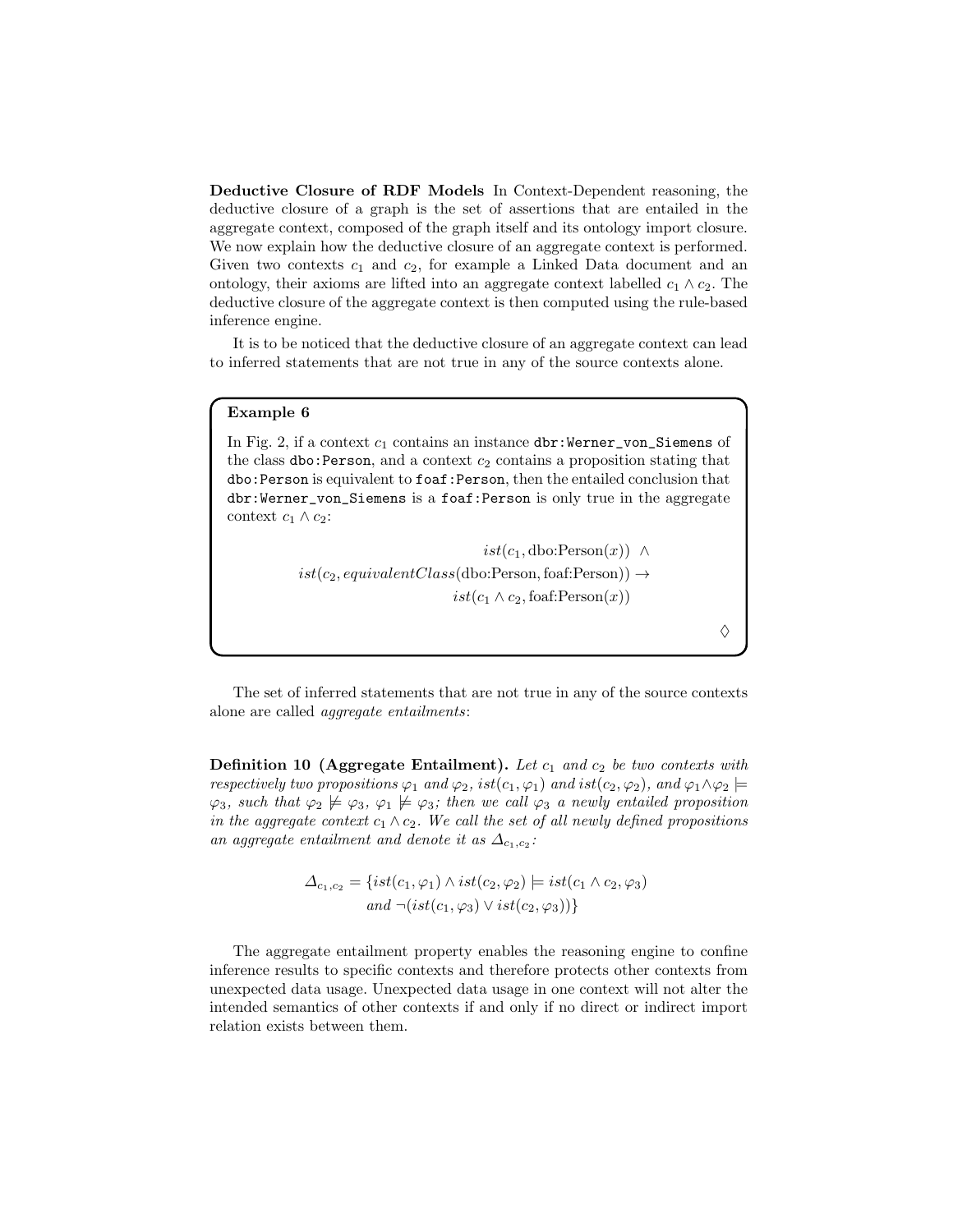When considering (in our case (Horn) rule-based) RDFS/OWL inferences only, aggregate contexts enjoy the following monotonicity property<sup>27</sup>: if the aggregate context  $c_1 \subseteq c_2$  then  $ist(c_2, \phi)$  implies  $ist(c_1, \phi)$ , or respectively, for overlapping contexts, if  $ist(c_1 \cap c_2, \phi)$  implies both  $ist(c_1, \phi)$  and  $ist(c_2, \phi)$ . This property is exploited in the implementation of the ontology base, which is described next, to avoid storing duplicate inferred statements.

Context-Dependent Ontology Base A problem when reasoning over a large number of contextual graphs independently is that the process of computing the ontology import closure and its deductive closure has to be repeated for each contextual graph. This is inefficient since the computation of the import closure and the deductive closure is resource demanding and can in fact be reused for other contextual graphs. The import closure necessitates executing multiple Web requests that place load on the network and take time, whereas the computation of the deductive closure is CPU bound. In addition, the computation of the T-Box closure is more CPU intensive than the computation of the A-Box closure [17]. This observation suggests to focus on the optimisation of the T-Box closure computation. Thanks to the smaller scale of the T-Box with respect to the A-Box, we can store the computed ontology import closure as well as the deductive closure in an *ontology base* in order to reuse them in later computation.

The ontology base, which can be seen as a persistent context-dependent T-Box, is in charge of storing any ontology discovered on the Web along with their import relations. The ontology base also stores the inference results that has been performed in order to reuse them later. The ontology base serves the inference engine by providing the appropriate and pre-computed T-Box for reasoning over a given contextual graph.

Details on the formalisation of the ontology base and of an optimised strategy to update the ontology base can be found in [17].

Implementation and Scalability The ontology base is implemented using an RDF database to store the ontology statements in their context. A secondary index is used to store the import relations between the contexts. A caching mechanism is used on top of the ontology base to cache frequent requests. The caching mechanism is especially useful when processing multiple contextual graphs from a single data source. Since contextual graphs from a same data source are likely to be described with the same ontologies, the requests to the ontology base are identical and the cache hit rate increases.

The reasoning engine that is used by the ontology base is specifically designed and optimised to compute entailments in memory using a standard bottomup semi-naive evaluation approach. Each RDF term in a statement is mapped to a unique identifier (integer). Statements are indexed using in-memory data structures, similar to triple tables, in order to lookup any kind of statement

 $27$  We remark here that under the addition of possibly non-monotonic rules to the Semantic Web architecture, this context monotonicity only holds under certain circumstances [59].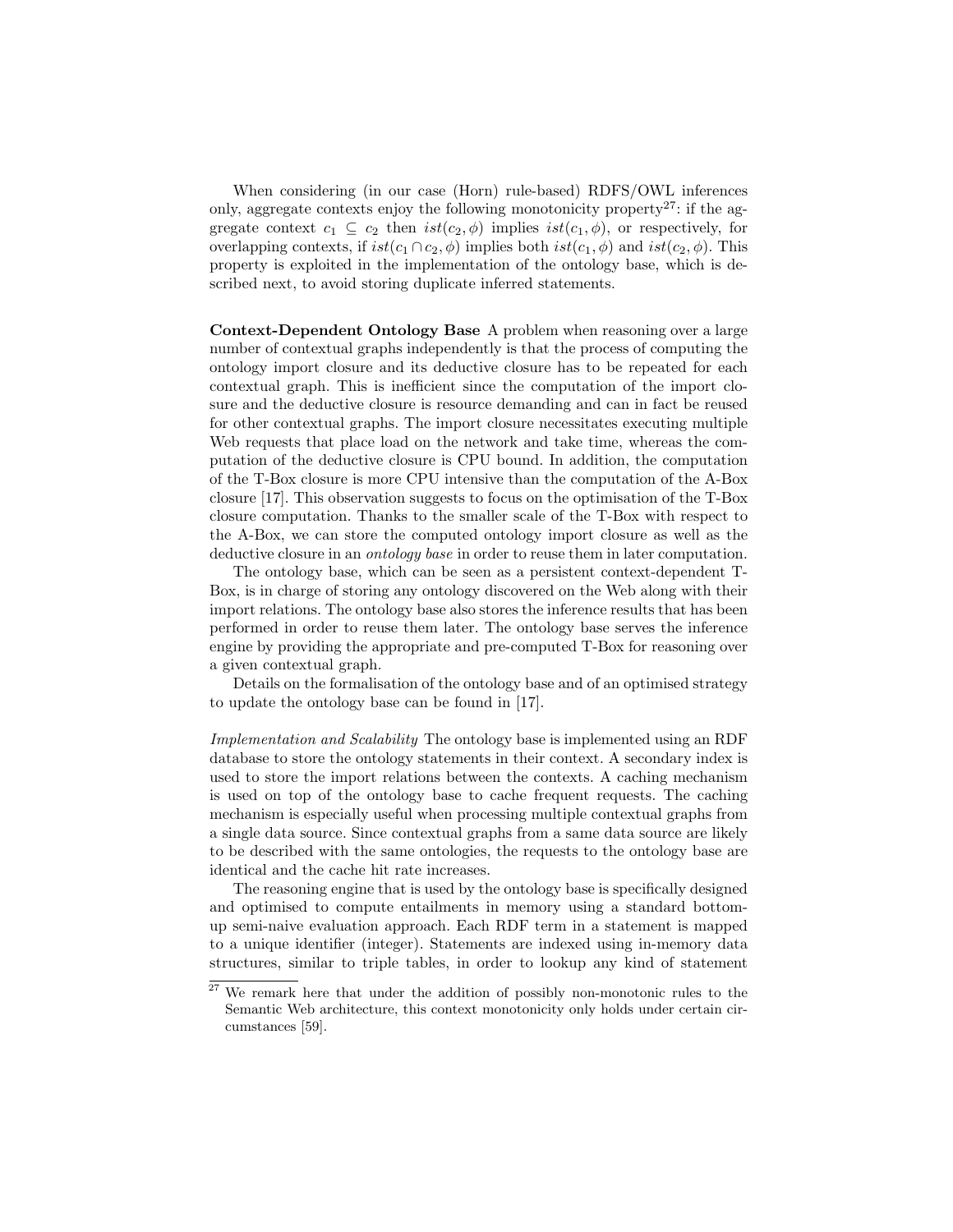patterns. Rules are then checked against the index in an iterative manner, with one rule being applied at a given iteration. The result of the rule is then added to the index before proceeding to the next iteration. Iterations continue until a fixpoint is reached. For rules that requires joins between multiple statements, since we are working with a small amount of data and a small number of elements, we rely on an efficient merge-join algorithm where both relations are sorted on the join attribute using bit arrays. The bit arrays are then intersected using bitwise operations.

The A-Box reasoning process is distributed by dividing up the large A-Box on a per-context basis. Each context provides a chunk of data that is distributed to different computing nodes. A computing node acts independently as an A-Box reasoner and has its own ontology base. The A-Box rule engine is based on the same rule engine used by the ontology base.

Since each chunk of data is relatively small, the deductive closure of the A-Box can be entirely performed in memory without relying on disk accesses. With respect to other distributed approaches that perform reasoning on the global model, we avoid reading and writing multiple times the data directly from the disk, and therefore we obtain better performance. Importantly, the distributed model scales linearly with the number of available nodes in the cluster since replicating the ontology base on each machine allows for embarrassingly parallel execution during A-Box reasoning.<sup>28</sup>

The Context-Dependent reasoning implementation has been in use by the Sindice search engine since 2008. The reasoner supports the  $pD^*$  profile [65], though the Context-Dependent approach generalises straightforwardly to any materialisation mechanism. It is running on a Hadoop cluster of 150 computing nodes as part of the indexing pipeline of Sindice. It has enabled Sindice to reason over more than 700 million documents, which represents a total of more than 50 billion triples.

## 5.2 Authoritative Reasoning

The Authoritative reasoning algorithm was developed to provide RDFS and OWL materialisation support in the context of the Semantic Web Search Engine (SWSE) project [40], with similar proposals made in the context of reasoning over class hierarchies for the Falcons search engine [15]. As opposed to the Context-Dependent method, which partitions the problem of reasoning into a large collection of (relatively) small contexts, the Authoritative reasoning algorithm rather considers a single large RDF graph (in line with its SWSE use-case). Tackling the fallibility of Web data, Authoritative reasoning builds a single global T-Box that only includes axioms from "trusted sources". The core intuition of authoritative reasoning is that the T-Box axioms extracted from an ontology on the Web should only be able to affect reasoning over data that instantiates the terms in that ontology's namespace.

<sup>28</sup> That is, no communication is required between machines, where each can thus process their own content independently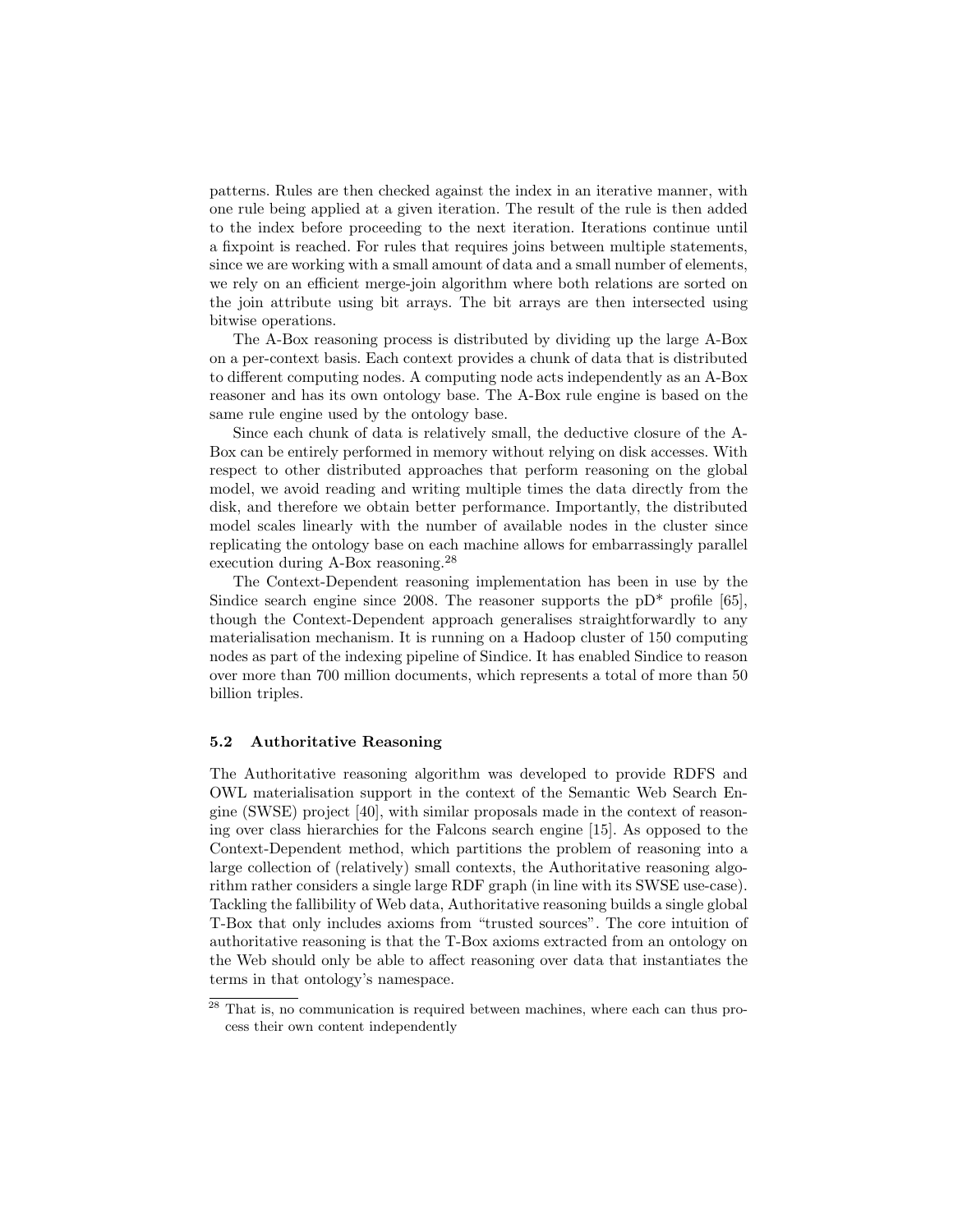## Example 7

In the data we merge from various Web sources, assume we find the following two triples, both of which we consider to be T-Box axioms and neither of which we initially know whether to trust or not:

foaf:Person rdfs:subClassOf geo:SpatialThing . foaf:Person rdfs:subClassOf ex:EvilEntity .

Let's take three triples instantiating the classes involved:

ex:Fred a foaf:Person . ex:Jill a geo:SpatialThing . ex:Tim a ex:EvilEntity .

Under RDFS semantics, these triples have the following corresponding entailments:

```
ex:Fred a geo:SpatialThing .
ex:Fred a ex:EvilEntity .
```
According to the semantics of rdfs:subClassOf, the original T-Box axioms only affect the inferences possible over data instantiating the foaf:Person class. As to whether these T-Box axioms can be trusted, we thus ask: are either of these T-Box axioms given in the document dereferenced by foaf:Person? The first one is indeed in the FOAF ontology, and hence can be trusted (and is considered "authoritative" along with its inferences). The second one is not, and will not be considered by the authoritative reasoning process.  $\Diamond$ 

This intuitive notion of which sources to trust for individual T-Box axioms then relies on two prerequisites:

- T-Box distinguishable from A-Box: We assume that T-Box triples in the data (and triple patterns in the rules) can be distinguished from A-Box triples.
- Authoritative relation: We assume an authoritative relation that maps from an RDF document to a set of RDF terms it can speak authoritatively about.

We now discuss these general prerequisites in more detail for the setting of applying RDFS/OWL reasoning over Linked Data.

T-Box distinguishable from A-Box We discussed previously that T-Box data intuitively refers to ontological/schema definitions using the RDFS and OWL standards to define the semantics of classes and properties in a vocabulary. This intuition is sufficient for our purposes, where more precise definitions of T-Box and A-Box in the context of Authoritative reasoning are provided, e.g., in [12].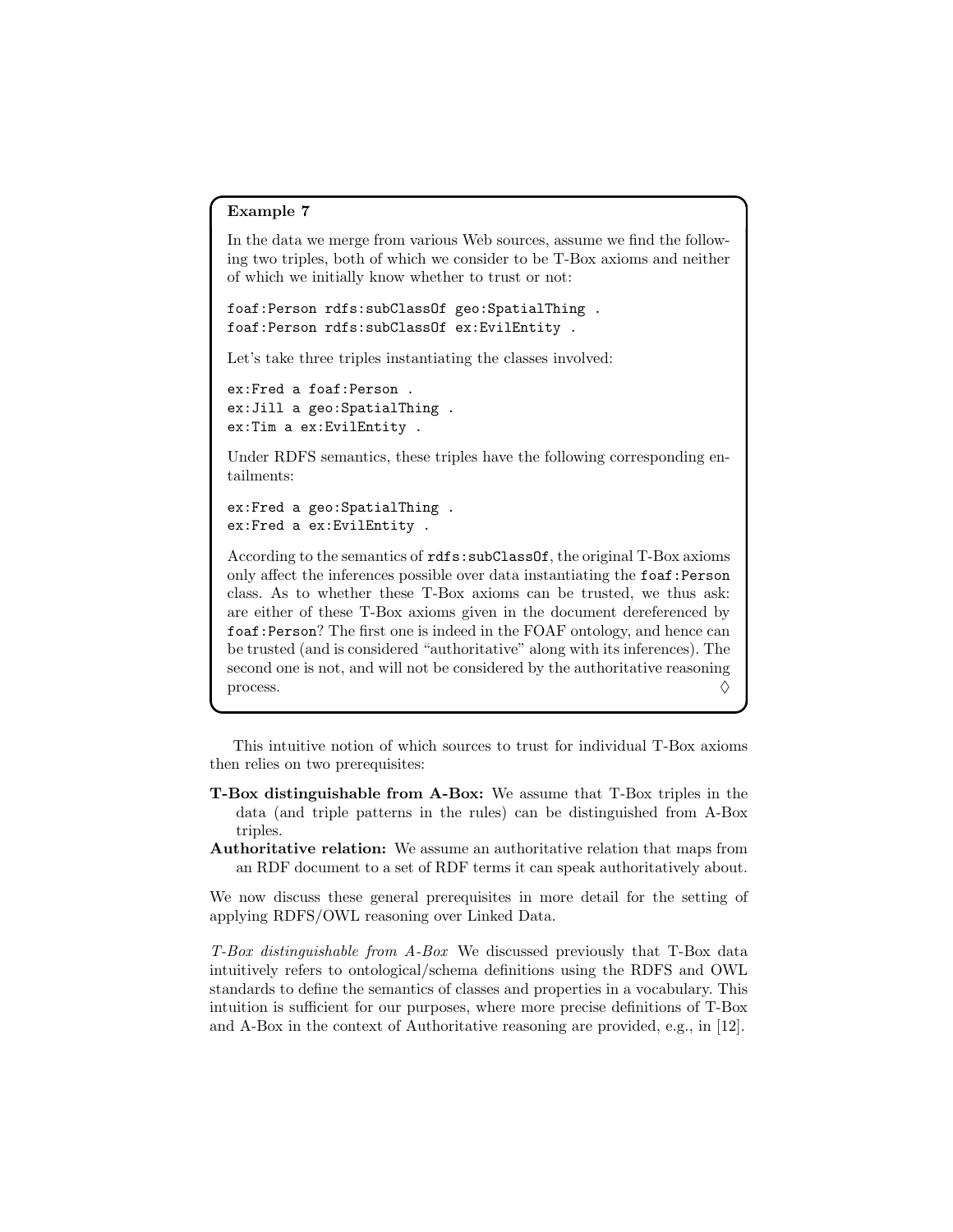Loosely related to the notion of meta-modelling in OWL, our A-Box also contains the T-Box data (but not vice-versa). Thus, we can reason over schema triples analogous to if they were assertions. We also split the body of rules into a (possibly empty) A-Box and (possibly empty) T-Box graph pattern, where we define a T-Box triple pattern as any pattern that can only unify with a T-Box triple, and we define an A-Box triple pattern as the complement.

# Example 8

Take the following OWL rule (cax-eqc1 in OWL 2 RL/RDF):

 $(?X, a, ?C<sub>2</sub>) \leftarrow (?C<sub>1</sub>, \text{owl:equivalentClass}, ?C<sub>2</sub>)$ ,  $(?X, a, ?C<sub>1</sub>)$ 

The first (underlined) triple pattern in the body is considered T-Box since it can only be matched by T-Box triples. The second triple pattern in the body is considered A-Box because it is not a T-Box pattern. We do not need to categorise the head of the rule in this manner. Of course, the A-Box pattern in the body may also match a T-Box triple, as per the previous meta-modelling discussion.  $\Diamond$ 

Authoritative reasoning then involves checking the source of T-Box knowledge. Incorrect or malicious T-Box triples are the most "dangerous" in a reasoning context, where, for example, if a dataset contains millions of instances of foaf:Person, a single T-Box triple stated in an arbitrary location – such as one of the following

```
foaf:Person rdfs:subClassOf ex:EvilEntity .
foaf:Person rdfs:subClassOf owl:Nothing .
```
can affect inferences computed for all the millions of instances of foaf:Person defined in Linked Data.

Authoritative Relation Next, we need to establish a relationship between RDF sources and the set of RDF terms they speak authoritatively for. In the Linked Data setting, we can establish this authoritative relation by directly using the notion of dereferencing.

Definition 11 (Authoritative sources for terms). We denote a mapping from a source URI to the set of terms it speaks authoritatively for as follows:

$$
\begin{aligned}\n\text{auth}: \ \mathsf{S} &\rightarrow 2^{\mathsf{C}} \\
\text{ } s &\mapsto \{c \in \mathsf{U} \mid \mathsf{redirs}(c) = s\} \cup \big(\mathsf{terms}(\mathsf{get}(s)) \cap \mathsf{B}\big)\n\end{aligned}
$$

A source is thus authoritative for all URIs that dereference to it and all blank nodes it mentions. This formalises, for example, the intuitive relationship that exists between the FOAF ontology and the set of terms in the foaf: \* namespace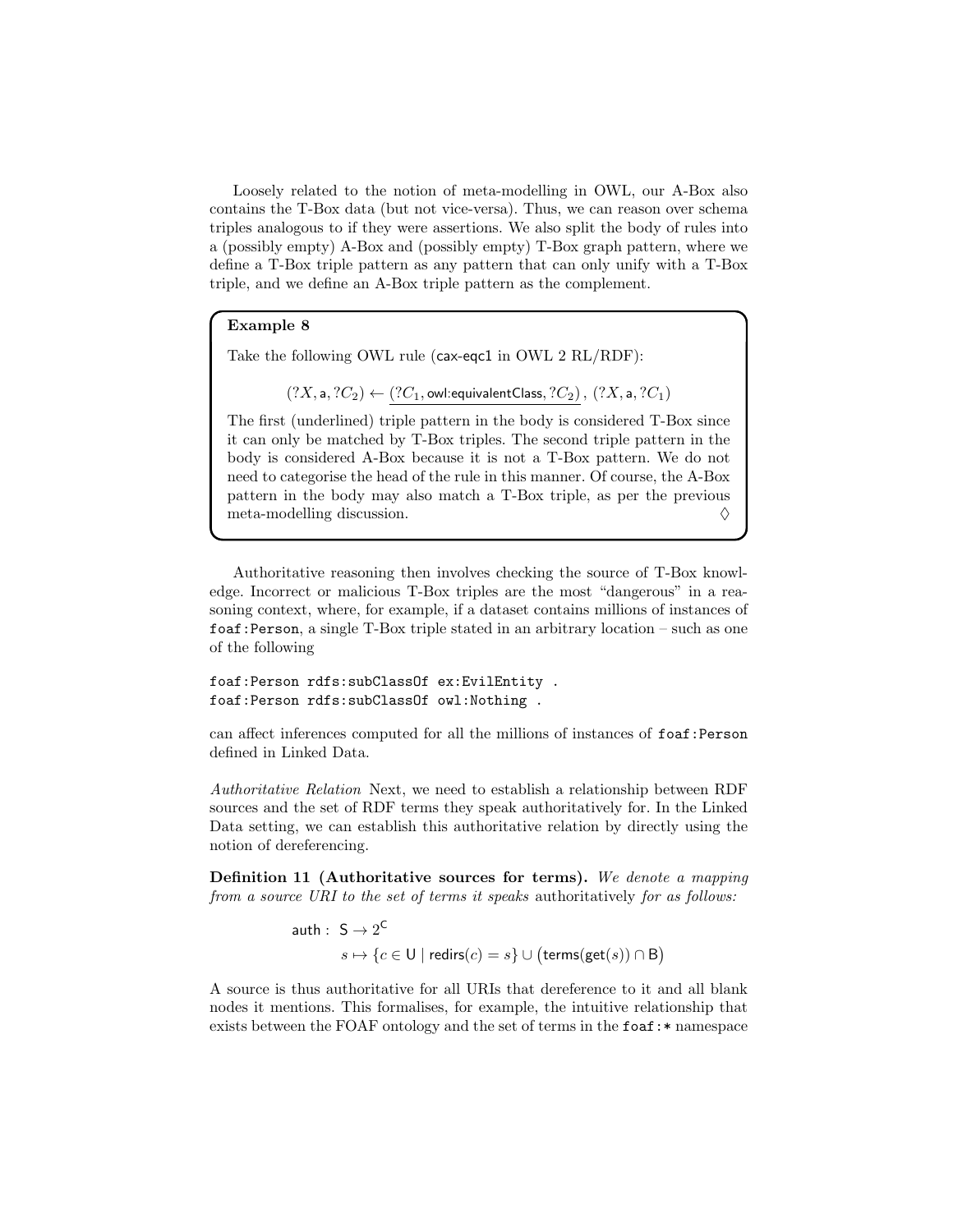that dereference to it.<sup>29</sup> No document is considered authoritative for literals, though this has little effect on the reasoning process.

Authoritative reasoning is applied over a Linked Dataset as given in Definition 1, which tracks the source associated with each RDF graph. Furthermore, the algorithm requires knowledge about redirects to establish the authoritative function. In practice, these data are replicated locally for the reasoning engine to access; the reasoner does not perform live lookups.

Authoritative Reasoning The primary goal of the authoritative reasoning process is to safe-guard widely used vocabularies from redefinition in arbitrary locations. Precise definitions and guarantees for authoritative reasoning are given elsewhere in [38, 12]. Here sketching the main intuition, given an ontology  $O$  providing a set of T-Box axioms and G an arbitrary RDF graph (e.g., a Web document or a merge of documents), if  $G$  does not mention any term for which  $O$  is authoritative, and O is not an implicit import of such a document, then we do not want the  $T$ -Box axioms provided by  $O$  to affect materialisation over  $G$ .

Thus, for example, if G instantiates vocabulary terms from the FOAF ontology but not from the DBpedia ontology, then the T-Box extracted from DBpedia should not affect inferencing over the A-Box of  $G$ . The implicit imports of the FOAF ontology can, however, affect inferencing over the  $T$ -Box of  $G$ , even if their terms are not explicitly mentioned. For example, the FOAF ontology states that foaf: Person is a sub-class of geo: SpatialThing; if  $G$  contains instances of foaf:Person, they will be inferred to be instances of geo:SpatialThing and it will then be the prerogative of the corresponding WGS84 Geo Ontology to define what inferences are possible over the latter class, even though the corresponding class is not explicitly referenced by G.

Whether or not a T-Box axiom is considered authoritative then directly depends on the rules being applied in the reasoning process. In fact, a T-Box axiom may be authoritative with respect to one rule and not another.

### Example 9

Take the following T-Box triple from Fig. 1:

dbo:Person owl:equivalentClass foaf:Person .

This triple is given by the document that dbo:Person dereferences to. If we then take OWL 2 RL/RDF rule cax-eqc1 mentioned in Example 8:

 $(?X, \mathsf{a}, ?C_2) \leftarrow (?C_1, \mathsf{owl:equivalentClass}, ?C_2), (?X, \mathsf{a}, ?C_1)$ 

the T-Box triple is authoritative for this rule since it translates data about dbo:Person instances into foaf:Person instances.

 $29$  The source URI will often not share the namespace of the URIs it is authoritative for since redirects (esp. PURLS) are commonly used for dereferencing schemes.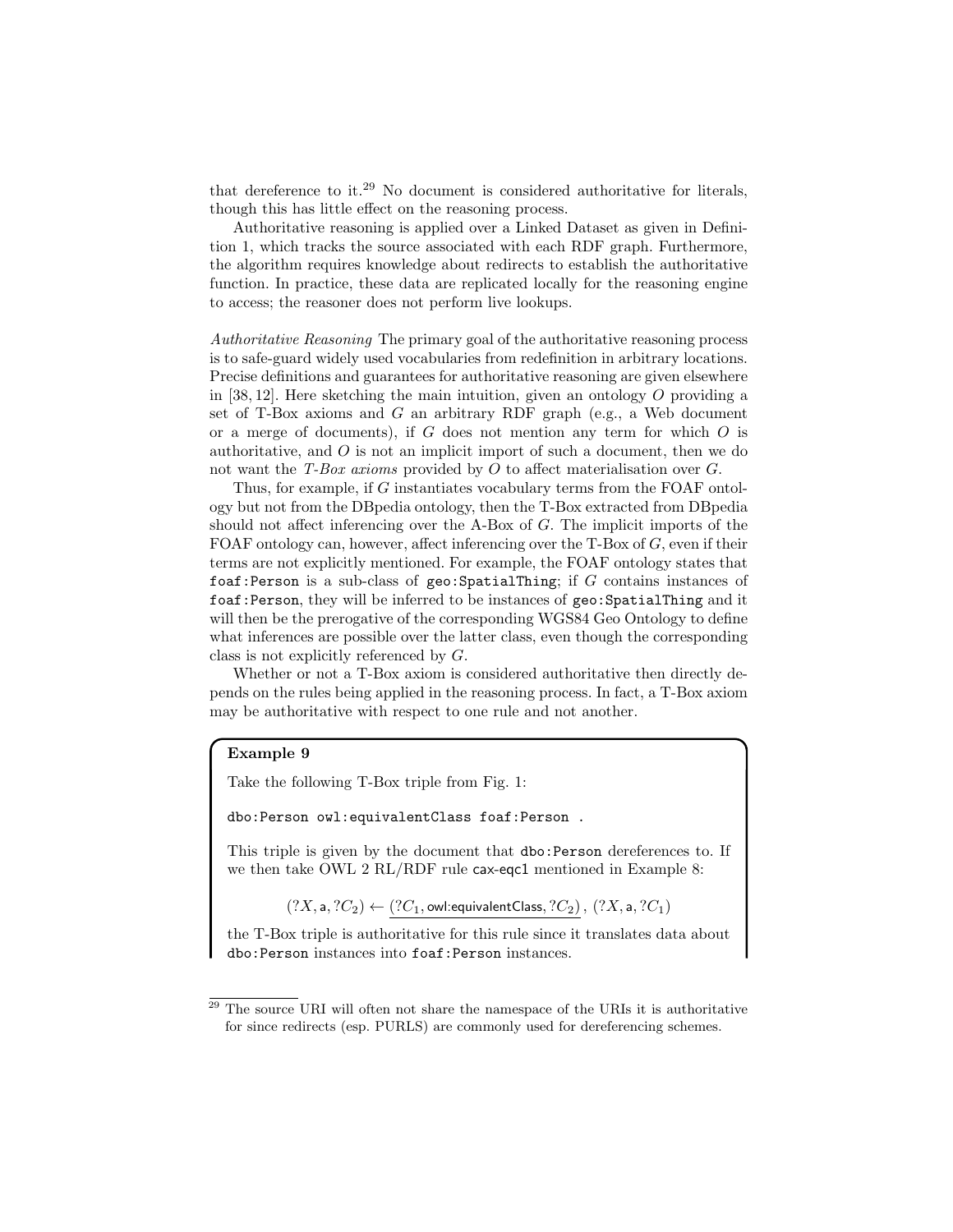Now, if we take the same T-Box triple but instead take OWL 2 RL/RDF rule cax-eqc2:

 $(?X, \mathsf{a}, ?C_1) \leftarrow (?C_1, \mathsf{owl:equivalentClass}, ?C_2)$ ,  $(?X, \mathsf{a}, ?C_2)$ 

the T-Box triple is no longer authoritative since it translates instance data about foaf:Person into dbo:Person instances, and as justified before, we do not want the DBpedia ontology document to be able to affect inferences over (FOAF) data that do not contain any DBpedia terms for which the document is authoritative.  $\Diamond$ 

Thus, we see that T-Box axioms are only authoritative with respect to the rule(set) under consideration. When applying rules over the data, we can then apply a relatively straightforward (and slightly stricter) condition to ensure that the T-Box axiom matched in the body of the rule will lead to an authoritative inference. Recall that the document serving the T-Box axiom should be authoritative for at least one term mentioned in the A-Box being reasoned over. We thus look at the terms bound to variables that appear in both the T-Box and A-Box part of the rule body. For a given rule application, if the document providing the T-Box axiom is authoritative for at least one such term, we deem the rule application to be authoritative; otherwise we consider it to be non-authoritative.

## Example 10

From the previous example, if we look at rule cax-eqc1, the only variable common to the T-Box and A-Box segments of the rule body is  $?C_1$ . Taking the given T-Box axiom,  $?C_1$  is bound to dbo: Person for which the T-Box source is authoritative. Hence, for any triple of the form  $(?X, a, dbo:Person)$ in our A-Box data, we can authoritatively infer the corresponding triple of the form  $(?X, a, foaf:Person).$ 

Instead taking rule cax-eqc2, the only variable common to the T-Box and A-Box segments of the rule body is  $?C_2$ . For the given T-Box axiom,  $?C<sub>2</sub>$  is bound to foaf: Person for which the DB pedia ontology is not authoritative. Hence, for any A-Box triple of the form  $(?X, a, foaf:Person)$  in our data, authoritative reasoning will block the inference of  $(?X, a, dbo:Person)$ (unless the T-Box axiom is also given in the FOAF ontology, which in reality it is not).  $\Diamond$ 

If a rule contains only T-Box or only A-Box patterns in its body, authoritative reasoning does not block the inferences. Any inferences from T-Box level reasoning are assigned to the context of the source from which all of the premises originate; if a T-Box level inference involves premises from multiple documents,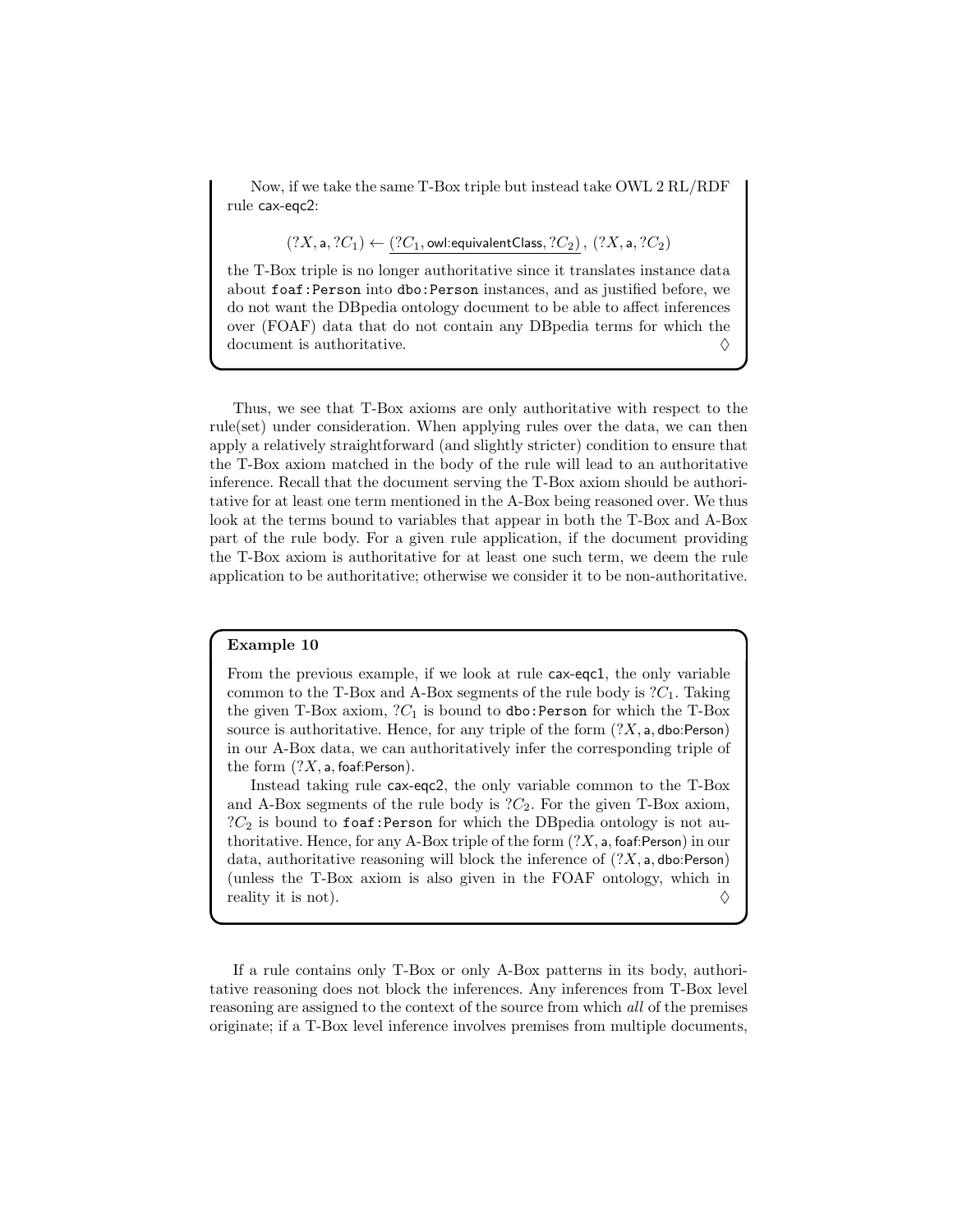it is not considered to have any fixed source and can never be authoritative.<sup>30</sup> Standard Authoritative reasoning does not affect rules consisting of only A-Box patterns, which includes rules that provide owl:sameAs entailments over instances (see Table 3).

Implementation and Scalability Unlike the Context-Dependent reasoning algorithm, Authoritative reasoning does not partition the problem of reasoning into small contexts. Instead, Authoritative reasoning requires applying inference over the entire dataset in "one go". Thus, the methods of inference applied must scale to the entire dataset (and not just individual contexts). We implement such methods in the Scalable Authoritative OWL Reasoner (SAOR) [41], designed to apply lightweight OWL reasoning over large collections of diverse Linked Data. The reasoning process is divided into two distinct phases, as follows:

- Compute T-Box The T-Box is extracted from the main body of data and axioms are analysed for authoritativeness with respect to the given ruleset. If required, T-Box level reasoning is applied.
- Reason over A-Box The A-Box is reasoned over with respect to the global authoritative T-Box built in the previous phase.

In terms of scalability, when dealing with large collections of Linked Data, we observe that the T-Box is generally quite small (e.g., typically  $< 0.1\%$  of the total triple count [41]) and is frequently accessed during the reasoning process; hence we load the T-Box into memory such that it can be accessed efficiently. Furthermore, a variety of papers have demonstrated that splitting the T-Box from the main body of data allows for effective distributed computation of materialised inferences [72, 69, 41, 68], where (similar to Context-Dependent reasoning) the T-Box is replicated to each machine performing inference. Indeed, if the ruleset does not contain any rules with more than one A-Box pattern in the body (as is the case for, e.g., the RDFS inference rules [cf. Table 3] and for rules cax-sco, cax-eqc1 and cax-eqc2 introduced previously in the examples), then this form of distributed materialisation can reason over the A-Box in an embarrassingly parallel fashion for any arbitrary distributed partitioning of the A-Box data. Rules with multiple A-Box patterns in the body require joins over the very large A-Box (typically between machines), and in many cases, such rules can produce huge volumes of materialisations; for example, transitive-property reasoning is quadratic with respect to the extension of that property in the A-Box.

An important practical question then is how much is lost by not considering rules that have multiple A-Box patterns in the body? In Table 5, the AL profile lists the features that can be supporting using "A-Linear rules": rules with only one assertional pattern [41]. In SAOR, we implement A-Linear OWL

<sup>&</sup>lt;sup>30</sup> In any case, informally, we can conjecture that terminology-specific reasoning in rulesets such as OWL 2 RL/RDF is (often) redundant with respect to assertional inferencing applied recursively; for example, performing the transitive closure of sub-class relations is only necessary to infer sub-class relations, where recursive application of cax-sco will infer all assertions without it.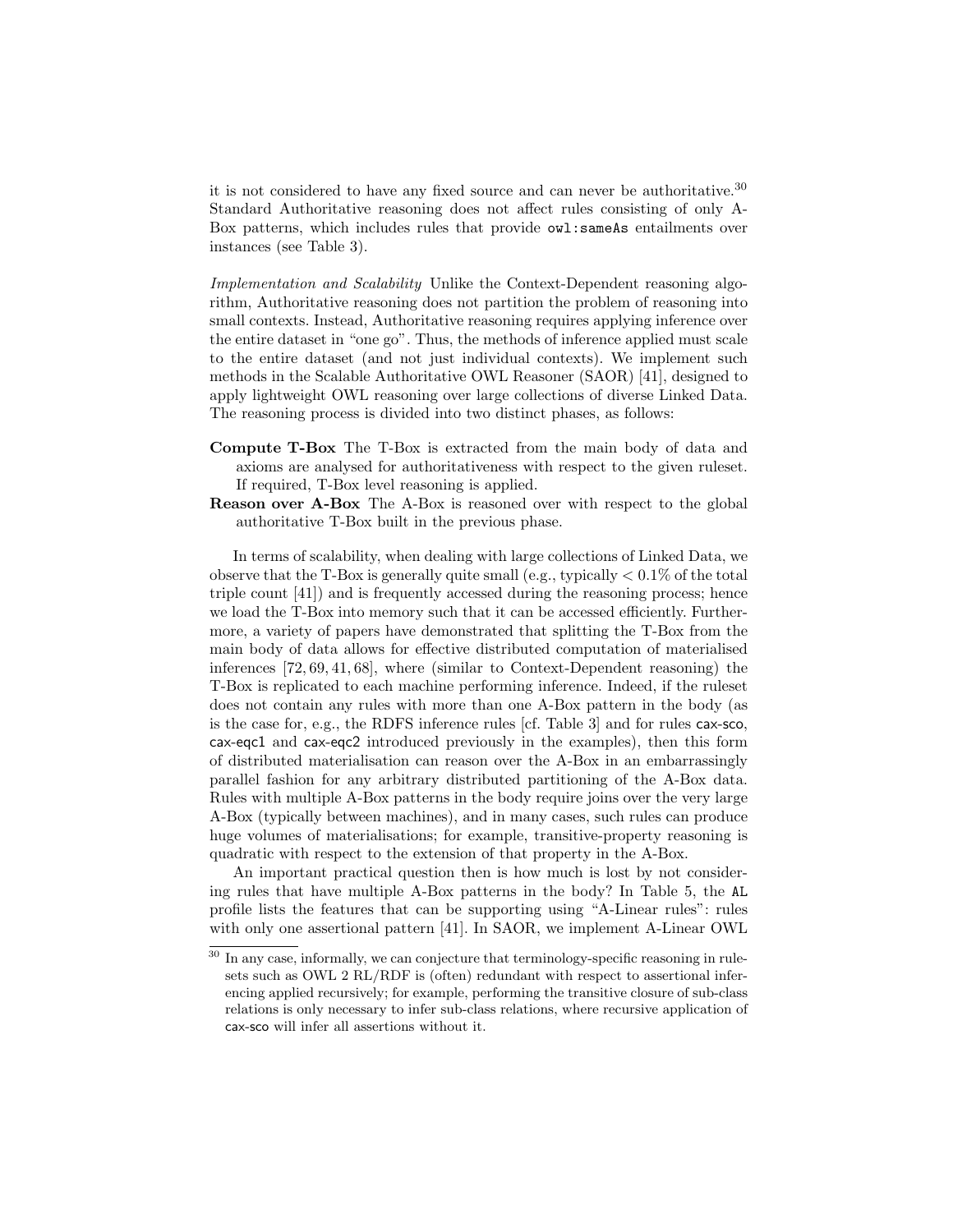2 RL/RDF rules: the intersection of AL and RL. One of the most prominent features we lose is the ability to reason over owl:sameAs relations; both to infer such relations through, e.g., functional properties and inverse-functional properties, and to support the semantics of equality as per the rules in Table 3 (only eq-sym is A-Linear).

In terms of completeness with respect to standard bottom-up rule-evaluation (i.e., without any distinction between T-Box or A-Box), the main limitation of considering a separate static T-Box while reasoning over the A-Box is that it can lead to incompleteness if new T-Box triples are found while reasoning over the A-Box [41] (these triples will not be reflected in the T-Box). Inference of T-Box triples during A-Box reasoning can occur due to non-standard use of the core RDFS or OWL vocabulary (see Section 3). Workarounds for this problem are possible: for example to recursively identify and reason over non-standard triples in a pre-processing step, etc. However, non-standard use of the RDF(S) and OWL vocabulary is not found often in Linked Data, with notable exceptions being, e.g., the RDFS axiomatic triples and the documents dereferenced by the RDF, RDFS and OWL terms themselves.

In the SAOR system, following previous papers [72, 69], we also perform A-Box reasoning in a distributed setting. We have evaluated the applicability of SAOR over 1 billion Linked Data triples taken from 4 million Linked Data documents. Using a variety of optimisations for our A-Linear profile of OWL 2 RL/RDF, on a cluster of nine machines with 4GB of RAM and 2.2 GHz singlecore processors, we computed 1 billion unique and authoritative inferences in about 3.5 hours [41], roughly doubling the input size. Without considering the authority of inferences, we estimated that the volume of materialisation would increase by  $55\times$ , even for the lightweight reasoning profile being considered [12].

#### 5.3 Comparison and Open Issues

Meeting the Challenges Tackling C1 (scalability) in the list of challenges enumerated in Section 3, both Context-Dependent reasoning and Authoritative reasoning use distributed computing and partitioning techniques and various rule-based optimisations to enable high levels of scale.

Tackling C2 (impure and fallible OWL), both approaches analyse the source of input axioms and apply cautious materialisation, where incompleteness with respect to standard OWL profiles is thus a feature, not a "bug".<sup>31</sup> Both approaches can use rule-based inferencing to support an incomplete RDF-Based semantics, which does not require input graphs to conform to OWL 2 DL restrictions enforced by OWL's Direct Semantics.

Regarding C3 (inconsistencies), both approaches use monotonic rule-based reasoning techniques that do not reduce the deductive reasoning process to unsatisfiability checking, and thus do not fall into "ex falso quod libet". Inconsistencies can be ignored. However, in the case of SAOR, we have also looked at

 $31$  Importantly, a *non-standard* version of completeness can be rigorously defined in both cases. See, e.g., [41] for details in the SAOR case.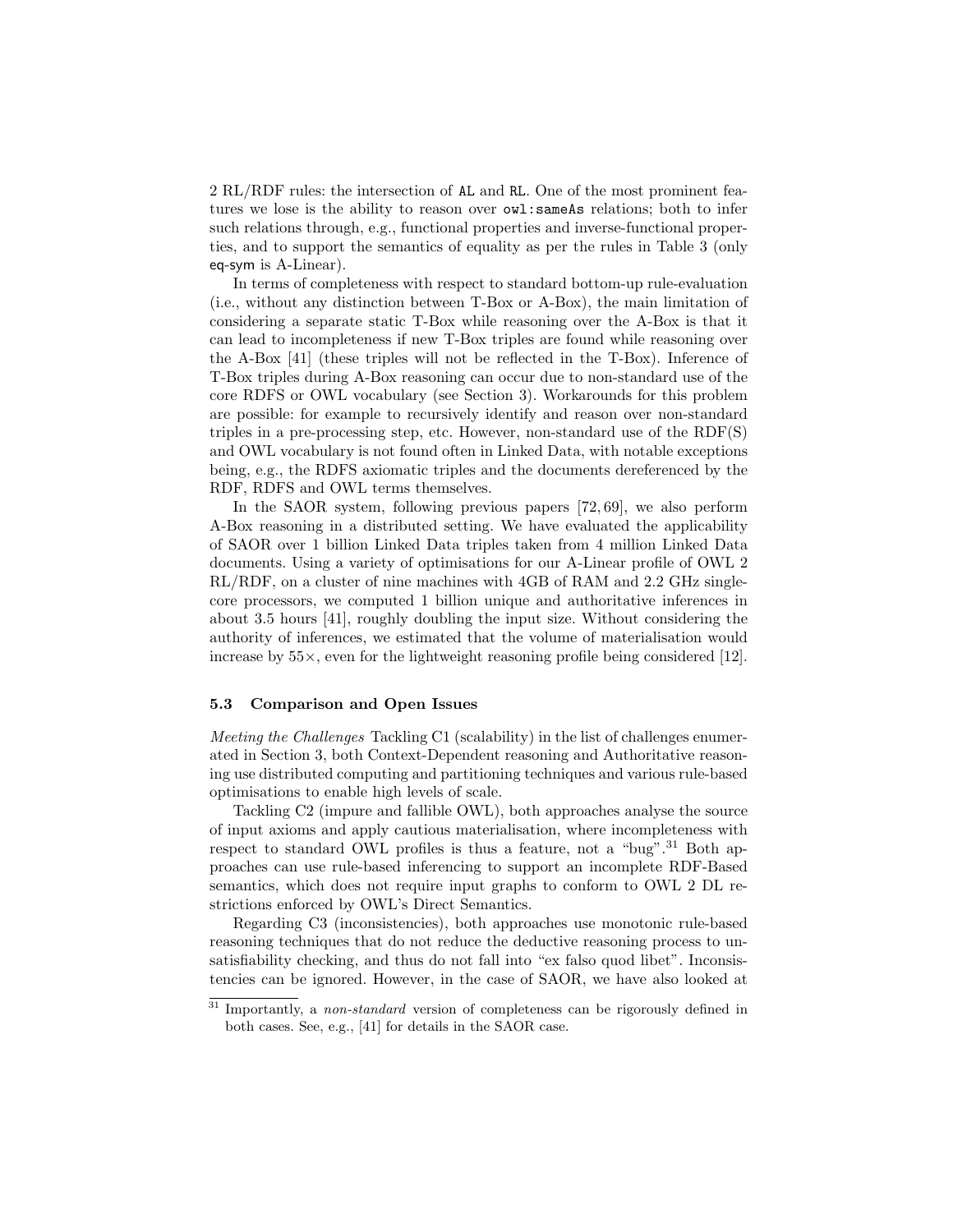resolving the contradictions presented by inconsistencies: we investigated using an annotated logic program framework to rank assertions under a PageRank model, where the marginal assertion in a contradiction is defeated [12].

With respect to C4 (dynamic Linked Data), Context-Dependent reasoning allows entailments to be updated on a context-by-context basis, where changes to the ontology base can also be efficiently supported (see [17]); Authoritative reasoning does not directly support incremental updates, where truth maintenance techniques would be required. (The following section presents an approach that better handles reasoning and querying over Linked Data in highly dynamic scenarios.)

With respect to C5 (more than RDFS/OWL required), both approaches generalise to the application of arbitrary rule-based reasoning, where the Context-Dependent framework – a means to manage contexts – generalises further to any form of deductive (or even inductive) reasoning process, as required.

Comparison of Both Approaches In terms of the differences between both approaches, the Context-Dependent approach is designed to run over small contexts, typically involving one "assertional" document and its recursive ontology imports. Although the framework can handle aggregate contexts, the larger these aggregate contexts become, the closer Context-Dependent reasoning resembles the na¨ıve case of standard reasoning over a monolithic graph. Thus, Context-Dependent reasoning is not well-suited to deriving entailments across assertional documents. The T-Box generated during Authoritative reasoning can be used to cautiously derive entailments across assertional documents (effectively reflecting a common consensus for a T-Box across all contexts); however, in practice, to achieve scalability, the A-Linear profile disables such inferences.

Conversely, Context-Dependent reasoning trusts all axioms in a local context, whereas Authoritative reasoning does not. In other words, Context-Dependent reasoning allows non-authoritative reasoning within contexts, which Authoritative reasoning never allows. With reference to Example 9, if a document imports the DBpedia ontology involved, Context-Dependent reasoning will permit translating foaf:Person instances into dbo:Person instances, whereas Authoritative reasoning will not.

Support for same-as? A primary limitation common to both approaches is the inability to effectively reason over  $\alpha$ <sup>1</sup>: sameAs relations. Context-Dependent reasoning can only process such relations with a single context, which will miss the bulk of equivalence relations between assertional documents. In theory, Authoritative reasoning can support owl:sameAs inferences, but for scalability reasons, rules with A-Box joins are disabled in the SAOR implementation. However, in other more focussed works, we have looked at specialised methods for authoritative reasoning of owl:sameAs relations in a Linked Data setting [42].

Indeed, owl:sameAs can produce huge volumes of inferences: in previous work  $[42]$ , we found  $33,052$  equivalent terms within a single (correct) owl: sameAs clique, which would require  $33,052^2 = 1,092,434,704$  triples just to materialise the pair-wise and reflexive owl:sameAs relations between terms in this one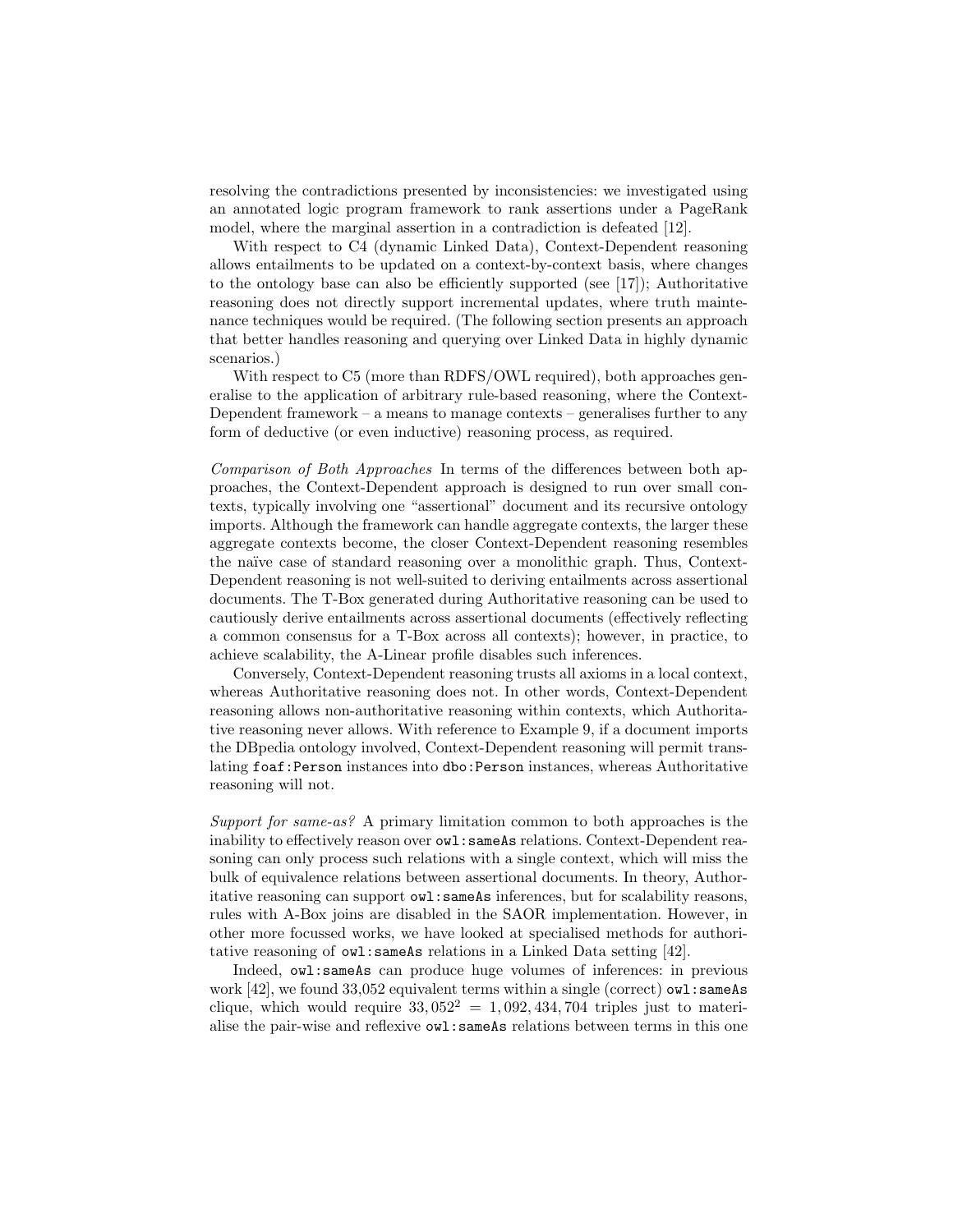group, even before applying any of the eq-rep-\* rules for replacement. Given the importance of owl:sameAs reasoning for aligning entities in Linked Data, the potential expense of such reasoning, and given that equivalence relations cannot be universally trusted on the Web [29], a number of works have tackled this issue with specialised techniques and optimisations [42, 44, 68]. For example, most systems supporting owl:sameAs reasoning at large scale use a single canonical identifier to represent each set of equivalent identifiers, avoiding the explosion of data that could otherwise occur [39, 42, 68, 11]. In previous work, we applied authoritative reasoning to compute owl:sameAs relations from functional and inverse-functional properties and cardinality restrictions [42].

Interestingly, Hu et al. [42] investigate a notion of authority for owl:sameAs inferencing, assigning a level of trust to such a relation based on whether the given document is authoritative for the subject or object or both of a same-as relation (here applying authority on an A-Box level). In any case, we note that owl:sameAs is an important reasoning feature in the context of Linked Data, but similarly requires specialised techniques – that go beyond a generic reasoning framework – to handle effectively in scalable, real-world settings.

# 6 Enriching Link-traversal based Querying of Linked Data by Reasoning

As discussed previously, data-warehousing approaches – such as those introduced in the previous section – are not well suited for reasoning and querying over highly dynamic Linked Data. Content replicated in local indexes will quickly become out-of-date with respect to the current version of the respective sources on the Web. However, we referred in the introduction to the vision of the Web of Data itself as being a giant database spanning the Web, where certain types of queries can be posed and executed directly over the sources it contains. Such an approach for executing SPARQL queries directly over the Web of Data – called Link Traversal Based Query Execution (LTBQE) – was first proposed by Hartig et al. [33] (§ 6.1). However, the original approach did not offer any reasoning capabilities; indeed, no existing reasoning approaches at the time would seem suitable for such a scenario.

In this section, we first describe the LTBQE algorithm (a comprehensive study of the semantics and computability of LTBQE has been covered in [32]), complete with formal definitions and illustrative examples, motivate why RDF-S/OWL reasoning is useful in such a setting, and then discuss methods we have ourselves since proposed to support such reasoning features.

#### 6.1 Overview of Baseline LTBQE

Given a SPARQL query, the core operation of LTBQE is to identify and retrieve a focused set of query-relevant RDF documents from the Web of Data from which answers can be extracted. The approach begins by dereferencing URIs found in the query itself. The documents that are returned are parsed, and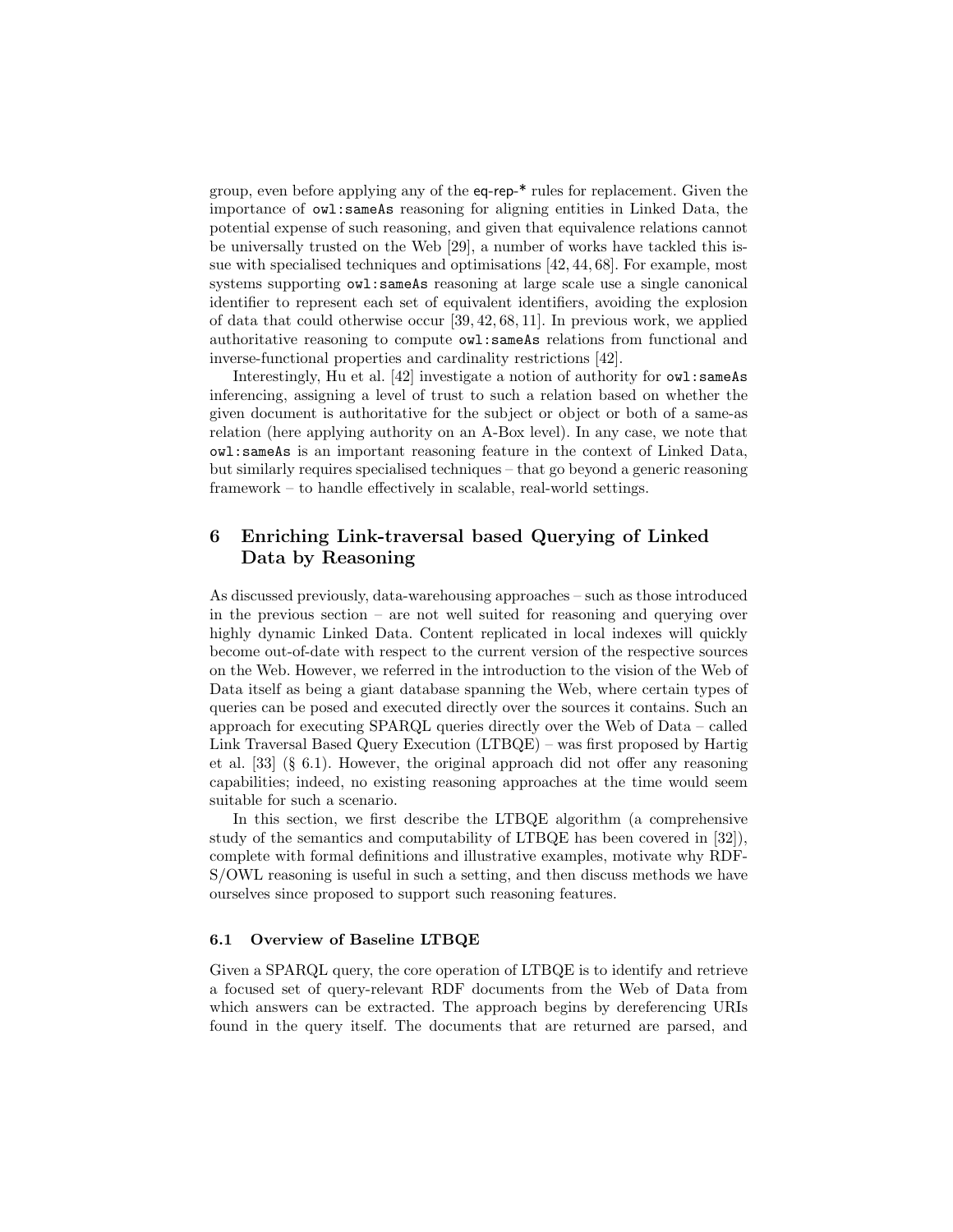triples matching patterns of the query are processed; the URIs in these triples are also dereferenced to look for further information, and so forth. The process is recursive up to a fixpoint wherein no new query-relevant sources are found. New answers for the query can be computed on-the-fly as new sources arrive. We now formally define the key notion of query-relevant documents in the context of LTBQE, and give an indication as to how these documents are derived. <sup>32</sup>

Definition 12 (Query Relevant Sources & Answers). First let uris( $\mu$ ) :=  ${u \in U \mid \exists v \text{ s.t. } (v, u) \in \mu}$  denote the set of URIs in a solution mapping  $\mu$ . Given a query  $Q$  and an intermediate dataset  $\Gamma$ , we define the function qrel, which extracts from  $\Gamma$  a set of URIs that can (potentially) be dereferenced to find further sources deemed relevant for Q:

$$
\text{qrel}(Q,\varGamma):=\bigcup_{tp\in Q}\bigcup_{\mu\in\lbrack\{\text{tp}\}\rbrack_\varGamma}\text{uris}(\mu)
$$

To begin the recursive process of finding query-relevant sources, LTBQE takes URIs in the query—denoted with  $U_Q := \text{terms}(Q) \cap \text{U}-as$  "seeds", and builds an initial dataset by dereferencing these URIs:  $\Gamma_0^Q := \text{deres}(U_Q)$ . Thereafter, for  $i \in \mathbb{N}$ , define:<sup>33</sup>

$$
\varGamma_{i+1}^Q:=\text{derefs}\big(\text{qrel}(Q,\varGamma_i^Q)\big)\cup\varGamma_i^Q
$$

The set of LTBQE query relevant sources for  $Q$  is given as the least n such that  $\Gamma_n^Q = \Gamma_{n+1}^Q$ , denoted simply  $\Gamma^Q$ . The set of LTBQE query answers for Q is given as  $\llbracket Q \rrbracket_{\Gamma^Q}$ , or simply denoted  $\llbracket Q \rrbracket$ .

# Example 11

We illustrate this core concept of LTBQE query-relevant sources with a simple example based on Fig. 2. Let us consider our example Query 3. First, the process extracts all raw query URIs:

 $U_Q = \{\texttt{nyt:4958--}, \texttt{nytimes:lastest_use,owl:sameAs}, \texttt{dbc:revenueUSD}\}$ 

and the engine dereferences these URIs. Second, LTBQE looks to extract additional query relevant URIs by seeing if any query patterns are matched in the current dataset. LTBQE repeats the above process until no new sources are found. When no other query-relevant URIs are found, a fixpoint is reached and the process terminates with the results given over the retrieved "query-relevant documents".  $\Diamond$ 

<sup>&</sup>lt;sup>32</sup> This is similar in principle to the generic notion of reachability introduced previously [34, 32], but relies here on concrete HTTP specific operations.

<sup>&</sup>lt;sup>33</sup> In practice, URIs need only be dereferenced once; *i.e.*, only URIs in  $\mathsf{qrel}(Q, \Gamma_i^Q) \setminus$  $(\text{qrel}(Q, \Gamma_{i-1}^Q) \cup U_Q)$  need be dereferenced at each stage.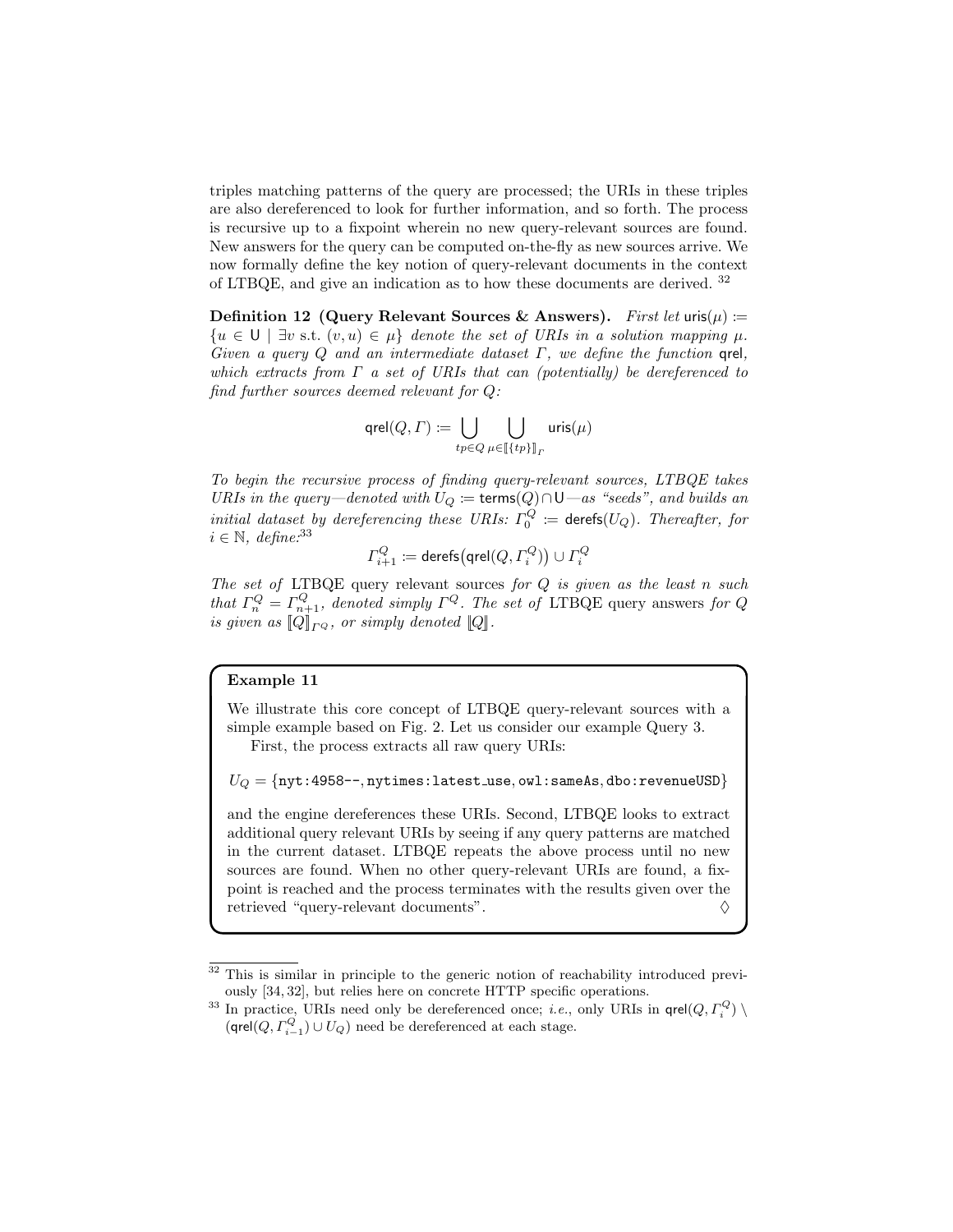### 6.2 (In)completeness of LTBQE

An open question is the *decidability* of collecting query-relevant sources: does it always terminate? This is dependent on whether one considers the Web of Data to be infinite or finite. For an infinite Web of Data, this process is indeed undecidable [32]. To illustrate this case, Hartig [32] uses the example of a Linked Data server describing all natural numbers<sup>34</sup>, where each  $n \in \mathbb{N}$  is given a dereferenceable URI, each *n* has a link to  $n + 1$  with the predicate ex:next, and a query with the pattern "?n ex:next ?np1 ." is given. In this case, the traversal of query-relevant sources will span the set of all natural numbers. However, if the (potential) Web of Data is finite, then LTBQE is decidable; in theory, it will terminate after processing all sources. The question of whether the Web (of Data) is infinite or not comes down to whether the set of URIs is infinite or not: though they may be infinite in theory [8] (individual URIs have no upper bound for length), they are finite in practice (machines can only process URIs up to some fixed length). $35$ 

Of course, this is a somewhat academic distinction. In practice, the Web of Data is sufficiently large that LTBQE may end up traversing an infeasibly large number of documents before terminating. A simple worst case would be a query with an "open pattern" consisting of three variables.

# Example 12

The following query asks for data on the founders of dbr:SAP AG:

```
SELECT ?s ?p ?o WHERE {
  dbr:SAP_AG dbo:foundedBy ?s .
  ?s ?p ?o .
}
```
The first query-relevant sources will be identified as the documents dereferenced from dbr:SAP AG and dbo:foundedBy. Thereafter, all triples in these documents will match the open pattern, and thus all URIs in these documents will be considered as potential query-relevant links. This will continue recursively, crawling the entire Web of Data. Of course, this problem does not occur only for open patterns. One could also consider the following query which asks for the friends of the founders of dbr:SAP AG:

```
SELECT ?o WHERE {
  dbr:SAP_AG dbo:foundedBy ?s .
  ?s foaf:knows ?o .
}
```
 $34$  Such a server has been made available by Vrandečíc et al. [71], but unfortunately stops just shy of a billion. See, e.g., http://km.aifb.kit.edu/projects/numbers/ web/n42.

 $35$  It is not clear if URIs are (theoretically) finite strings. If so, they are countable [32].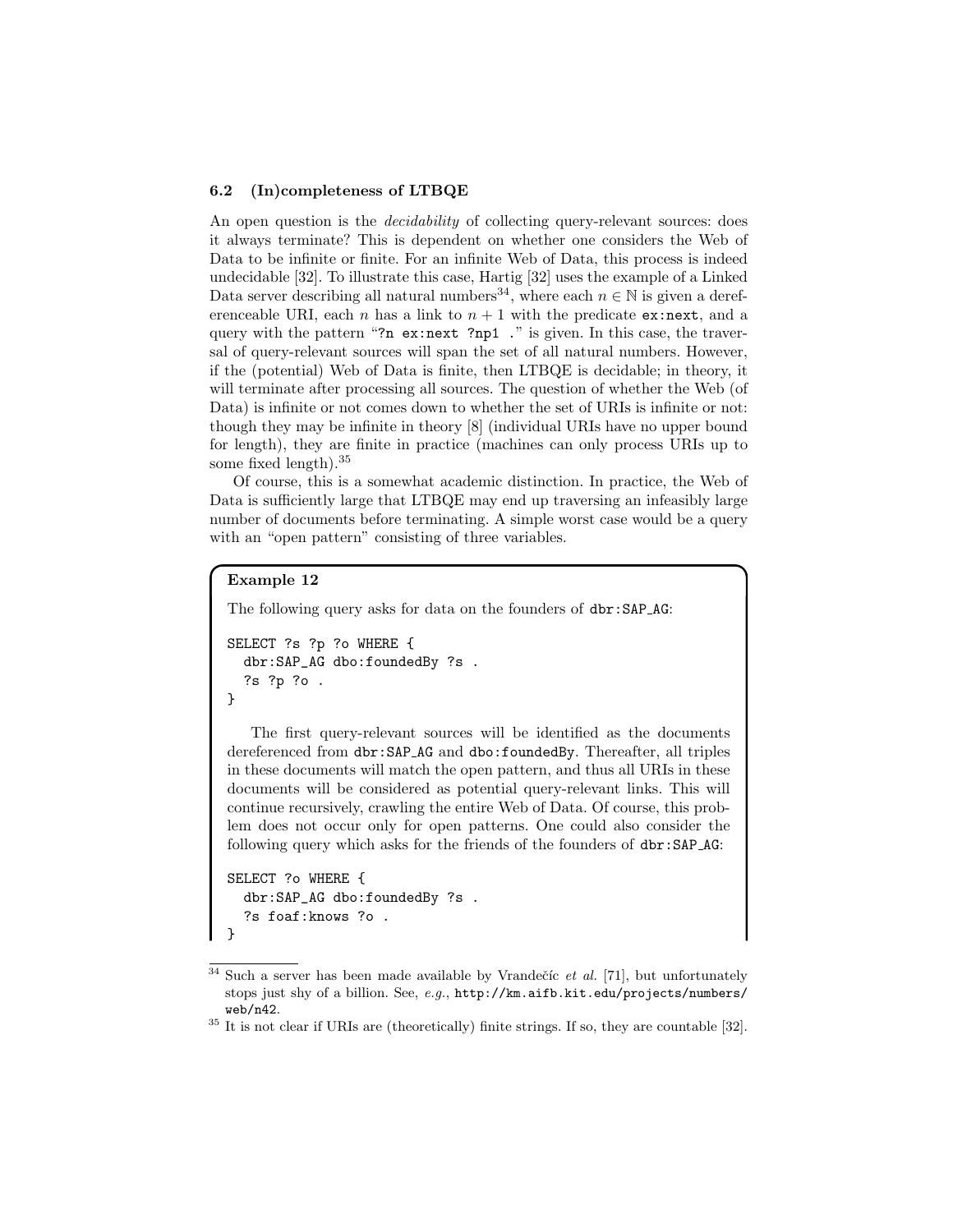This would end up crawling the connected Web of FOAF documents, as are linked together by dereferenceable  $\texttt{foaf:knows}$  links.  $\Diamond$ 

Partly addressing this problem, Hartig et al. [33] defined an iterator-based execution model for LTBQE, which rather approximates the answers provided by Definition 12. This execution model defines an ordering of triple patterns in the query, similar to standard nested-loop join evaluation. The most selective patterns (those expected to return the fewest bindings) are executed first and initial bindings are propagated to bindings further up the tree. Crucially, later triple patterns are partially bound when looking for query-relevant sources. Thus, taking the previous example, the pattern "?s foaf:knows ?o ." will never be used to find query-relevant sources, but rather partially-bound patterns like "dbr:Werner Von Siemens foaf:knows ?o ." will be used. As such, instead of retrieving all possible query-relevant sources, the iterator-based execution model uses interim results to apply a more focused traversal of the Web of Data. This also makes the iterator-based implementation order-dependent: results may vary depending on which patterns are executed first and thus answers may be missed. However, it does solve the problem of traversing too many sources when low-selectivity patterns are present in the query.

Whether defined in an order-dependent or order-independent fashion, LT-BQE will often not return complete answers with respect to the Web of Data [32]. We now enumerate some of the potential reasons LTBQE can miss answers.

# Example 13

No dereferenceable query URIs: The LTBQE approach cannot return results in cases where the query does not contain dereferenceable URIs. For example, consider posing the following query against Fig. 2:

```
SELECT ?s ?p WHERE {
  ?s ?p nytimes:nytd_org .
}
```
As previously explained, the URI nytimes:nytd org is not dereferenceable  $(\text{derf}(\text{nytimes:nytd.org}) = \emptyset)$  and thus, the query processor cannot compute and select relevant sources from interim results.  $\Diamond$ 

# Example 14

Unconnected query-relevant documents: Similar to the previous case of reachability, the number of results might be affected if query relevant documents cannot be reached. This is the case if answers are "connected" by literals, blank-nodes or non-dereferenceable URIs. In such situations, the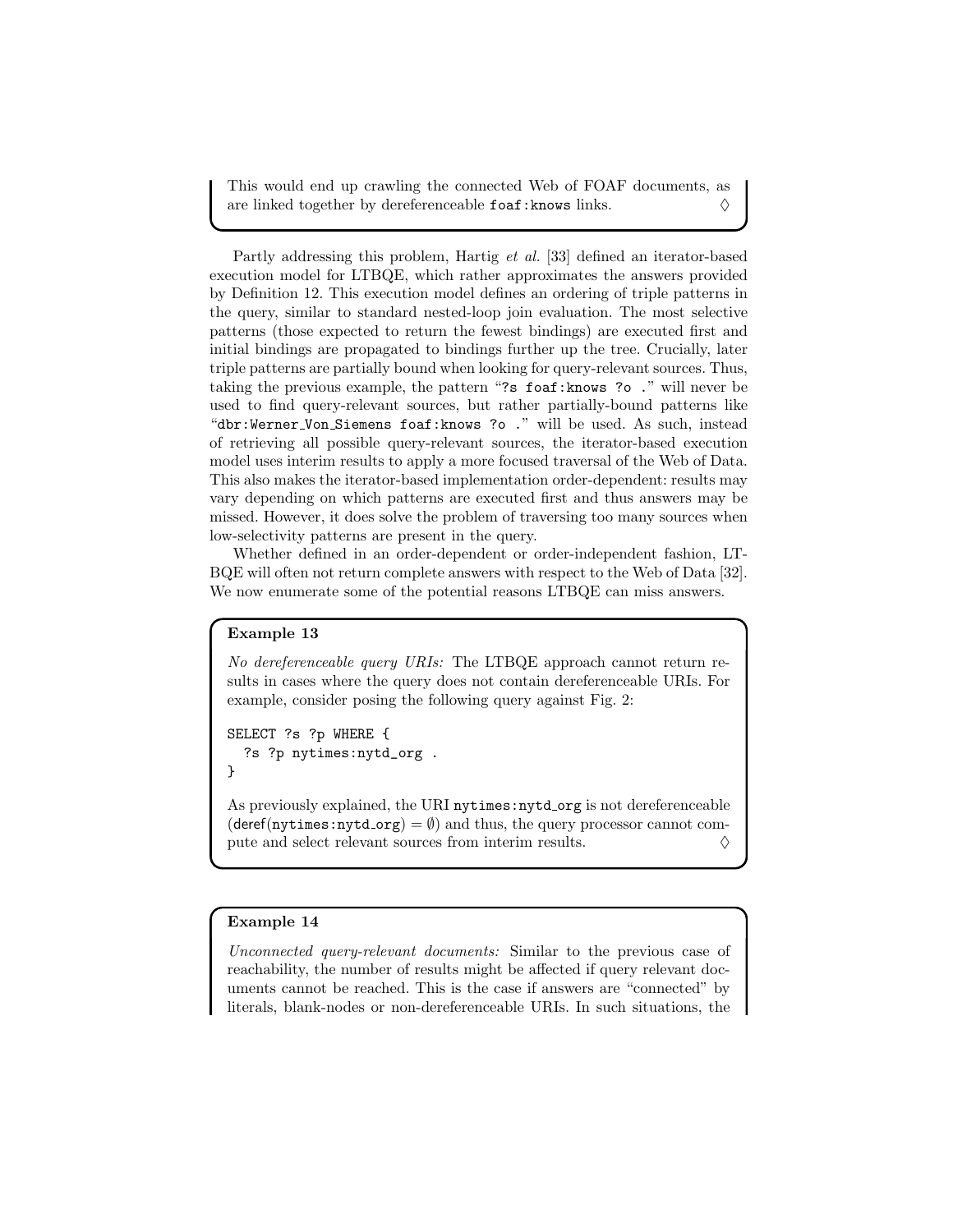query engine cannot discover and dereference further query relevant data. The following query illustrates such a case:

```
SELECT ?comp ?name WHERE {
   dbr:SAP_AG foaf:name ?name .
   ?comp skos:prefLabel ?name .
}
```
Answers (other than dbr:SAP AG) cannot be reached from the starting URI dbr:SAP AG because the relevant documents are connected together by the literal "SAP AG", which cannot be traversed as a HTTP link.  $\Diamond$ 

## Example 15

Dereferencing partial information: In the general case, the effectiveness of LTBQE is heavily dependent on the amount of data returned by the  $\text{deref}(u)$  function. In an ideal case, dereferencing a URI u would return all triples mentioning  $u$  on the Web of Data. However, this is not always the case; for example:

```
SELECT ?s WHERE {
  ?s owl:sameAs dbr:SAP_AG .
}
```
This quite simple query cannot be answered by link-traversal techniques since the triple "nyt:75293219995342479362 owl:sameAs dbr:SAP AG ." is not accessible by dereferencing  $\text{dbr: SAP\_AG}$  or  $\text{owl:sameAs.}$ 

The assumption that all RDF available on the Web of Data about a URI  $\boldsymbol{u}$ can be collected by dereferencing  $u$  is clearly idealised; hence, later in Section 6.4 we will empirically analyse how much the assumption holds in practice, giving insights into the potential recall of LTBQE on an infrastructural level.

### 6.3 LiDaQ: Extending LTBQE with Reasoning

Partly addressing some of the shortcomings of the LTBQE approach in terms of completeness (or, perhaps more fittingly, recall), Hartig et al. [33] proposed an extension of the set of query relevant sources to consider rdfs:seeAlso links, which sometimes overcomes the issue of URIs not being dereferenceable (as per nytimes:nytd org in our example).

On top of this extension, we previously proposed a system called "LiDaQ" that extends the baseline LTBQE approach with components that leverage lightweight RDFS and owl:sameAs reasoning in order to improve recall. Formal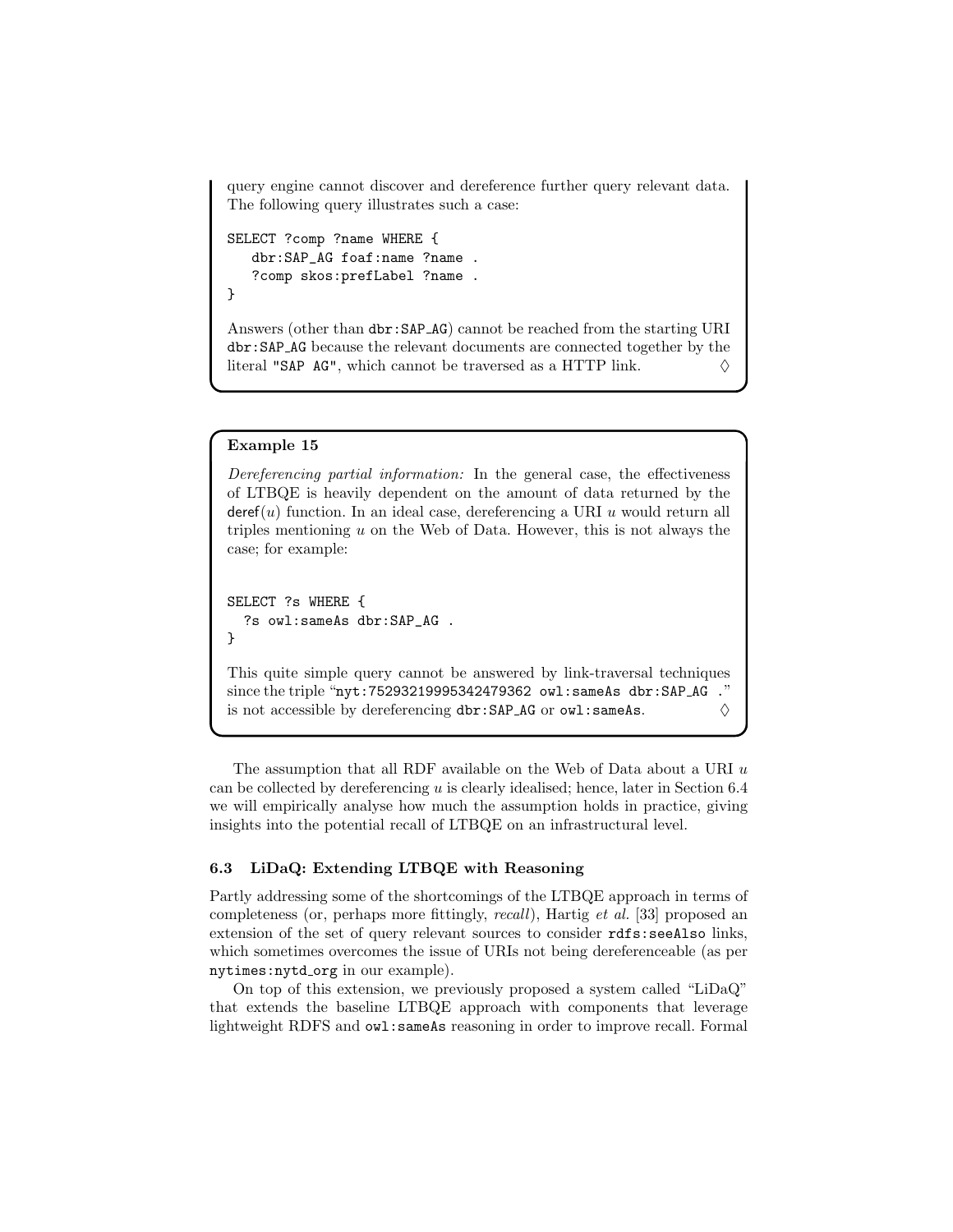definitions of the extensions we propose are available in our paper describing LiDaQ [67]. Here we rather sketch our proposals and provide intuitive examples.

Considering owl:sameAs links and inferences First, we propose following owl:sameAs links, which, in a Linked Data environment, are used to state that more information about the given resource can be found elsewhere under the target URI. Thus, to fully leverage owl:sameAs information, we first propose to follow relevant owl:sameAs links when gathering query-relevant sources and subsequently apply  $ow1:sameAs reasoning, which supports the semantics of re$ placement for equality, meaning that information about equivalent resources is mapped to all available identifiers and made available for query answering. We illustrate the need for such an extension with the following example:

### Example 16

Consider the following query asking for the revenue(s) of the company identified by the URI nyt:75293219995342479362.

```
SELECT ?rev WHERE {
 nyt:75293219995342479362 dbo:revenueEUR ?rev .
}
```
When applying this query over the data in Fig. 2, the owl: sameAs relationship between nyt:75293219995342479362 and dbr:SAP AG states that both URIs are equivalent and referring to the same real world entity, and hence that the information for one applies to the other. Hence, the revenue associated with dbr:SAP AG should be returned as an answer according to OWL semantics. However, the baseline LTBQE approach will not return any answers since such equality relations are not considered. In summary, to answer this query, LTBQE must be extended to follow owl:sameAs links and apply reasoning to materialise inferences with respect to the semantics of replacement.  $\Diamond$ 

To return answers for such examples, LTBQE needs to be extended to follow owl:sameAs links and apply reasoning. Thus, the set of query-relevant sources is extended to also consider documents dereferenced by looking up URIs that are equivalent to query-relevant URIs (such as dbr:SAP AG in the previous example) and subsequently applying the *Same-As* subset of OWL 2 RL/RDF rules given in Table 3 over the merge of data, which performs replacement for equivalent terms related through owl:sameAs.

Considering RDFS inferences Second, we can extend LTBQE to consider some lightweight RDFS reasoning, which takes schema-level information from pertinent vocabularies and ontologies that describe the semantics of class and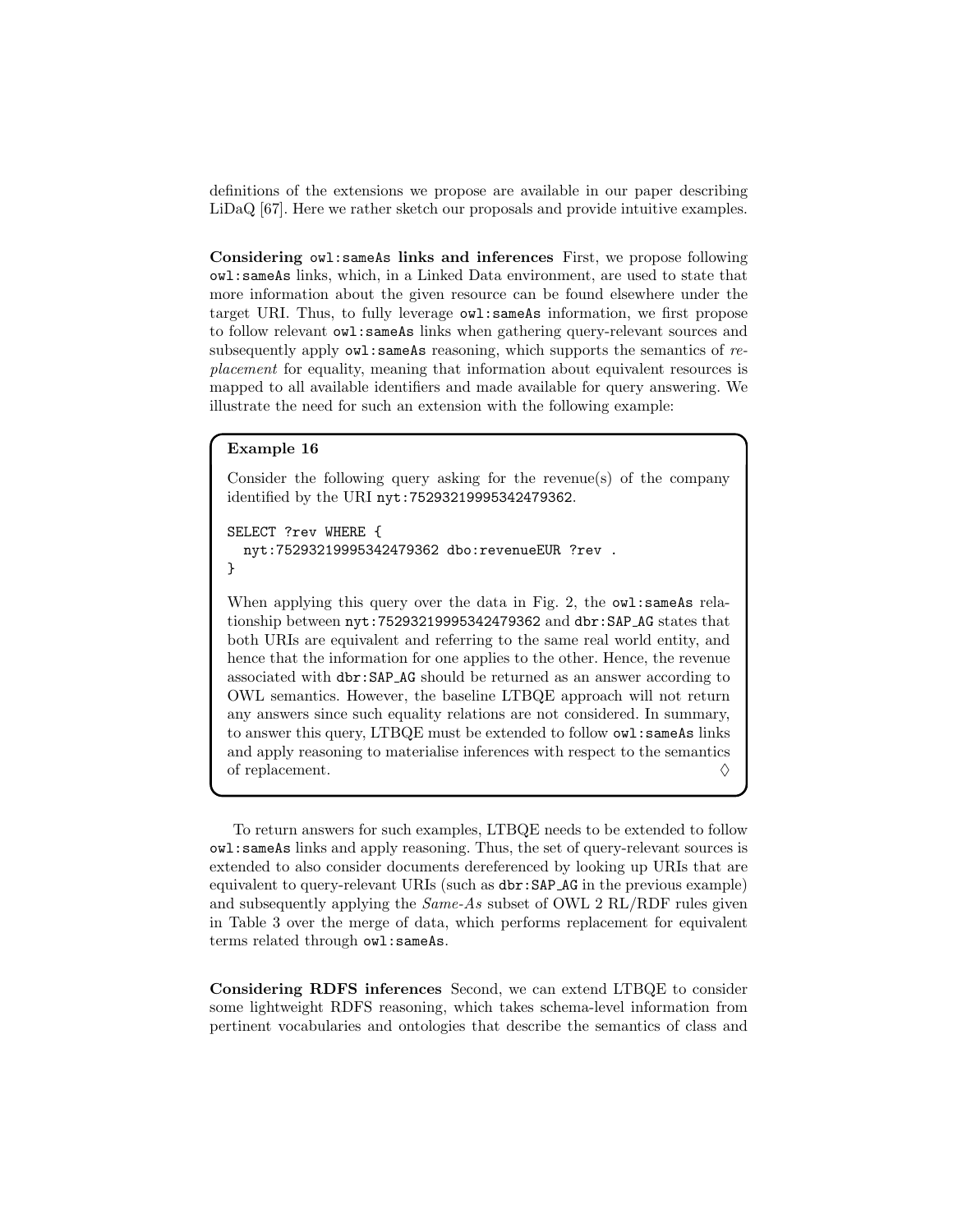property terms used in the query-relevant data and uses it to infer new knowledge. We motivate the need for RDFS reasoning with another straightforward example:

#### Example 17

Consider the following query asking for the label(s) of the company identified by the URI dbr:IBM.

```
SELECT ?label WHERE {
  dbr:IBM rdfs:label ?label .
}
```
When applying this query over the data in Fig. 2, baseline LTBQE will return the answer "IBM". However, from the schema data (right-hand side of the example), we can see that the foaf:name property is defined in RDFS as a sub-property of rdfs:label. Hence, under RDFS semantics, we should also get "International Business Machines Corporation" as an additional answer. As such, considering RDFS inferencing can help find more answers under the LTBQE approach.  $\Diamond$ 

Thus we can extend LTBQE to apply further reasoning and generate more answers. Although our LiDaQ proposal only considers the RDFS rules enumerated in Table 3, the approach can be generalised to other more comprehensive rule-sets, such as OWL 2 RL/RDF.

As a first step, we must make (RDF) schema data available to the query engine, where we propose three mechanisms:

- 1. a static collection of schema data are made available as input to the engine (e.g., the schema data from Fig. 2 are made available offline to the engine);
- 2. the properties and classes mentioned in the query-relevant sources are dereferenced to dynamically build a direct collection of schema data (e.g., since mentioned in the dbr:IBM query-relevant document, foaf:name is dereferenced to get the schema data at runtime); and
- 3. the direct collection of dynamic schema data is expanded by recursively following links on a schema level (e.g., not only is foaf:name dereferenced, but rdfs:label is also recursively dereferenced from that document).

The first approach follows the proposals for Authoritative reasoning laid out in the previous section, whereas the latter two approaches follow a "live" version of proposals for Context-Dependent reasoning, where the second mechanism includes direct implicit imports and the third mechanism includes recursive implicit imports (as argued in that section, since owl:imports is quite rare within a Linked Data setting, we omit its support for brevity).

Using the schema data collected by one of these methods, in the second step, we apply rule-based RDFS reasoning to materialise inferences and make them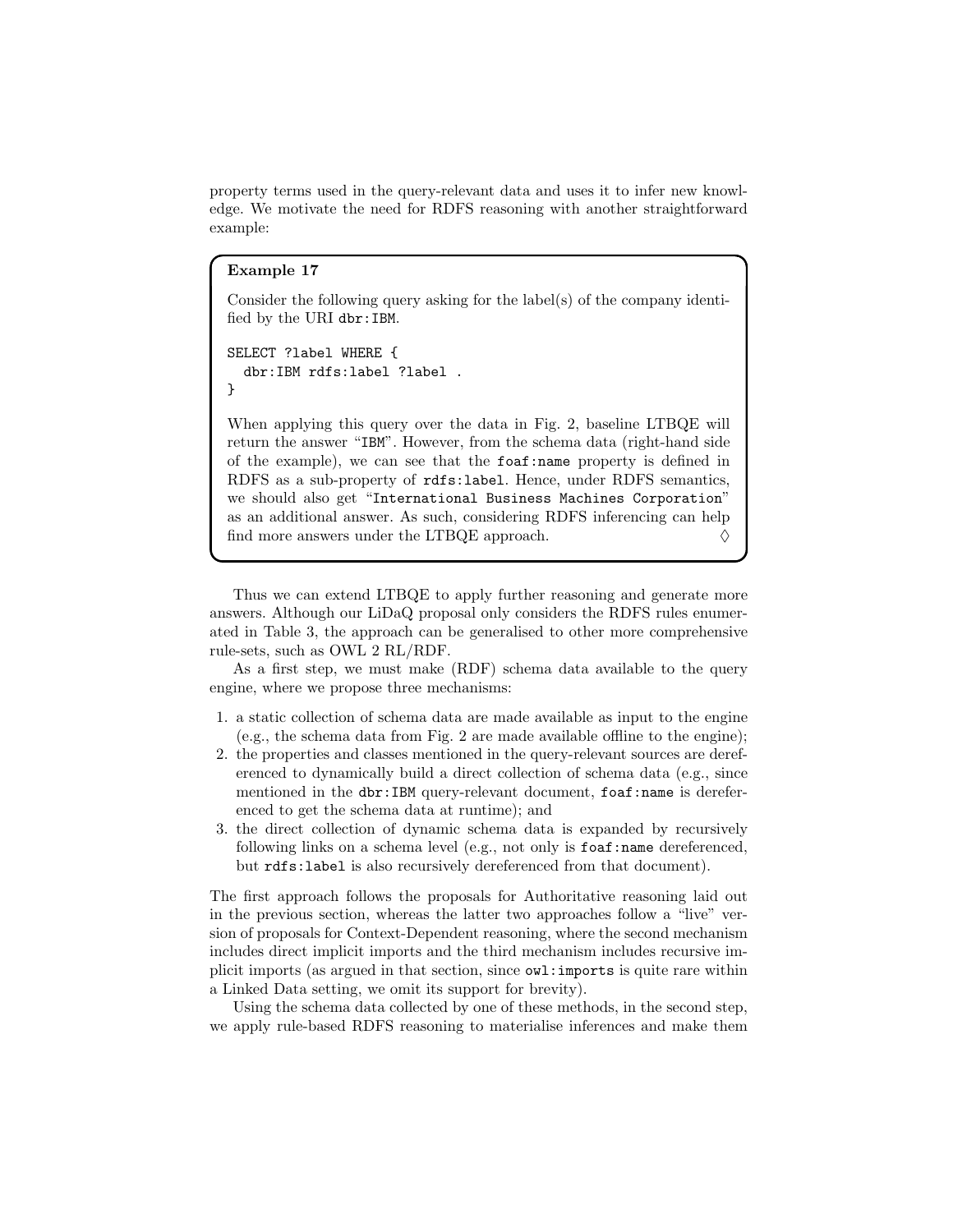available for query-answering. Thus we can achieve the types of answers missing from the example.

## 6.4 Benefit of LTBQE Reasoning Extensions

Taken together, the two proposed reasoning extensions for LTBQE allow any client with a Web connection to answer queries, such as given in Example 4, and retrieve a full set of answers fresh from the original sources, potentially spanning multiple domains. The client does not need to index the sources in question.

With respect to generalising the benefits of reasoning, we now briefly summarise results of an empirical study we conducted to examine how LTBQE and its extensions can be expected to perform in practice; details can be found in [67]. The study took a large crawl of the Web of Data (the BTC'11 corpus) as a sample and surveyed the ratio of all triples mentioning a URI in our corpus against those returned in the dereferenceable document of that URI; this is done for different triple positions. In addition, the study also looks at the comparative amount of raw data about individual resources considering (1) explicit, dereferenceable information; (2) including  $\texttt{rdfs:seeAlso}$  links [33]; (3) including owl:sameAs links and inferences; (4) including RDFS inferences with respect to a static schema.

The study reports that, in the general case, LTBQE works best when a subject URI is provided in a query-pattern, works adequately when only (nonclass) object URIs are provided, but works poorly when it must rely on property URIs bound to the predicate position or class URIs bound to the object position. Furthermore, we found that rdfs:seeAlso links are not so common (found in 2% of cases) and do not significantly extend the raw data made available to LTBQE for query-answering. Conversely, owl:sameAs links are a bit more common (found in 16% of cases) and can increase the raw data made available for answering queries significantly  $(2.5\times)$ . Furthermore, RDFS reasoning often (81% of the time) increases the amount of available raw data by a significant amount  $(1.8\times)$ .

We also tested the effect of these extensions for running queries live over Linked Data. We generated a large set of queries intended to be answerable using LTBQE by means of random walks across dereferenceable URIs available in our crawl. We then enabled and disabled the various configurations of the extensions proposed and ran the queries live over Linked Data sources on the Web. Summarising the results, we found that adding reasoning support to LT-BQE allows for finding additional answers when directly querying Linked Data, but also introduces significant overhead. In particular, proposals to dynamically traverse implicit imports at runtime generate a huge overhead. Our conclusions were that reasoning was possible in such a setting, but is only practicable for simple queries involving few documents. Again, an excellent example of the type of query well-supported by such an approach is Query 3' listed earlier.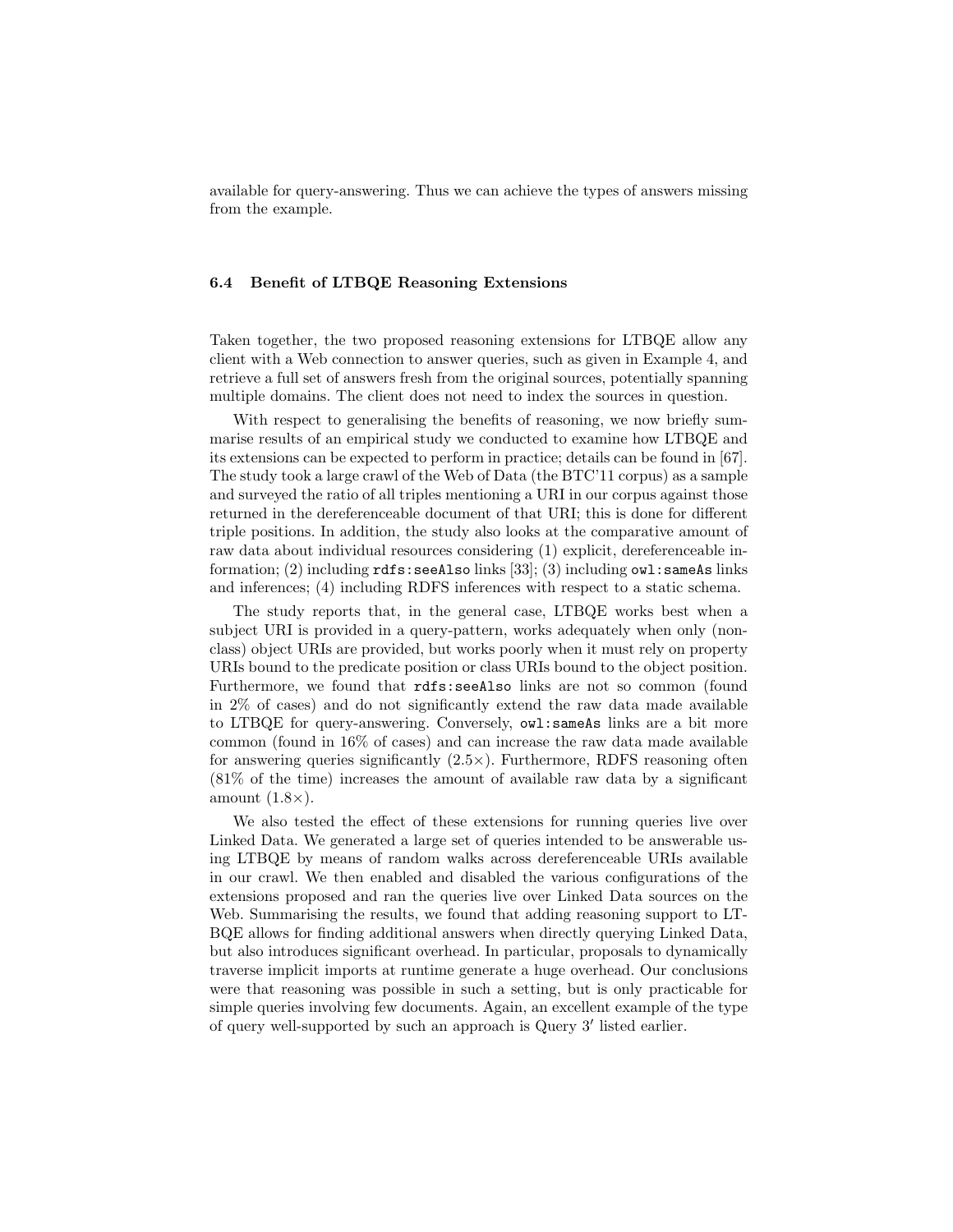# 7 Extending Query Rewriting Techniques by Attribute Equations for Linked Data

In this section, we are getting back to challenge C5 from the Introduction, that is, the claim that Linked Data needs more than RDFS and OWL. To justify this position, we return to our running example.

## Example 18

We already pointed to the example of Query 1 from p. 11, where it may be considered quite unintuitive that IBM's revenue is not returned. Given the exchange rate between EUR and USD  $(1 \text{ EUR} = 1.30 \text{ USD}$  as of 25 March, 2013), the value for dbo:revenueEUR should be computable from a value for dbo:revenueUSD and vice versa. In general, many numerical properties are related, not by rdfs:subPropertyOf relations or anything expressible in RDFS/OWL, but rather by the simple mathematical equations such as, for instance:

> $revenueUSD = revenueEUR * 1.3$  (1)  $profitEUR = revenueEUR - totalExpensesEUR$  (2)

 $\Diamond$ 

While such equations are not expressible in RDFS or OWL itself, lots of emerging Linked Data is composed of interdependent numerical properties assigned to resources. Lots of implicit information would be expressible in the form of such simple mathematical equations modelling these interdependencies. These dependencies include simple conversions, e.g., between currencies as in (1), or functional dependencies between multiple properties, such as exemplified in (2).

In this section we present an approach to extend RDFS and OWL by socalled attribute equations as part of the terminological knowledge in order to enable inclusion of additional numerical knowledge in the reasoning processes for integrating Linked Data. While an exhaustive discussion of the idea of attribute equations in all depth is beyond the scope of this paper, we refer the interested reader to [10] for more details.

#### 7.1 Extending ontologies by attribute equations

Attribute equations in [10] allow a very restricted form of simple numerical equations in multiple variables as follows.

**Definition 13.** Let  $\{x_1, \ldots, x_n\}$  be a set of variables. A simple equation E is an algebraic equation of the form  $x_1 = f(x_2, \ldots, x_n)$  such that  $f(x_2, \ldots, x_n)$ is an arithmetic expression over numerical constants and variables  $x_2, \ldots, x_n$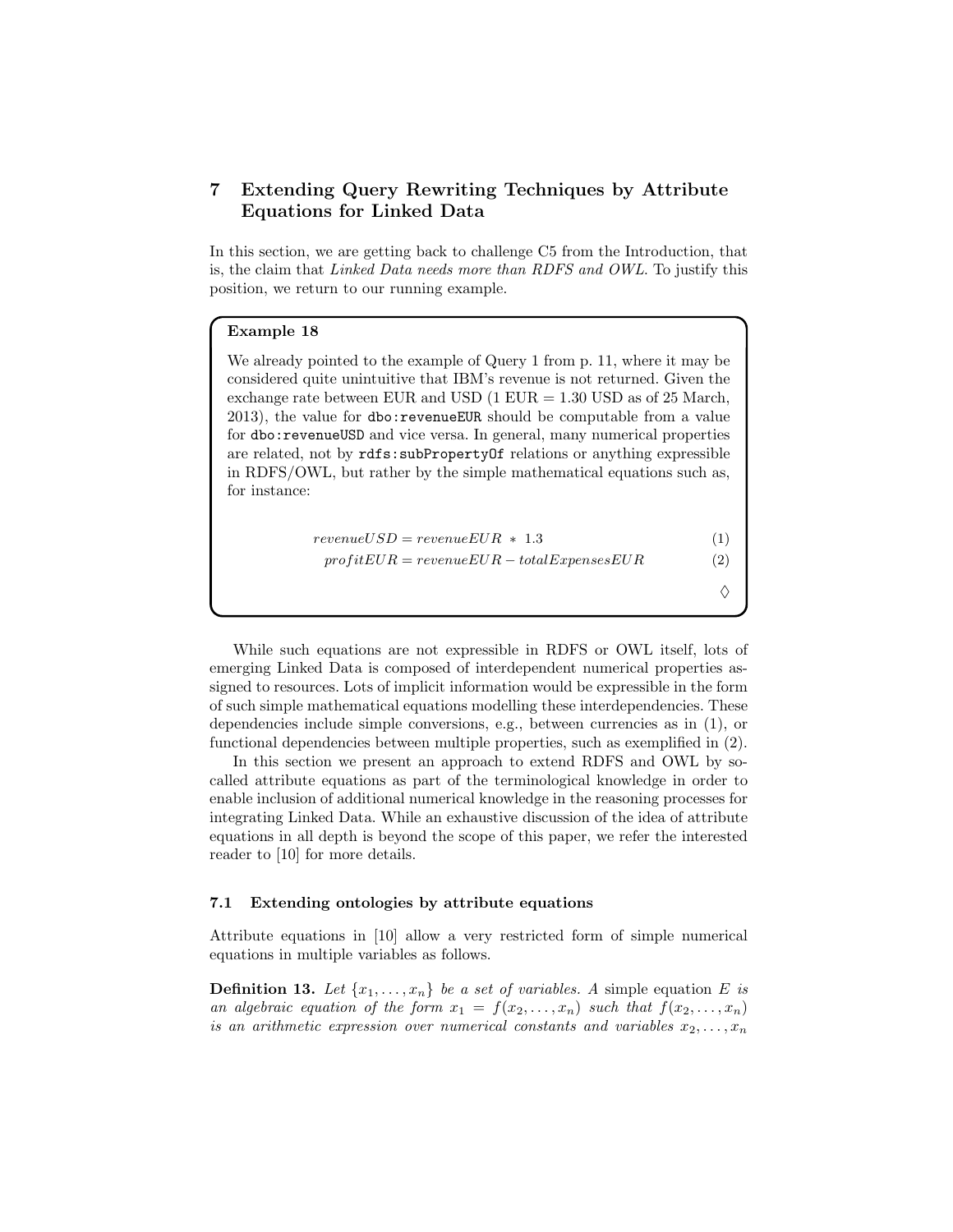where f uses the elementary algebraic operators  $+$ ,  $-$ ,  $\cdot$ ,  $\div$  and contains each  $x_i$ exactly once. vars $(E)$  is the set of variables  $\{x_1, \ldots, x_n\}$  appearing in E.

That is, we allow non-polynomials for  $f$  – since divisions are permitted – but do not allow exponents (different from  $\pm 1$ ) for any variable; the idea here is that such equations can be solved uniquely for each  $x_i$  by only applying elementary transformations, assuming that all  $x_j$  for  $j \neq i$  are known: i.e., for each  $x_i$ , such that  $2 \leq i \leq n$ , an equivalent equation E' of the form  $x_i = f'(x_1, \ldots, x_{i-1}, x_{i+1}, \ldots, x_n)$  is uniquely determined. Note that since each variable occurs only once and standard procedure for solving single variable equations can be used, we write solve $(x_1 = f(x_2, \ldots, x_n), x_i)$  to denote  $E'.^{36}$ 

In order to enable semantic support within OWL and RDFS for such simple equations where attribute URIs will be used as variable names, we need a syntactic representation. To this end, in addition to DL axioms encoded in the rdfs: and owl: vocabularies, we propose a new property (e.g., extending the rdfs: vocabulary) rdfs:definedByEquation to encode so called equation axioms. That is, we extend axioms as in Table 1 as follows:

Table 7. Mapping equation axioms to RDF

| <b>RDFS</b>                                                                                               |
|-----------------------------------------------------------------------------------------------------------|
| $P_0 = f(P_1, \ldots, P_n)$ P <sub>0</sub> rdfs:definedByEquation "f(P <sub>1</sub> , , P <sub>n</sub> )" |

Here,  $P_1, \ldots, P_n$  are URIs of numerical properties (which we also call attributes); we write the respective arithmetic expressions  $f(P_1, \ldots, P_n)$  as plain literals in this terse encoding (instead of, e.g., breaking down the arithmetic expressions into RDF triples).

```
Example 19
The RDF encodings of (1) and (2) are
dbo:revenueUSD rdfs:definedByEquation "dbo:revenueEUR * 1.3"
dbo:profitEUR rdfs:definedByEquation
                         "dob: revenue \texttt{EUR -} \texttt{dbc:totalExpenses} \texttt{EUR"}\\\Diamond
```
As mentioned before in the context of Definition 13, we consider equations that result from just applying elementary transformations as equivalent. In order

<sup>36</sup> ... with analogy to notation used by computer algebra systems (such as Mathematica, cf. http://www.wolfram.com/mathematica/, or Maxima, cf. http://maxima. sourceforge.net).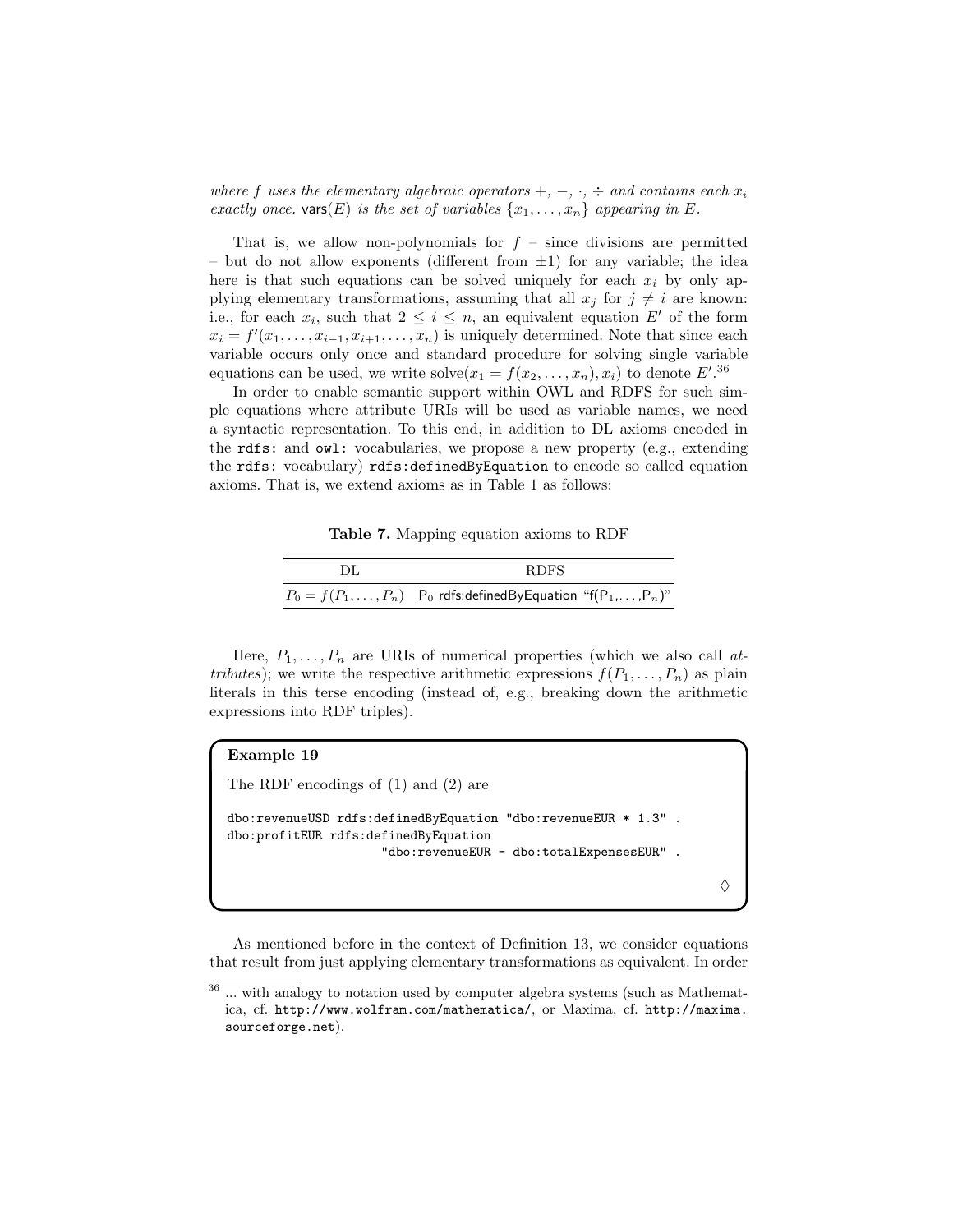to define the semantics of equation axioms accordingly, we will make use of the following definition.

**Definition 14.** Let  $E: P_0 = f(P_1, \ldots, P_n)$  be an equation axiom then, for any  $P_i$  with  $0 \le i \le n$  we call the equation axiom solve $(E, P_i)$  the  $P_i$ -variant of E.

As for the details on the formal semantics of attribute equations we refer the reader again to [10] and directly jump to two potential ways to implement reasoning and querying with such equations.

In principle, there are the same two potential ways to implement reasoning with property equations as already discussed in the context of RDFS and OWL in Section 2.4: rule-based inference and query rewriting. As we will see, the main problem in the context of attribute equations is that both of these approaches, when extended straightforwardly, would potentially not terminate. In the following, we present both of these implementation approaches and discuss their pros and cons.

## 7.2 Implementing Attribute Equations within Rules

Many rule-based approaches such as SWRL [43] offer additional support for mathematical built-ins.

## Example 20

Using SWRL, (1) could be encoded as follows:

```
(?X, \text{dbo:revenueUSD}, ?USD) \leftarrow (?X, \text{dbo:revenueEUR}, ?EUR), ?USD = ?EUR * 1.3 (3)
(?X, \text{dbo:profitEUR}, ?PEUR) \leftarrow (?X, \text{dbo:revenueEUR}, ?REDIR),(?X, \text{dbo:totalExpensesEUR}, ?TEUR), (4)
                                  ?PEUR = ?REUR - ?TEUR
```
♦

However, note that rules as exemplified above are not sufficient: (i) rule (3) is in the "wrong direction" for inferring additional results necessary for Query 1, that is, we would need different variants of the rule for converting from EUR to USD and vice versa; (ii) the above rules are not  $DL$  safe (i.e., we want to go beyond binding values only to explicitly named individuals where we also want to compute *new* values) which potentially leads to termination problems in rule-based approaches (and it actually does in existing systems).

Problem (i) could be solved in some cases by simply adding additional rules for each variant of each equation axiom, but the extended ruleset will, in turn, often give rise to Problem (ii), as shown.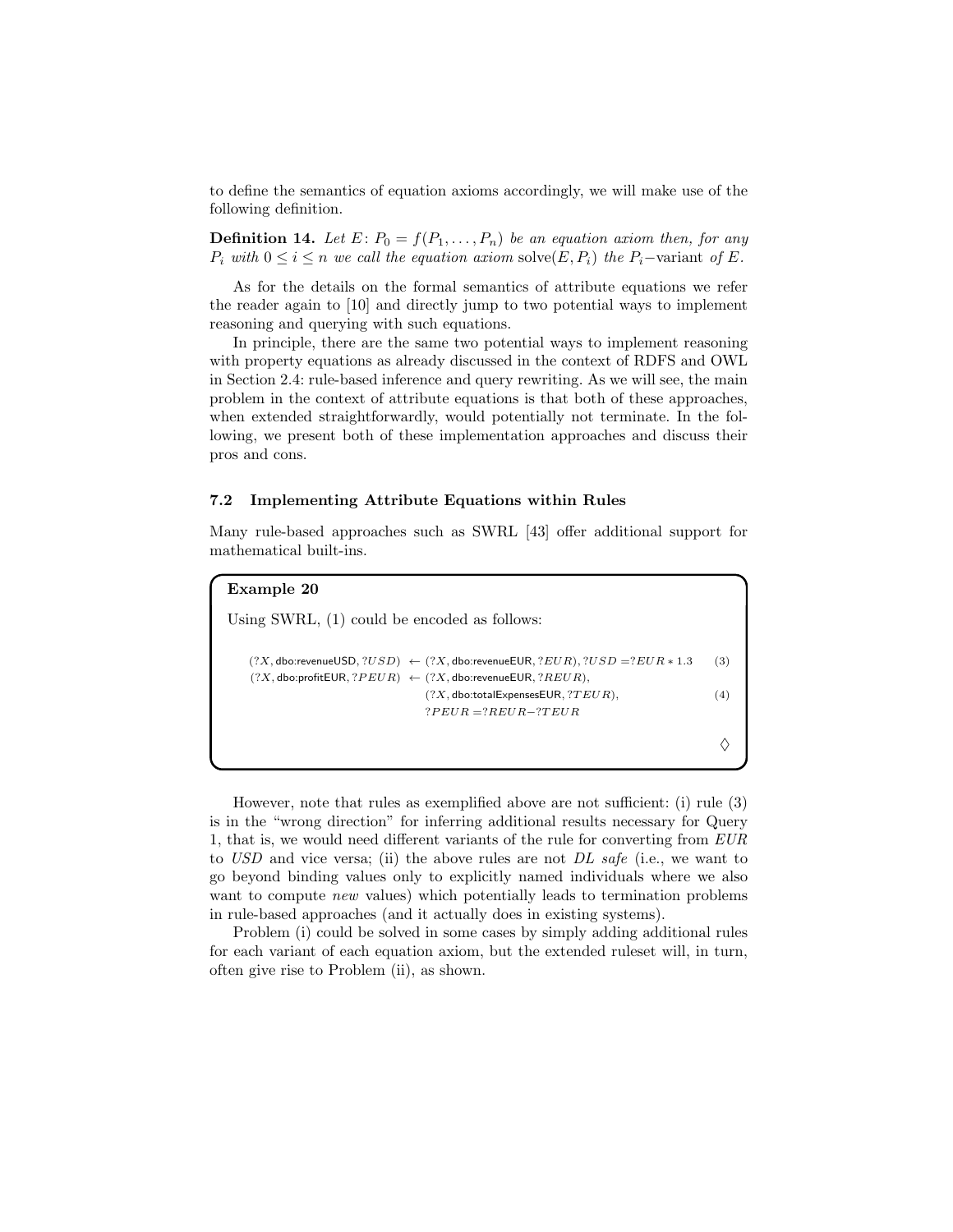## Example 21

For the previous example, we can add more SWRL rules as follows:

| $(?X, dbo: revenueEUR, ?EUR) \leftarrow (?X, dbo: revenueUSD, ?USD),$                     | (5) |
|-------------------------------------------------------------------------------------------|-----|
| $?EUR = ?USD/1.3$                                                                         |     |
| $(?X, dbo: revenueEUR, ?REUR) \leftarrow (?X, dbo:profitEUR, ?PEUR),$                     |     |
| $(?X,$ dbo:totalExpensesEUR, $?TEUR$ ),                                                   | (6) |
| $?REUR = ?PEUR + ?TEUR$                                                                   |     |
| $(?X, \text{dbo:totalExpressEUR}, ?TEUR) \leftarrow (?X, \text{dbo: revenueEUR}, ?REUR),$ |     |
| $(?X, \text{dbo:profitEUR}, ?PEUR),$                                                      | (7) |
| $?TEUR = ?REUR - ?PEUR$                                                                   |     |

However, here problem (ii) comes into play, as it is easy to see that these rules potentially produce infinite results, which we leave as an exercise to the reader. As a hint, consider the following example data:

:company1 dbo:profitEUR 1; dbo:revenueEUR 1; dbo:totalExpensesEUR 1;

Obviously, this data is not coherent with the equation, in the sense that it is ambiguous and a rule-engine that tries to compute the closure would not terminate (such example could occur in reality due to, e.g., rounding errors).

Certain rule engines provide special built-ins to avoid running into nontermination problems as exemplified above. For instance, Jena provides a special built-in noValue, which returns sound but incomplete results whereby it only fires a rule if no value exists for a certain attribute on the inferences thus far or in the data – not unlike negation-as-failure.

# Example 22

Using the noValue built-in, rule (4) (and analogously the other rule variants) could be encoded in Jena's rule syntax as follows:

[ (?X dbo:revenueEUR ?REUR) (?X dbo:totalExpensesEUR ?TEUR) difference(?REUR, ?TEUR, ?PEUR) noValue(?X, dbo:profitEUR) -> (?X dbo:profitEUR ?PEUR)]

Values for ?PEUR will only be computed from the given equations if no such value for dbo: profitEUR already exists on the resource bound to ?X.  $\Diamond$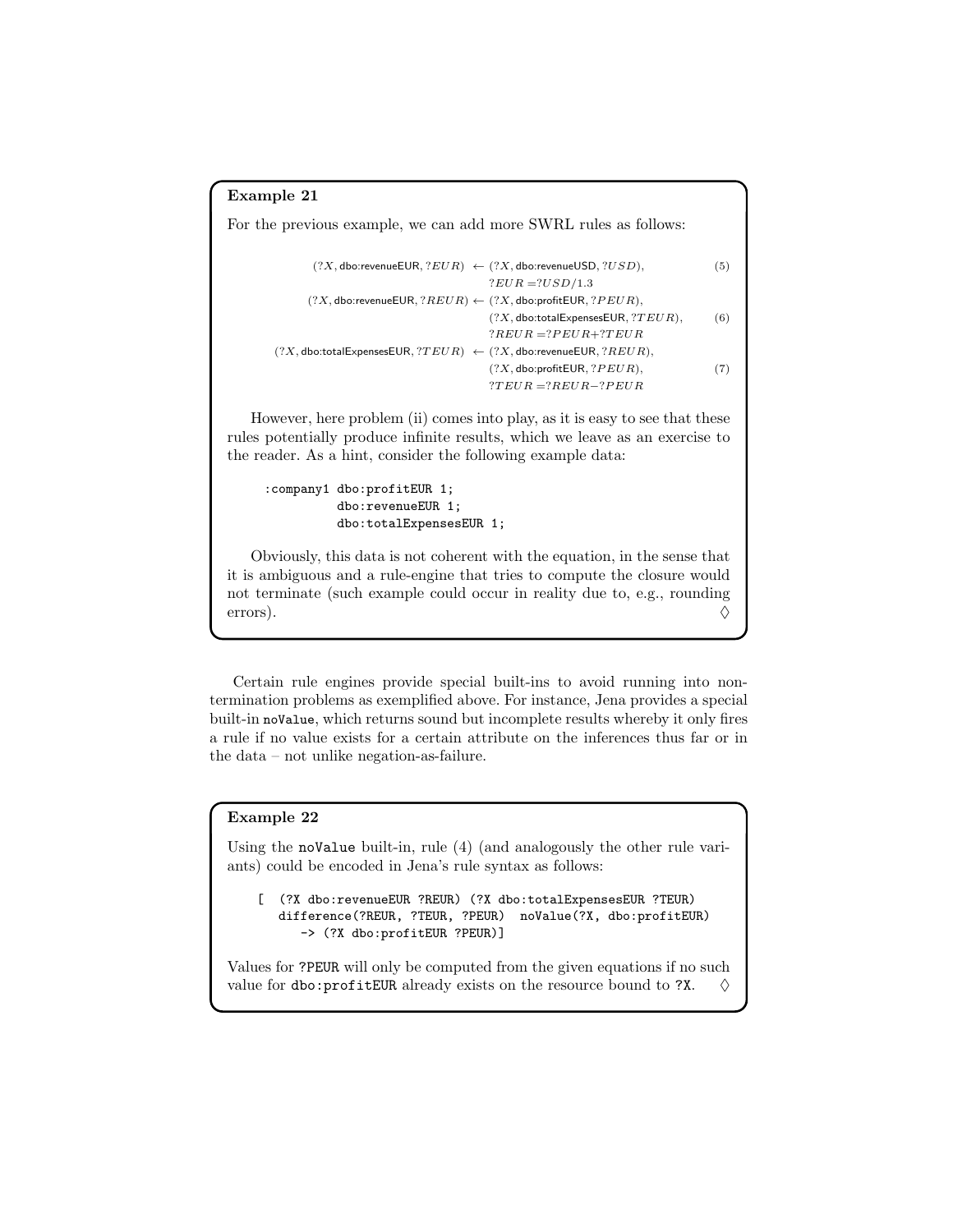### 7.3 Implementing Attribute Equations by Query Rewriting

An alternative implementation approach for reasoning with attribute equations (which according to initial experiments in [10] seems to work better than rulesbased materialisation) is based on query rewriting – essentially extending Algorithm 1 from p. 16.

The idea here is that the expansion step in line 8 of Algorithm 1 is extended to also work with equation axioms as per Table 7. That is, informally, we extend the expansion function  $gr(g, i)$  from Table 2 as follows:

|  | gr(q/i)                                                                                                                       |
|--|-------------------------------------------------------------------------------------------------------------------------------|
|  | $(x, P_0, y)$ $P_0 = f(P_1, \ldots, P_n)$ $(x, P_1, ?V_{P_1}), \ldots, (x, P_n, ?V_{P_n}), A = f(?V_{P_1}, \ldots, ?V_{P_n})$ |

where we consider any equation axiom that has a  $P_0$ -variant. Similar to the rule-based approach, special care has to be taken such that equation axioms are not expanded infinitely; to this end, a simple blocking condition in the variant of Algorithm 1 presented in [10] avoids that the same equation axiom is used twice to compute the same value.

## Example 23

To illustrate the approach, let us take a variation of Query 1 as an example, which only asks for the revenues of organisations, i.e., the SPARQL Query: SELECT ?X ?R WHERE { ?X a dbo: Organisation; dbo: revenueEUR ?R . } We start with its formulation as a conjunctive query  $q(?X, ?R) \leftarrow (?X, \mathsf{a}, \mathsf{dbo:Organisation}), (?X, \mathsf{dbo:revenueEUR}, ?R)$  (8) which is expanded as follows:  $q(?X, ?R) \leftarrow (?X, a, dbo:Organisation), (?X, dbo:revenueEUR, ?R)$  (9)  $q(?X, ?R) \leftarrow (?X, a, dbo:Company), (?X, dbo:revenueEUR, ?R)$  (10)  $q(?X, ?R) \leftarrow (?X, a, dbo:Organisation), (?X, dbo:revenueUSD, ?V_{revenueUSD}),$  (11)  $?R = ?V_{revenueUSD}/1.3$  $q(?X, ?R) \leftarrow (?X, a, dbo: Company), (?X, dbo: revenueUSD, ?V_{revenueUSD}),$  (12)  $?R = ?V_{revenueUSD}/1.3$ ♦

We note that translation back to SPARQL is not as straightforward here as it was without attribute equations, due to the fact that, as opposed to UCQs over only RDF triple predicates, we now are dealing with UCQs that also involve equality predicates and arithmetic operations such as  $?R = ?V_{revenue USD}/1.3$  in (11) and (12). Unions are again (like in Example 3) translated back to UNION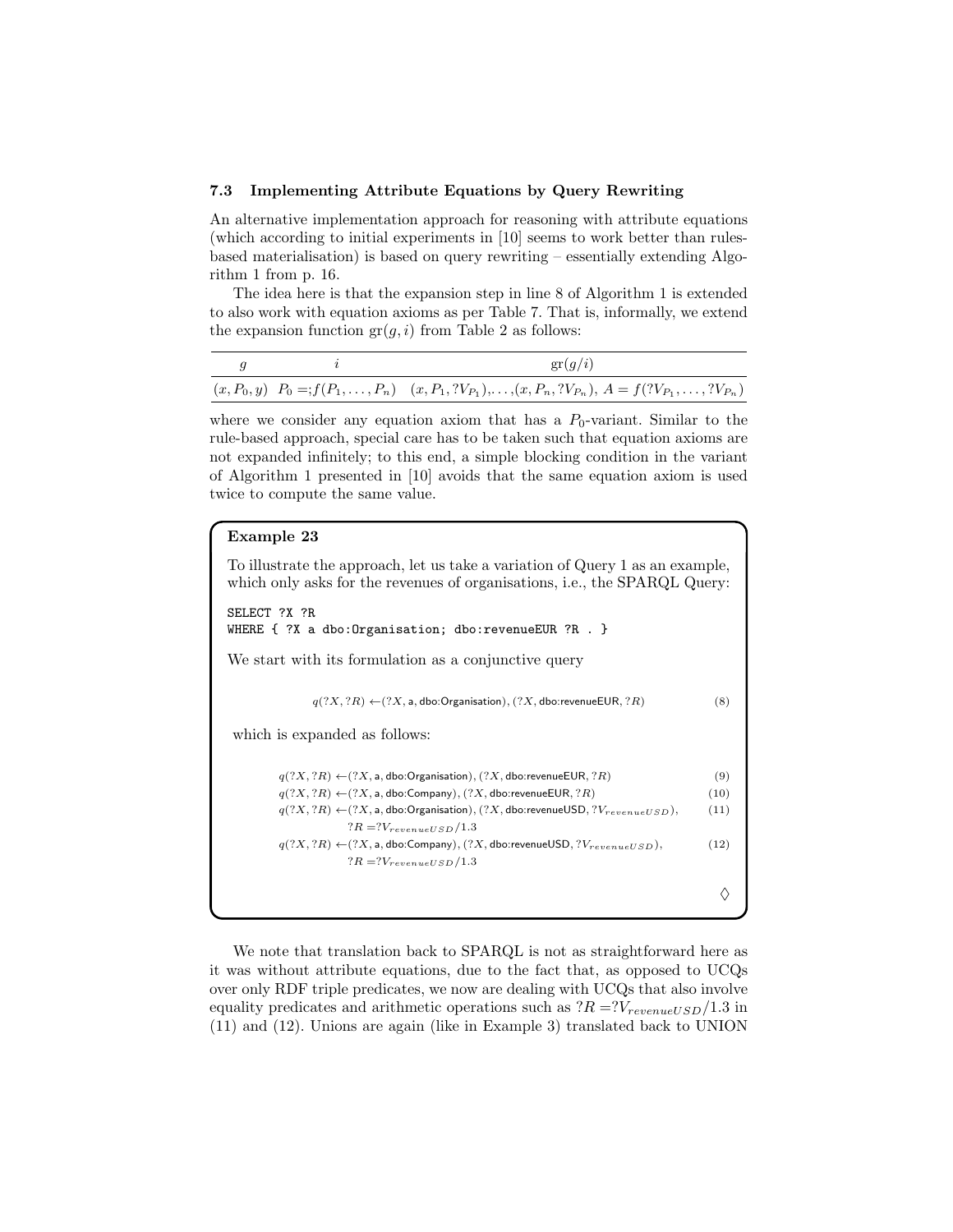patterns in SPARQL, whereas equalities in query bodies are translated – depending on whether the left-hand side of these equalities is a variable or a constant – to either a BIND pattern<sup>37</sup>, or a FILTER pattern.

## Example 24

Following the previous example, this rewritten SPARQL 1.1 query will return the revenues of all three companies in our example data in EUR:

```
SELECT ?X ?R
WHERE { { ?X a dbo: Organisation; dbo: revenueEUR ?R .}
  UNION { ?X a dbo:Company; dbo:revenueEUR ?R .}
  UNION { ?X a dbo:Organisation; dbo:revenueUSD ?V_revenueUSD .
          BIND ( ?V_revenueUSD / 1.3 AS ?R ) }
 UNION { ?X a dbo:Company; dbo:revenueUSD ?V_revenueUSD .
          BIND ( ?V_revenueUSD / 1.3 AS ?R ) } }
```
What we would like to emphasise here then, is that RDFS and OWL may not be enough for the reasoning requirements of Linked Data, where we show how (and why), e.g., numerical data can also be axiomatised for reasoning.

 $\diamond$ 

# 8 Summary

In this lecture we have illustrated particular challenges, opportunities and obstacles for applying OWL and RDFS reasoning in the context of querying Linked Data. We discussed the use of the RDFS and OWL standards in the area of Linked Data publishing, showing the degree to which individual features have been adopted on the Web. Though our results fall well short of indicating universal adoption, encouragingly, we find that many "lightweight" features of OWL and in particular RDFS have been widely adopted. We also provided practical examples as to how these RDFS and OWL axioms embedded in Linked Data can help for querying diverse sources, and how reasoning can thus help to further realise the vision of the Web of Data as one giant database.

However, while reasoning helps to obtain additional useful results in many cases, caution is required and specifically tailored reasoning algorithms need to be applied. In Sections 5–6 we have presented such tailored reasoning approaches and discussed their pros and cons; none of these approaches provides a panacea for reasoning "in the wild", the right approach depends a lot on the use case, particularly on the datasets considered and the query at hand. Still, the presented approaches have demonstrated that lightweight reasoning in di-

<sup>&</sup>lt;sup>37</sup> BIND patterns are a new feature in SPARQL1.1 to assign values from an expression to a variable, see [30].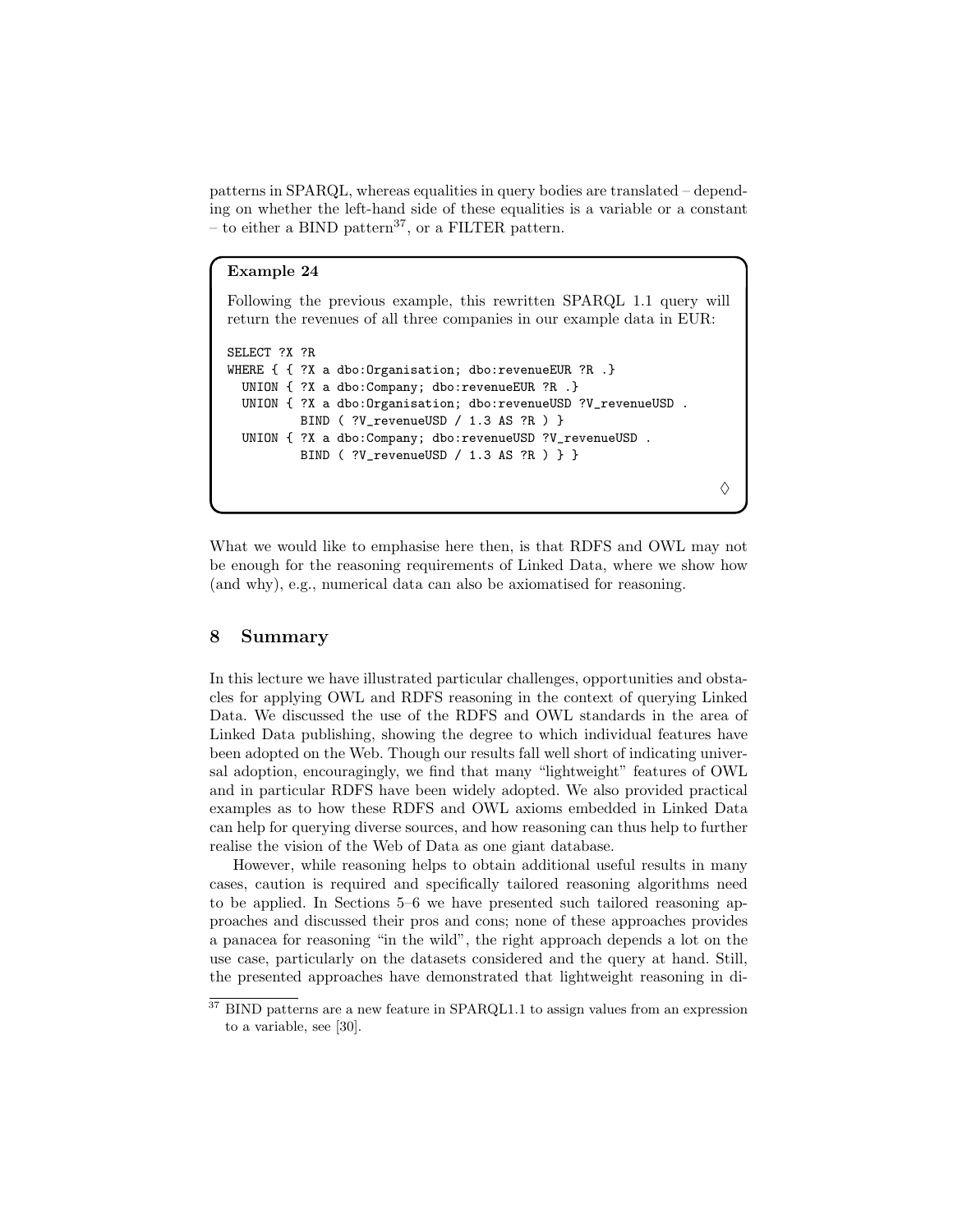verse Linked Data setting is not only useful, but possible in practice, despite the enumerated challenges relating to scale, fallible data, inconsistencies, etc.

On the other hand, for modelling certain integration scenarios in Linked Data, we have shown that OWL and RDFS alone do not suffice to model a lot of implicit information and have briefly discussed attribute equations as an extension of OWL; given the increasing amount of published numerical data in RDF on the emerging Web of data, we believe that this topic deserves increased attention within the Semantic Web reasoning community. Generalising, though we have shown RDFS and OWL reasoning to be useful for querying Linked Data, these standards only provide a  $basis$  – not a solution – for capturing the semantics of Linked Data and still fall far short of that required to properly realise the vision of the Web of Data as a global, integrated database.

#### Acknowledgements

The work presented herein has been funded in part by Science Foundation Ireland under Grant No. SFI/08/CE/I1380 (Lion-2), by an IRCSET Scholarship. We thank our co-authors on joint works that flowed into this article, namely, Stefan Bischof, Piero Bonatti, Stefan Decker, Birte Glimm, Andreas Harth, Markus Krötzsch, Jeff Z. Pan, Luigi Sauro and Giovanni Tummarello.

# References

- 1. D. Allemang and J. A. Hendler. Semantic Web for the Working Ontologist: Effective Modeling in RDFS and OWL. Morgan Kaufmann/Elsevier, 2008.
- 2. S. Auer, J. Lehmann, A.-C. N. Ngomo, and A. Zaveri. Introduction to Linked Data and its Lifecycle on the Web. In Reasoning Web. Springer, 2013. (In this volume).
- 3. F. Baader, D. Calvanese, D. L. McGuinness, D. Nardi, and P. F. Patel-Schneider. The Description Logic Handbook: Theory, Implementation and Application. Cambridge University Press, 2002.
- 4. S. Bechhofer, F. van Harmelen, J. Hendler, I. Horrocks, D. L. McGuinness, P. F. Patel-Schneider, and L. A. Stein. OWL Web Ontology Language Reference. W3C Recommendation, W3C, February 2004.
- 5. D. Beckett and T. Berners-Lee. Turtle Terse RDF Triple Language. W3C Team Submission, Jan. 2008. http://www.w3.org/TeamSubmission/turtle/.
- 6. D. Beckett, T. Berners-Lee, E. Prud'hommeaux, and G. Carothers. Turtle Terse RDF Triple Language. W3C Candidate Recommendation, Feb. 2013. http:// www.w3.org/TR/2013/CR-turtle-20130219/.
- 7. T. Berners-Lee. Linked Data. W3C Design Issues, July 2006. From http://www. w3.org/DesignIssues/LinkedData.html; retr. 2010/10/27.
- 8. T. Berners-Lee, R. T. Fielding, and L. Masinter. Uniform Resource Identifier (URI): Generic Syntax. RFC 3986, Jan. 2005. http://tools.ietf.org/html/ rfc3986.
- 9. T. Berners-Lee and M. Fischetti. Weaving the Web: The Original Design and Ultimate Destiny of the World Wide Web by its Inventor. Harper, 1999.
- 10. S. Bischof and A. Polleres. RDFS with attribute equations via SPARQL rewriting. In Proceedings of the 10th ESWC, LNCS. Springer (to appear), May 2013.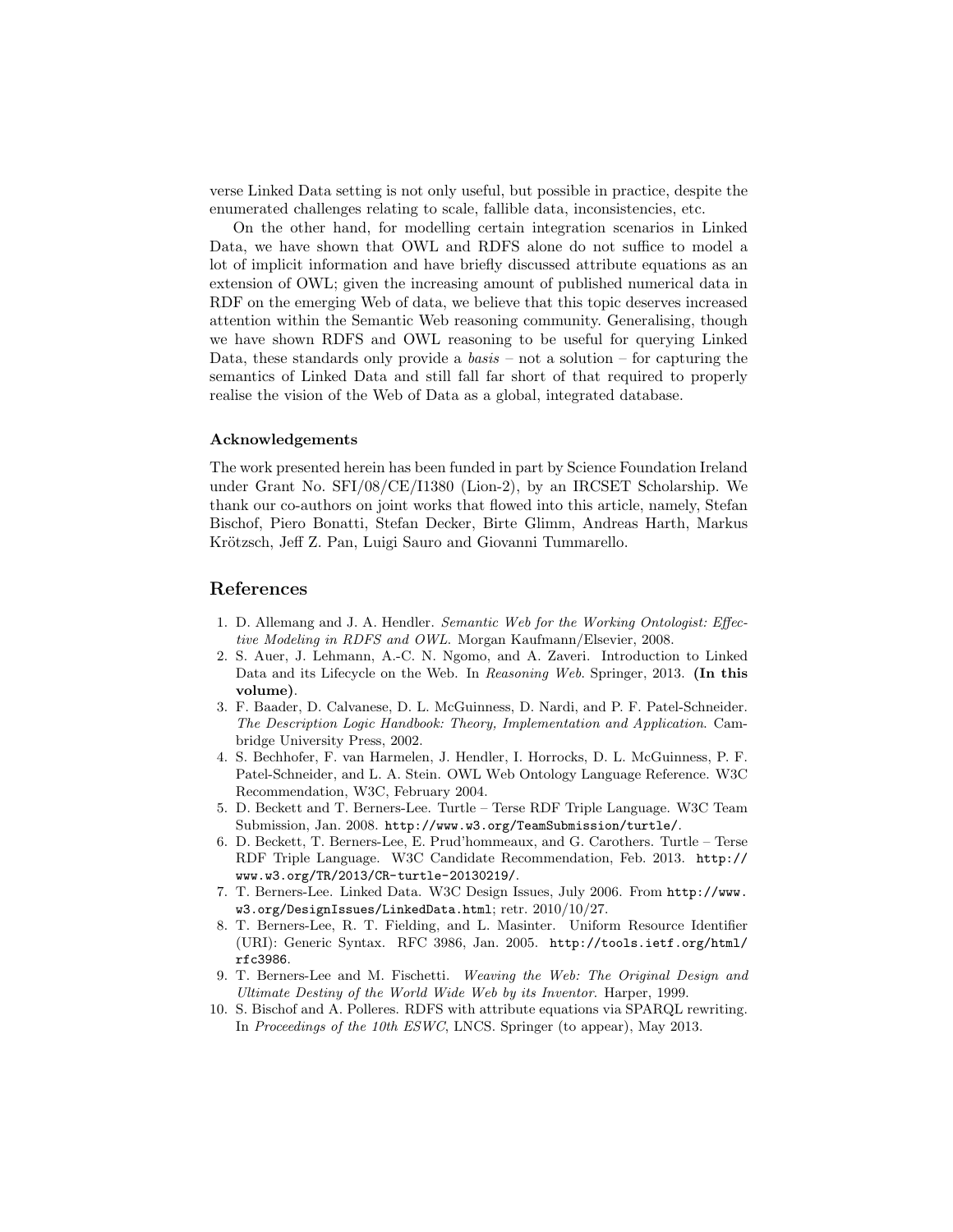- 11. B. Bishop, A. Kiryakov, D. Ognyanoff, I. Peikov, Z. Tashev, and R. Velkov. OWLIM: A family of scalable semantic repositories. Semantic Web, 2(1):33–42, 2011.
- 12. P. A. Bonatti, A. Hogan, A. Polleres, and L. Sauro. Robust and scalable Linked Data reasoning incorporating provenance and trust annotations. J. Web Sem., 9(2):165–201, 2011.
- 13. D. Brickley and R. Guha. RDF Vocabulary Description Language 1.0: RDF Schema. W3C Recommendation, Feb. 2004. http://www.w3.org/TR/rdf-schema/.
- 14. D. Calvanese, G. De Giacomo, D. Lembo, M. Lenzerini, and R. Rosati. Tractable reasoning and efficient query answering in description logics: The DL-Lite family. Journal of Automated reasoning, 39(3):385–429, 2007.
- 15. G. Cheng and Y. Qu. Integrating lightweight reasoning into class-based query refinement for object search. In Asian Semantic Web Conference, volume 5367 of LNCS, pages 449–463. Springer, 2008.
- 16. J. de Bruijn and S. Heymans. Logical foundations of (e)rdf(s): Complexity and reasoning. In ISWC/ASWC, volume 4825 of LNCS, pages 86–99. Springer, 2007.
- 17. R. Delbru, G. Tummarello, and A. Polleres. Context-dependent OWL reasoning in Sindice – experiences and lessons learnt. In Web Reasoning and Rule Systems – Fifth International Conference,  $RR2011$ , volume 6902 of LNCS, pages 46–60, Galway, Ireland, Aug. 2011. Springer.
- 18. I. Emmons, S. Collier, M. Garlapati, and M. Dean. RDF literal data types in practice. In Proceedings of Workshop on Scalable Semantic Web Systems (SSWS), volume 5947 of LNCS. Springer, 2011.
- 19. R. T. Fielding, J. Gettys, J. C. Mogul, H. Frystyk, L. Masinter, P. J. Leach, and T. Berners-Lee. Hypertext Transfer Protocol – HTTP/1.1. RFC 2616, June 1999. http://www.ietf.org/rfc/rfc2616.txt.
- 20. F. Fischer, G. Unel, B. Bishop, and D. Fensel. Towards a scalable, pragmatic ¨ knowledge representation language for the Web. In Ershov Memorial Conf., pages 124–134, 2009.
- 21. B. Glimm. Using SPARQL with RDFS and OWL entailment. In Reasoning Web, volume 6848 of LNCS. Springer, 2011.
- 22. B. Glimm, A. Hogan, M. Krötzsch, and A. Polleres. OWL: Yet to arrive on the Web of Data? In LDOW. CEUR-WS.org (Vol. 937), 2012.
- 23. B. Glimm and C. Ogbuji. SPARQL 1.1 Entailment Regimes. W3C Recommendation, Mar. 2013. available at http://www.w3.org/TR/sparql11-entailment/.
- 24. G. Gottlob and T. Schwentick. Rewriting ontological queries into small nonrecursive datalog programs. In 13th Int'l Conf. on Principles of Knowledge Representation and Reasoning (KR 2012), Rome, Italy, 2012. AAAI Press.
- 25. B. C. Grau, B. Motik, Z. Wu, A. Fokoue, and C. Lutz. OWL 2 Web Ontology Language: Profiles. W3C Recommendation, Oct. 2009. http://www.w3.org/TR/ owl2-profiles/.
- 26. B. N. Grosof, I. Horrocks, R. Volz, and S. Decker. Description logic programs: combining logic programs with description logic. In WWW, pages 48–57, 2003.
- 27. R. V. Guha. Contexts: a formalization and some applications. PhD thesis, Stanford University, Stanford, CA, USA, 1992.
- 28. R. V. Guha, R. McCool, and R. Fikes. Contexts for the Semantic Web. In International Semantic Web Conference, volume 3298 of LNCS, pages 32–46. Springer, 2004.
- 29. H. Halpin, P. J. Hayes, J. P. McCusker, D. L. McGuinness, and H. S. Thompson. When owl:sameAs Isn't the Same: An Analysis of Identity in Linked Data. In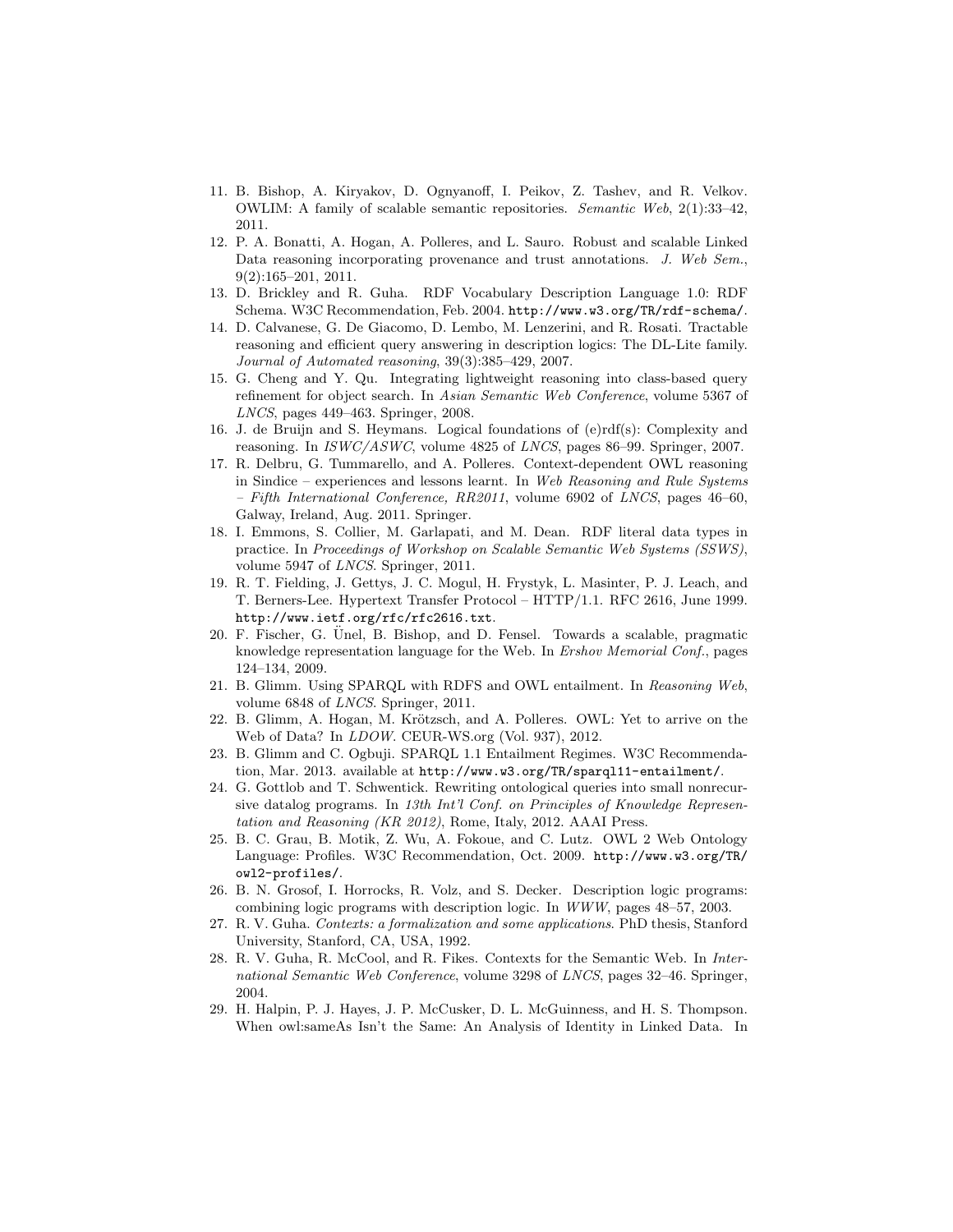International Semantic Web Conference (1), volume 6496 of LNCS, pages 305– 320. Springer, 2010.

- 30. S. Harris and A. Seaborne. SPARQL 1.1 Query Language. W3C Recommendation, Mar. 2013. available at http://www.w3.org/TR/sparql11-query/.
- 31. A. Harth, S. Kinsella, and S. Decker. Using Naming Authority to Rank Data and Ontologies for Web Search. In International Semantic Web Conference, volume 5823 of LNCS, pages 277–292. Springer, 2009.
- 32. O. Hartig. SPARQL for a Web of Linked Data: Semantics and computability. In ESWC, volume 7295 of LNCS. Springer, 2012.
- 33. O. Hartig, C. Bizer, and J.-C. Freytag. Executing SPARQL queries over the Web of Linked Data. In ISWC, volume 5823 of LNCS. Springer, 2009.
- 34. O. Hartig and J.-C. Freytag. Foundations of traversal based query execution over linked data. In HT, pages 43–52. ACM, 2012.
- 35. P. Hayes. RDF Semantics. W3C Recommendation, Feb. 2004. http://www.w3.org/TR/rdf-mt/.
- 36. T. Heath and C. Bizer. Linked Data: Evolving the Web into a Global Data Space (1st Edition), volume 1 of Synthesis Lectures on the Semantic Web: Theory and Technology. Morgan & Claypool, 2011. Available from http://linkeddatabook. com/editions/1.0/.
- 37. P. Hitzler, M. Krötzsch, B. Parsia, P. F. Patel-Schneider, and S. Rudolph. OWL 2 Web Ontology Language Primer. W3C Recommendation, Oct. 2009. http://www.w3.org/TR/owl2-primer/.
- 38. A. Hogan. Exploiting RDFS and OWL for Integrating Heterogeneous, Large-Scale, Linked Data Corpora. PhD thesis, Digital Enterprise Research Institute, National University of Ireland, Galway, 2011. Available from http://aidanhogan.com/ docs/thesis/.
- 39. A. Hogan, A. Harth, and S. Decker. Performing Object Consolidation on the Semantic Web Data Graph. In 1st I3 Workshop: Identity, Identifiers, Identification Workshop, volume 249 of CEUR Workshop Proceedings. CEUR-WS.org, 2007.
- 40. A. Hogan, A. Harth, J. Umbrich, S. Kinsella, A. Polleres, and S. Decker. Searching and browsing Linked Data with SWSE: The Semantic Web Search Engine. J. Web Sem., 9(4):365-401, 2011.
- 41. A. Hogan, J. Z. Pan, A. Polleres, and S. Decker. SAOR: Template Rule Optimisations for Distributed Reasoning over 1 Billion Linked Data Triples. In International Semantic Web Conference (ISWC), volume 6496 of LNCS, pages 337–353. Springer, 2010.
- 42. A. Hogan, A. Zimmermann, J. Umbrich, A. Polleres, and S. Decker. Scalable and distributed methods for entity matching, consolidation and disambiguation over linked data corpora. J. Web Sem., 10:76–110, 2012.
- 43. I. Horrocks, P. F. Patel-Schneider, H. Boley, S. Tabet, B. Grosof, and M. Dean. SWRL: A semantic web rule language combining OWL and RuleML. W3C member submission, W3C, 2004.
- 44. W. Hu, Y. Qu, and X. Sun. Bootstrapping object coreferencing on the Semantic Web. J. Comput. Sci. Technol., 26(4):663–675, 2011.
- 45. T. Käfer, A. Abdelrahman, J. Umbrich, P. O'Byrne, and A. Hogan. Observing Linked Data dynamics. In ESWC. Springer (to appear), 2013.
- 46. R. Kontchakov, C. Lutz, D. Toman, F. Wolter, and M. Zakharyaschev. The combined approach to ontology-based data access. In 22nd Int'l Joint Conf. on Artificial Intelligence (IJCAI2011), pages 2656–2661, Barcelona, Catalonia, Spain, 2011. IJCAI/AAAI.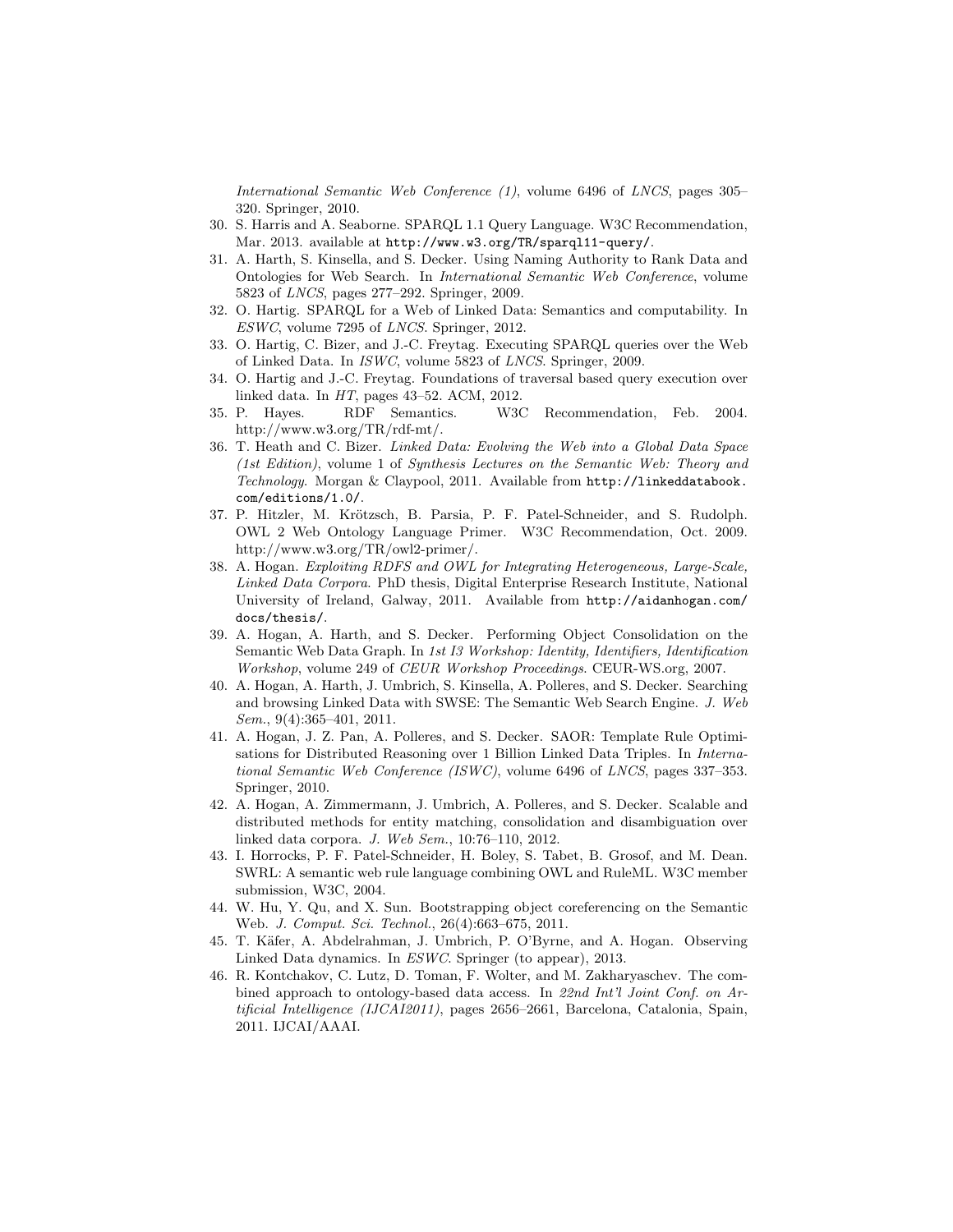- 47. R. Kontchakov, M. Rodríguez-Muro, and M. Zakharyaschev. Ontology-based data access with databases: A short course. In Reasoning Web. Springer, 2013. (In this volume).
- 48. A. Mallea, M. Arenas, A. Hogan, and A. Polleres. On Blank Nodes. In Proceedings of the 10th International Semantic Web Conference (ISWC 2011), volume 7031 of LNCS, Bonn, Germany, Oct. 2011. Springer.
- 49. F. Manola, E. Miller, and B. McBride. RDF Primer. W3C Recommendation, Feb. 2004. http://www.w3.org/TR/rdf-primer/.
- 50. J. Mayfield and T. Finin. Information retrieval on the Semantic Web: Integrating inference and retrieval. In Proceedings of the SIGIR Workshop on the Semantic Web, August 2003.
- 51. A. Miles, T. Baker, and R. Swick. Best Practice Recipes for Publishing RDF Vocabularies. W3C working group note, W3C, 2008.
- 52. B. Motik, P. F. Patel-Schneider, and B. C. Grau. OWL 2 Web Ontology Language Direct Semantics. W3C Recommendation, Oct. 2009. http://www.w3.org/TR/owl2-direct-semantics/.
- 53. S. Muñoz, J. Pérez, and C. Gutierrez. Simple and Efficient Minimal RDFS. J. Web Sem., 7(3):220–234, 2009.
- 54. E. Oren, R. Delbru, M. Catasta, R. Cyganiak, H. Stenzhorn, and G. Tummarello. Sindice.com: a document-oriented lookup index for open linked data. IJMSO, 3(1):37–52, 2008.
- 55. L. Page, S. Brin, R. Motwani, and T. Winograd. The PageRank Citation Ranking: Bringing Order to the Web. Technical report, Stanford Digital Library Technologies Project, 1998.
- 56. P. F. Patel-Schneider, B. Motik, B. Cuenca Grau, I. Horrocks, B. Parsia, A. Ruttenberg, and M. Schneider. OWL 2 Web Ontology Language: Mapping to RDF Graphs. W3C Recommendation, Oct. 2009. http://www.w3.org/TR/ owl2-mapping-to-rdf/.
- 57. J. Pérez, M. Arenas, and C. Gutierrez. Semantics and complexity of SPARQL. ACM Transactions on Database Systems, 34(3):Article 16 (45 pages), 2009.
- 58. H. Pérez-Urbina, B. Motik, and I. Horrocks. Tractable query answering and rewriting under description logic constraints. Journal of Applied Logic, 8(2):186–209, 2010.
- 59. A. Polleres, C. Feier, and A. Harth. Rules with contextually scoped negation. In 3rd European Semantic Web Conference (ESWC2006), volume 4011 of LNCS, Budva, Montenegro, June 2006. Springer.
- 60. E. Prud'hommeaux and A. Seaborne. SPARQL Query Language for RDF. W3C Recommendation, Jan. 2008. http://www.w3.org/TR/rdf-sparql-query/.
- 61. R. Rosati. Prexto: Query rewriting under extensional constraints in DL-Lite. In 9th Extended Semantic Web Conf. (ESWC 2012), volume 7295 of LNCS, pages 360–374. Springer, 2012.
- 62. R. Rosati and A. Almatelli. Improving query answering over DL-Lite ontologies. In 12th Int'l Conf. on Principles of Knowledge Representation and Reasoning (KR2010). AAAI Press, 2010.
- 63. S. Rudolph. Foundations of Description Logics. In Reasoning Web, volume 6848 of LNCS. Springer, 2011.
- 64. M. Schneider. OWL 2 Web Ontology Language RDF-Based Semantics. W3C Recommendation, Oct. 2009. http://www.w3.org/TR/owl2-rdf-based-semantics/.
- 65. H. J. ter Horst. Completeness, decidability and complexity of entailment for RDF Schema and a semantic extension involving the OWL vocabulary. Journal of Web Semantics, 3(2-3):79–115, 2005.